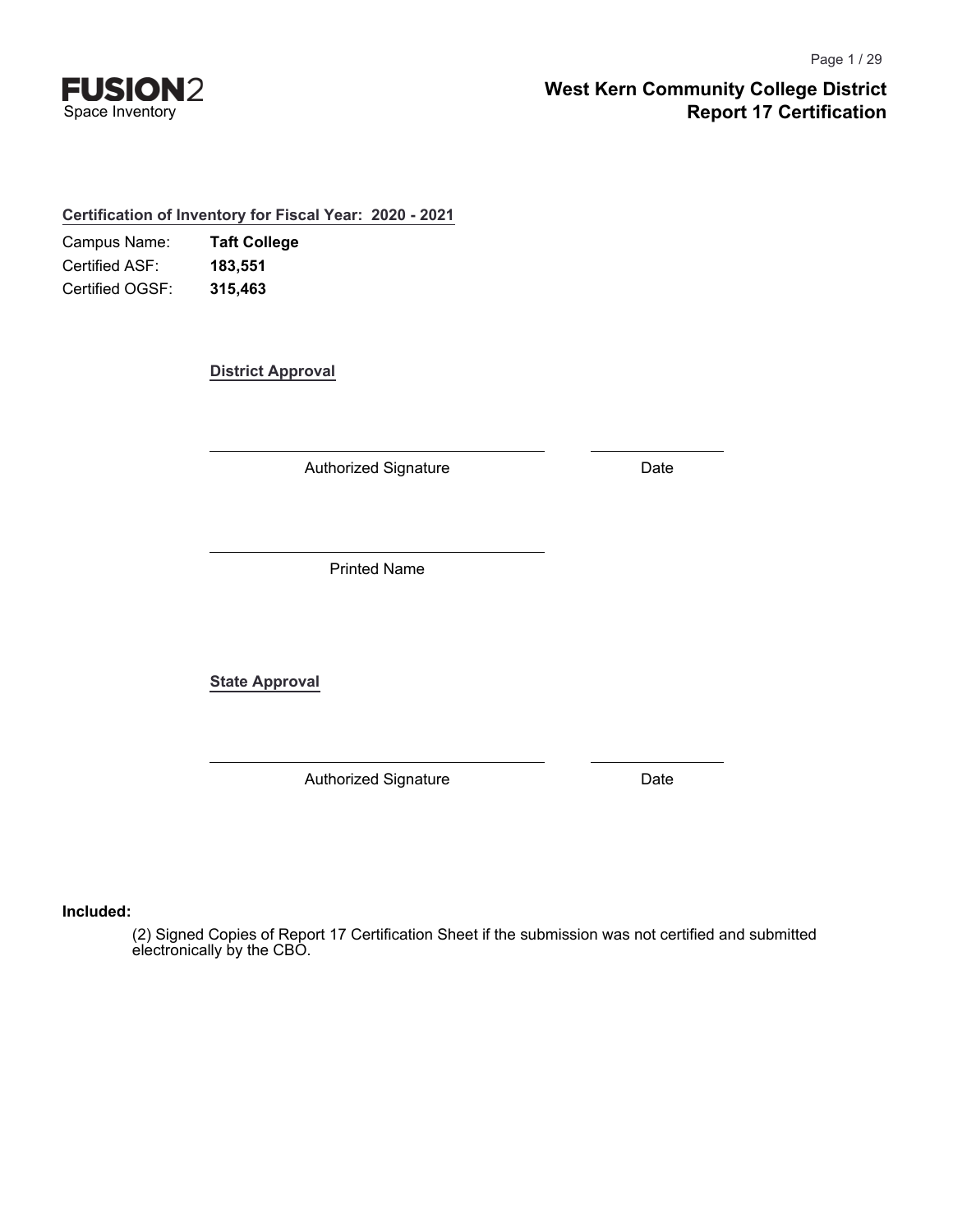

Page 2 / 29

| 691 - Taft College  |            |
|---------------------|------------|
| Room Use Group      | <b>ASF</b> |
| 000                 | 14,888     |
| 100                 | 17,123     |
| 200                 | 13,218     |
| 300                 | 25,233     |
| 400                 | 12,335     |
| 500                 | 36,740     |
| 600                 | 18,127     |
| 700                 | 30,697     |
| 800                 | 90         |
| 900                 | 15,100     |
| <b>Campus Total</b> | 183,551    |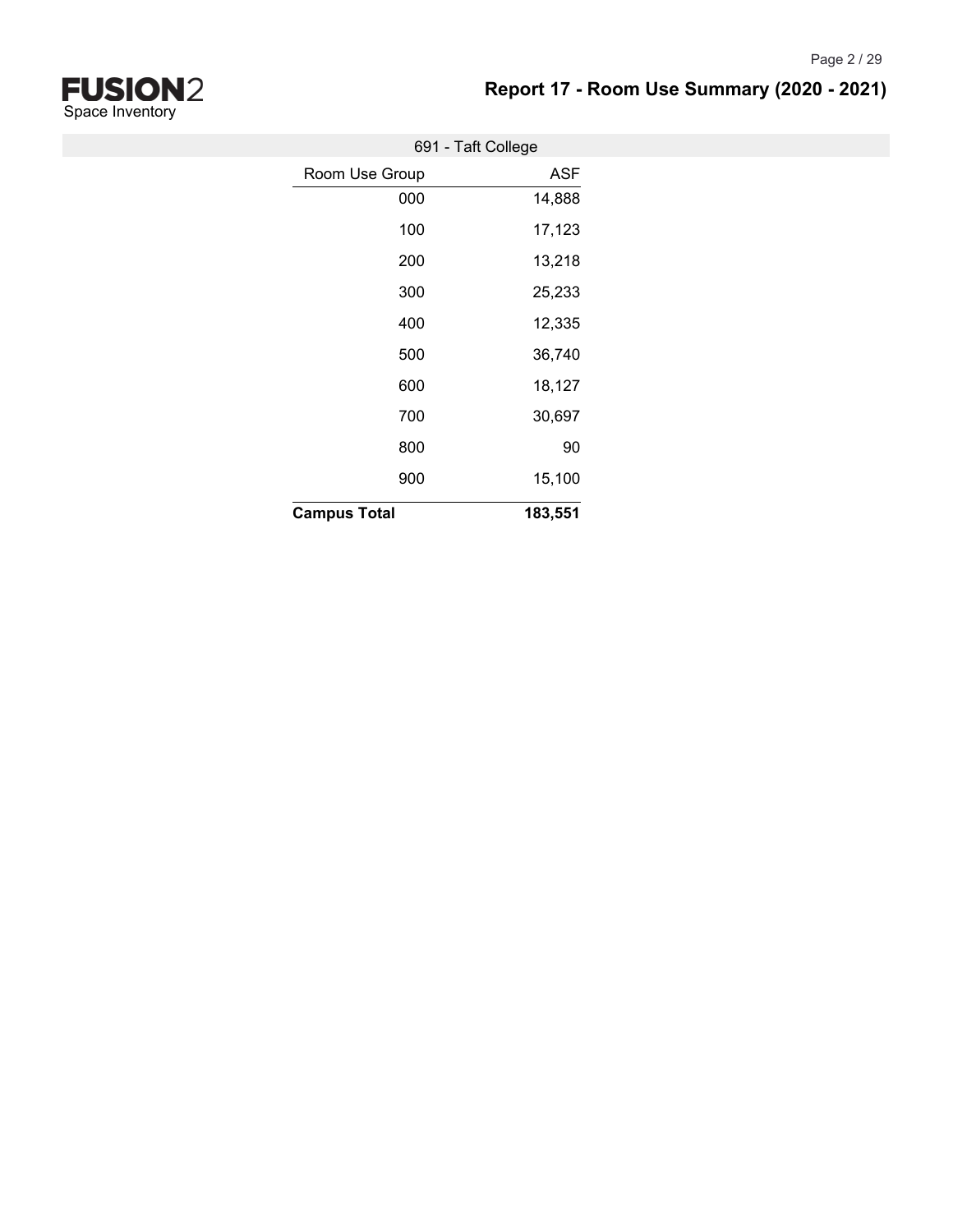

#### **District Totals**

| <b>Room Use Group</b> | <b>ASF</b> |
|-----------------------|------------|
| 000                   | 14,888     |
| 100                   | 17,123     |
| 200                   | 13,218     |
| 300                   | 25,233     |
| 400                   | 12,335     |
| 500                   | 36,740     |
| 600                   | 18,127     |
| 700                   | 30,697     |
| 800                   | 90         |
| 900                   | 15,100     |
|                       |            |

| Campus                | ASF     | <b>OSGF</b> |
|-----------------------|---------|-------------|
| <b>Taft College</b>   | 183,551 | 315,463     |
| <b>District Total</b> | 183,551 | 315,463     |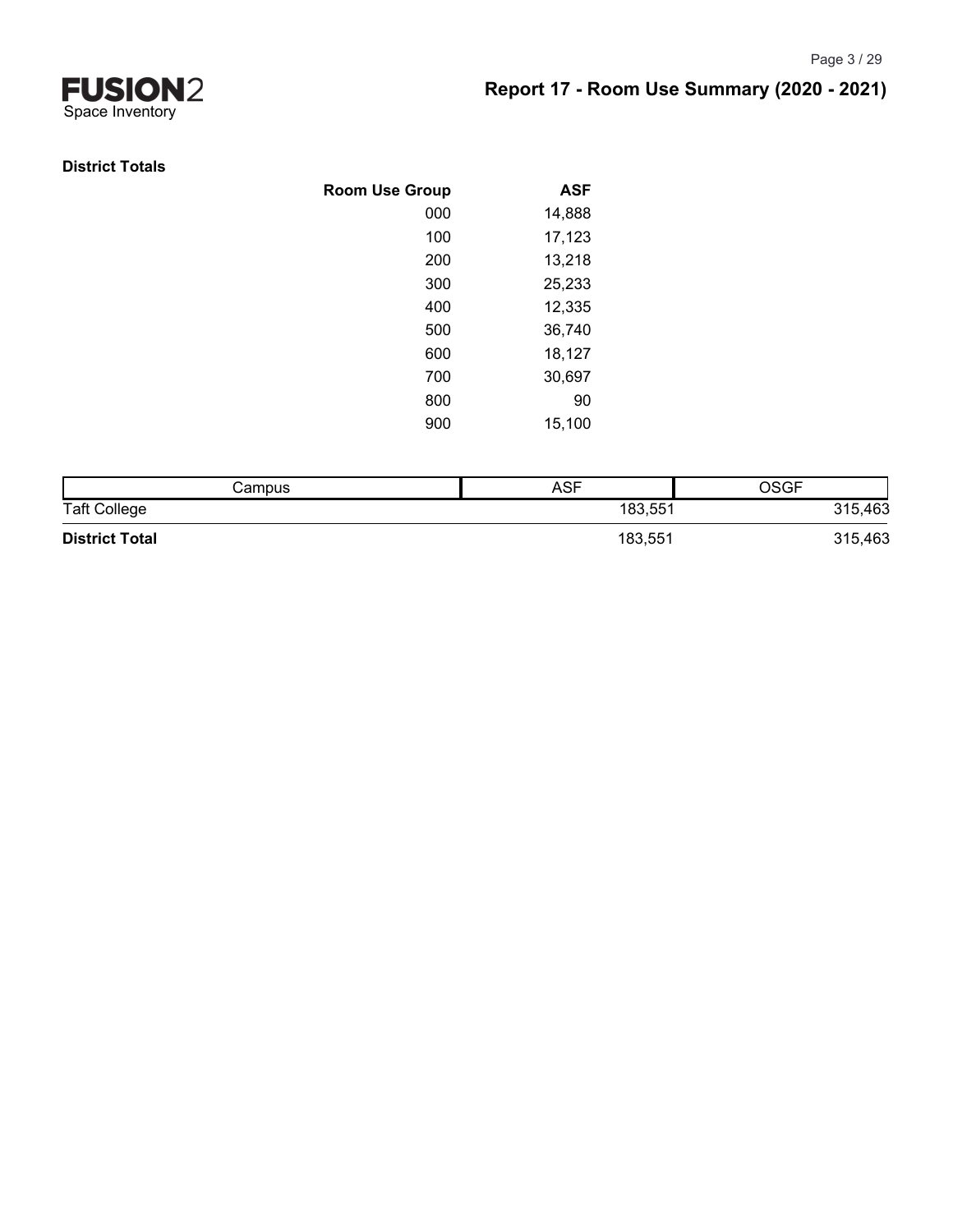Page 4 / 29

# **FUSION2**<br>Space Inventory

# **Report 17 - Room Use Detail (2020 - 2021)**

|                                  |                    | 691 - Taft College |             |               |
|----------------------------------|--------------------|--------------------|-------------|---------------|
| Type Use Code / Description      |                    | <b>ASF</b>         | % of Campus | % of District |
| 000 Room Use                     |                    |                    |             |               |
| 050 Inactive Area                |                    | 14,888             | 8.111%      | 8.111%        |
|                                  | 000 Room Use Total | 14,888             | 8.111%      | 8.111%        |
| 100 Room Use                     |                    |                    |             |               |
| 110 Classroom                    |                    | 17,123             | 9.329%      | 9.329%        |
|                                  | 100 Room Use Total | 17,123             | 9.329%      | 9.329%        |
| 200 Room Use                     |                    |                    |             |               |
| 210 Class Lab                    |                    | 11,706             | 6.378%      | 6.378%        |
| 215 Class Lab Service            |                    | 1,241              | 0.676%      | 0.676%        |
| 230 Individual Study Lab         |                    | 271                | 0.148%      | 0.148%        |
|                                  | 200 Room Use Total | 13,218             | 7.201%      | 7.201%        |
| 300 Room Use                     |                    |                    |             |               |
| 310 Office                       |                    | 23,157             | 12.616%     | 12.616%       |
| 315 Office Service               |                    | 2,076              | 1.131%      | 1.131%        |
|                                  | 300 Room Use Total | 25,233             | 13.747%     | 13.747%       |
| 400 Room Use                     |                    |                    |             |               |
| 410 Read/Study Room              |                    | 11,154             | 6.077%      | 6.077%        |
| 440 Processing Room              |                    | 796                | 0.434%      | 0.434%        |
| 455 Study Service                |                    | 385                | 0.210%      | 0.210%        |
|                                  | 400 Room Use Total | 12,335             | 6.720%      | 6.720%        |
| 500 Room Use                     |                    |                    |             |               |
| 520 Athletics/Physical Education |                    | 13,170             | 7.175%      | 7.175%        |
| 525 Athletic/Physical Ed Service |                    | 3,560              | 1.940%      | 1.940%        |
| 530 Audio/Visual, Radio, TV      |                    | 96                 | 0.052%      | 0.052%        |
| 545 Clinic Service               |                    | 47                 | 0.026%      | 0.026%        |
| 550 Demonstration (Child Care)   |                    | 17,929             | 9.768%      | 9.768%        |
| 555 Demonstration Service        |                    | 1,353              | 0.737%      | 0.737%        |
| 580 Greenhouse                   |                    | 585                | 0.319%      | 0.319%        |
|                                  | 500 Room Use Total | 36,740             | 20.016%     | 20.016%       |
| 600 Room Use                     |                    |                    |             |               |
| 610 Assembly                     |                    | 3,042              | 1.657%      | 1.657%        |
| 620 Exhibition                   |                    | 1,661              | 0.905%      | 0.905%        |
| 630 Food Facilities              |                    | 4,539              | 2.473%      | 2.473%        |
| 635 Food Facilities Service      |                    | 1,904              | 1.037%      | 1.037%        |
| 650 Lounge                       |                    | 1,096              | 0.597%      | 0.597%        |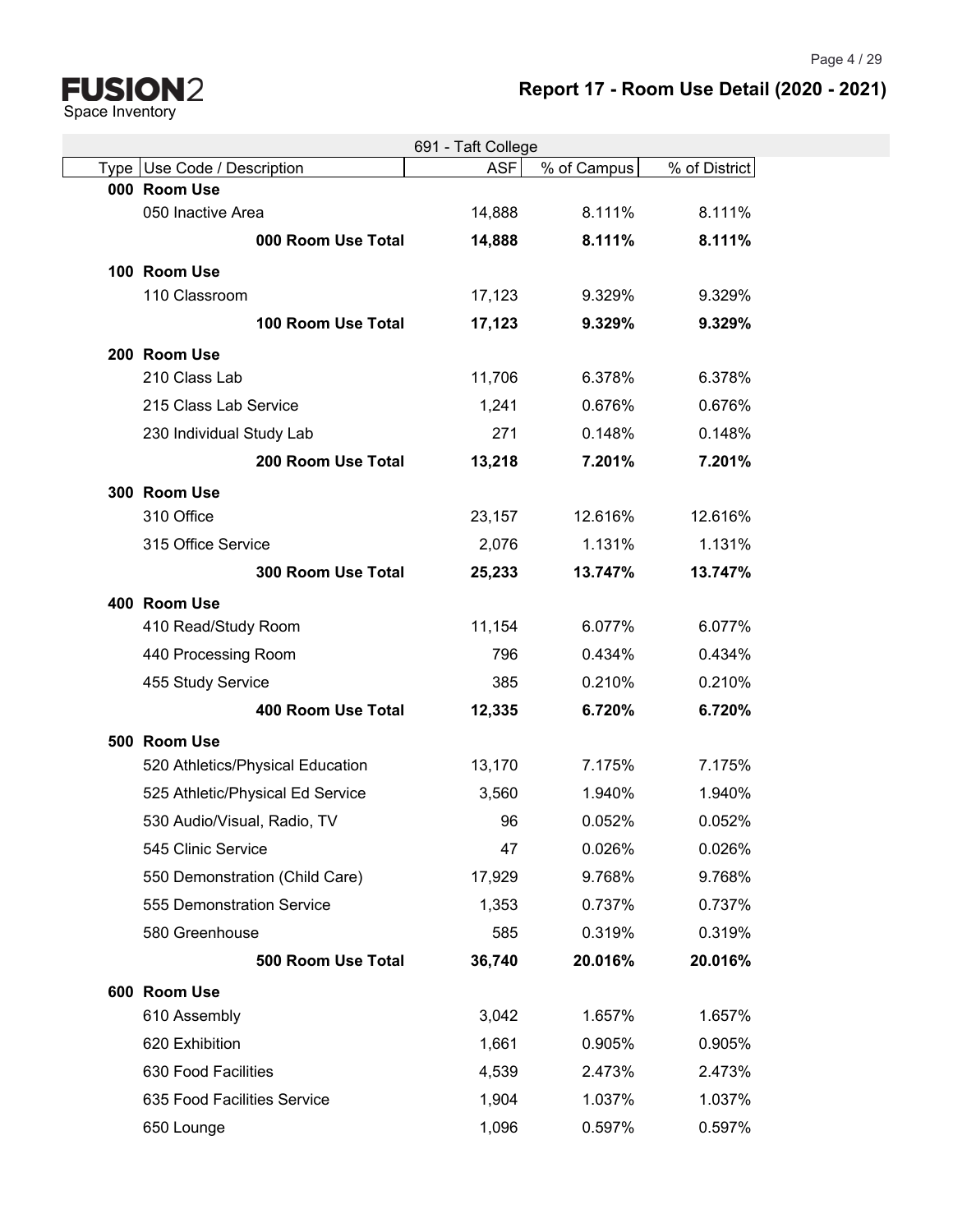**Report 17 - Room Use Detail (2020 - 2021)**

| FUSION2<br>Space Inventory |                           |         | Report 17 - Room Use Deta |          |
|----------------------------|---------------------------|---------|---------------------------|----------|
|                            | 655 Lounge Service        | 235     | 0.128%                    | 0.128%   |
|                            | 680 Meeting Room          | 5,042   | 2.747%                    | 2.747%   |
|                            | 690 Locker Room           | 608     | 0.331%                    | 0.331%   |
|                            | 600 Room Use Total        | 18,127  | 9.876%                    | 9.876%   |
|                            | 700 Room Use              |         |                           |          |
|                            | 720 Shop                  | 6,116   | 3.332%                    | 3.332%   |
|                            | 725 Shop Service          | 583     | 0.318%                    | 0.318%   |
|                            | 730 Storage               | 18,658  | 10.165%                   | 10.165%  |
|                            | 740 Vehicle Storage       | 4,554   | 2.481%                    | 2.481%   |
|                            | 750 Central Food Storage  | 195     | 0.106%                    | 0.106%   |
|                            | 760 Central Laundry       | 291     | 0.159%                    | 0.159%   |
|                            | 770 Central Utility Plant | 300     | 0.163%                    | 0.163%   |
|                            | 700 Room Use Total        | 30,697  | 16.724%                   | 16.724%  |
|                            | 800 Room Use              |         |                           |          |
|                            | 850 Treatment             | 90      | 0.049%                    | 0.049%   |
|                            | 800 Room Use Total        | 90      | 0.049%                    | 0.049%   |
|                            | 900 Room Use              |         |                           |          |
|                            | 910 Sleep W/O Bath        | 243     | 0.132%                    | 0.132%   |
|                            | 919 Toilet/Bath           | 2,736   | 1.491%                    | 1.491%   |
|                            | 920 Sleep W/ Bath         | 11,344  | 6.180%                    | 6.180%   |
|                            | 950 Apartment             | 352     | 0.192%                    | 0.192%   |
|                            | 955 Apartment Service     | 425     | 0.232%                    | 0.232%   |
|                            | 900 Room Use Total        | 15,100  | 8.227%                    | 8.227%   |
| <b>Taft College Total</b>  |                           | 183,551 | 100.000%                  | 100.000% |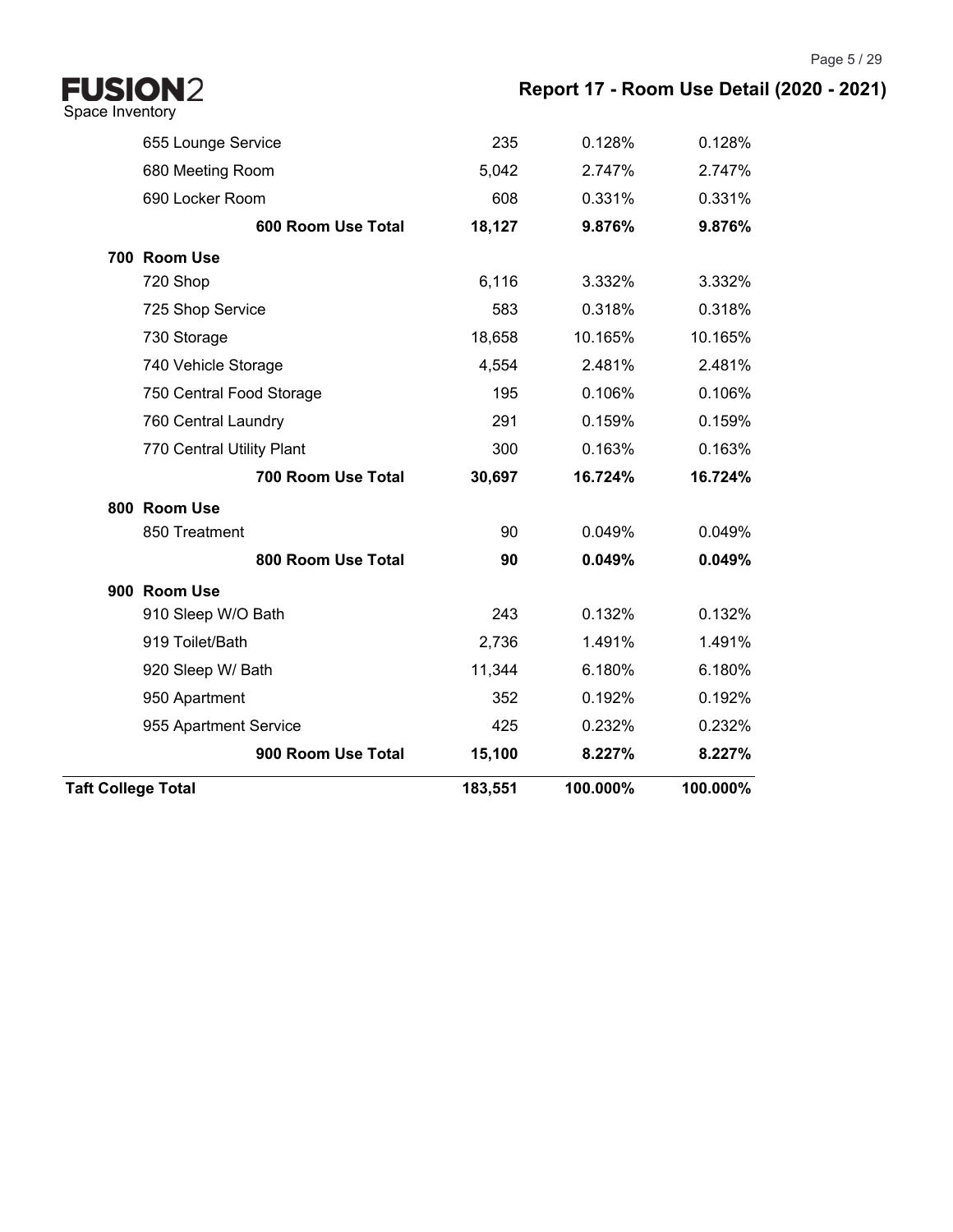# **Report 17 - Building Summary Report (2020 - 2021)**

|  |  |  | 690 - West Kern Community College District |  |  |
|--|--|--|--------------------------------------------|--|--|
|--|--|--|--------------------------------------------|--|--|

|                | 691 - Taft College              |                             |                |                |             |             |            |  |  |  |
|----------------|---------------------------------|-----------------------------|----------------|----------------|-------------|-------------|------------|--|--|--|
| Bldg#          | <b>Building Name</b>            | Year Built Rooms   Stations |                |                | <b>ASF</b>  | <b>OGSF</b> | Efficiency |  |  |  |
| 1              | <b>ADMINISTRATION</b>           | 1956                        | 50             | 99             | 7,893       | 19,038      | 41.5%      |  |  |  |
| $\overline{2}$ | <b>LEARNING RESOURCE CENTER</b> | 1956                        | 26             | 141            | 15,479      | 24,674      | 62.7%      |  |  |  |
| 4              | <b>COUGAR SPORTS CENTER</b>     | 1979                        | 28             | 126            | 18,423      | 22,482      | 81.9%      |  |  |  |
| 5              | CHEVRON INNOVATION LAB          | 2012                        | $\sqrt{3}$     | 21             | 1,844       | 1,960       | 94.1%      |  |  |  |
| 6              | <b>SCIENCE</b>                  | 1966                        | 27             | 210            | 8,961       | 13,337      | 67.2%      |  |  |  |
| 8              | <b>TECHNICAL ARTS</b>           | 1967                        | 19             | 289            | 8,593       | 13,431      | 64.0%      |  |  |  |
| 10             | I.T. OFFICE                     | 1984                        | $\,6$          | $\overline{7}$ | 1,054       | 1,440       | 73.2%      |  |  |  |
| 13             | <b>STUDENT CENTER</b>           | 1965                        | 28             | 170            | 9,438       | 12,635      | 74.7%      |  |  |  |
| 15             | <b>COUGAR DORM - B</b>          | 1964                        | 12             | 16             | 1,960       | 2,261       | 86.7%      |  |  |  |
| 16             | <b>COUGAR DORM - C</b>          | 1964                        | 9              | 12             | 1,470       | 1,726       | 85.2%      |  |  |  |
| 17             | <b>COUGAR DORM - D</b>          | 1964                        | 12             | 16             | 1,960       | 2,284       | 85.8%      |  |  |  |
| 27             | ASH STREET DORMS                | 1983                        | 49             | 118            | 10,428      | 12,850      | 81.2%      |  |  |  |
| 28             | ETEC-1                          | 2015                        | $\overline{2}$ | 27             | 1,739       | 1,920       | 90.6%      |  |  |  |
| 29             | ETEC-2                          | 2015                        | $\overline{c}$ | 26             | 1,740       | 1,920       | 90.6%      |  |  |  |
| 30             | ETEC-3                          | 2015                        | $\,6$          | 22             | 1,014       | 1,442       | 70.3%      |  |  |  |
| 31             | ETEC-4 Restroom                 | 2015                        | $\pmb{0}$      | $\pmb{0}$      | 0           | 400         | 0.0%       |  |  |  |
| 32             | <b>INSTITUTION RESEARCH DEV</b> | 1985                        | 2              | $\overline{2}$ | 312         | 519         | 60.1%      |  |  |  |
| 33             | FOOD STORAGE                    | 1991                        | 2              | 1              | 558         | 656         | 85.1%      |  |  |  |
| 35             | <b>INSTITUTION RESEARCH OFF</b> | 1986                        | 5              | 4              | 843         | 1,200       | 70.3%      |  |  |  |
| 37             | <b>CHILD CARE 3</b>             | 1993                        | 3              | 1              | 1,029       | 1,092       | 94.2%      |  |  |  |
| 38             | CHILD CARE 4                    | 1995                        | 2              | $\pmb{0}$      | 889         | 947         | 93.9%      |  |  |  |
| 39             | CHILD CARE 5                    | 1995                        | $\overline{2}$ | $\mathbf 0$    | 889         | 947         | 93.9%      |  |  |  |
| 40             | CHILD DEVELOPMENT CENTER        | 2007                        | 23             | 81             | 6,639       | 9,517       | 69.8%      |  |  |  |
| 45             | DENTAL HYGIENE A                | 1994                        | 9              | 28             | 1,525       | 2,143       | 71.2%      |  |  |  |
| 46             | <b>DENTAL HYGIENE B</b>         | 1994                        | 11             | 21             | 1,960       | 4,275       | 45.8%      |  |  |  |
| 56             | CHILD CARE 7                    | 2001                        | 4              | 27             | 1,315       | 1,440       | 91.3%      |  |  |  |
| 57             | CHILD CARE 6                    | 2001                        | 4              | 28             | 1,315       | 1,440       | 91.3%      |  |  |  |
| 63             | N-KERN TRAINING CENTER A        | 1955                        | 6              | $\mathbf 0$    | 4,084       | 5,258       | 77.7%      |  |  |  |
| 64             | N-KERN TRAINING CENTER B        | 1955                        | 8              | 75             | 2,834       | 3,678       | 77.1%      |  |  |  |
| 65             | N-KERN TRAINING CENTER C        | 1955                        | 5              | 44             | 4,602       | 5,907       | 77.9%      |  |  |  |
| 66             | N-KERN TRAINING CENTER D        | 1955                        | 5              | 44             | 4,602       | 5,907       | 77.9%      |  |  |  |
| 67             | N-KERN TRAINING CENTER E        | 1971                        | 1              | 0              | 1,086       | 1,132       | 95.9%      |  |  |  |
| 68             | N-KERN TRAINING CENTER F        | 1971                        | 1              | 0              | 1,626       | 1,680       | 96.8%      |  |  |  |
| 69             | N-KERN TRAINING CENTER G        | 1971                        | 1              | 0              | 220         | 241         | 91.3%      |  |  |  |
| 71             | N-KERN TRAINING CENTER H        | 1971                        | 6              | 34             | 1,280       | 2,140       | 59.8%      |  |  |  |
| 72             | N-KERN TRAINING CENTER I        | 1971                        | 11             | 19             | 1,422       | 2,140       | 66.4%      |  |  |  |
| 73             | <b>BASEBALL STORAGE</b>         | 1971                        | 1              | 0              | 244         | 287         | 85.0%      |  |  |  |
| 74             | <b>CENTERAL PLANT</b>           | 2008                        | 1              | 0              | 300         | 320         | 93.8%      |  |  |  |
| 75             | <b>GROUNDS STORAGE</b>          | 2012                        | 1              | 0              | 682         | 690         | 98.8%      |  |  |  |
| 77             | <b>BASEBALL DUGOUT 1ST</b>      | 2012                        | 0              | 0              | 0           | 220         | 0.0%       |  |  |  |
| 78             | <b>BASEBALL DUGOUT 3RD</b>      | 2012                        | $\pmb{0}$      | 0              | $\mathbf 0$ | 220         | 0.0%       |  |  |  |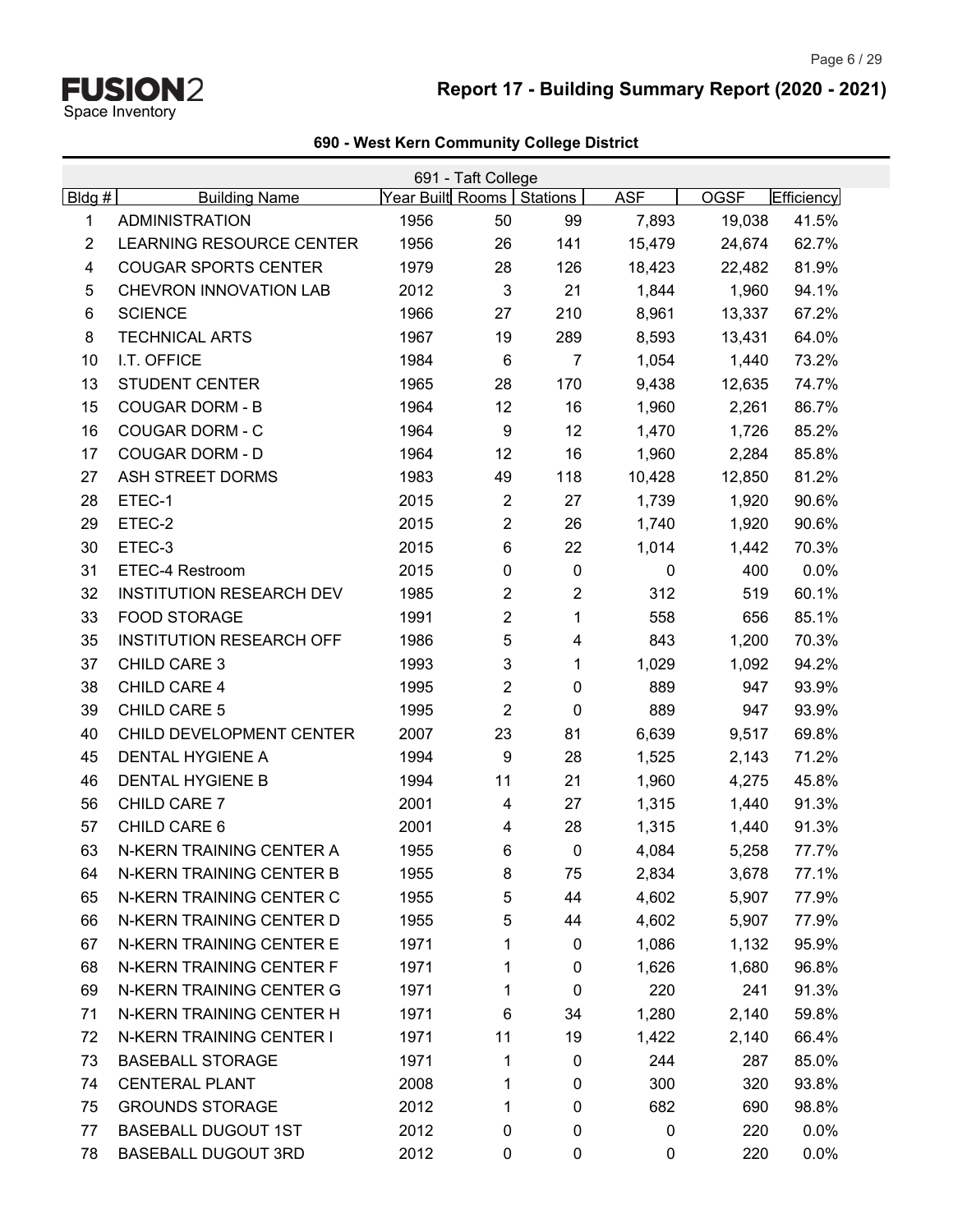

# **Report 17 - Building Summary Report (2020 - 2021)**

|            | 79 Building(s) in District                           |              | 546                       | 2,333           | 183,551      | 315,463        | 58.2%             |
|------------|------------------------------------------------------|--------------|---------------------------|-----------------|--------------|----------------|-------------------|
|            | <b>District Totals</b>                               |              | Rooms                     | <b>Stations</b> | <b>ASF</b>   | <b>OGSF</b>    | <b>Efficiency</b> |
|            |                                                      |              |                           |                 |              |                |                   |
|            | 79 Building(s)                                       |              | 546                       | 2,333           | 183,551      | 315,463        | 58.2%             |
| 900        | CIL STUDENT CENTER                                   | 2013         | 3                         | 13              | 1,060        | 2,482          | 42.7%             |
| 830        | CIL DEMONSTRATION-D                                  | 2013         | 16                        | 20              | 2,028        | 2,546          | 79.7%             |
| 820        | CIL DEMONSTRATION-C                                  | 2013         | 16                        | 17              | 2,028        | 2,546          | 79.7%             |
| 810        | CIL DEMONSTRATION-B                                  | 2013         | 16                        | 20              | 2,028        | 2,546          | 79.7%             |
| 800        | CIL DEMONSTRATION-A                                  | 2013         | 16                        | 20              | 2,028        | 2,546          | 79.7%             |
| 700        | <b>CIL MAIN BUILDING</b>                             | 2013         | 22                        | 177             | 7,303        | 11,569         | 63.1%             |
| 116        | SOLAR COVERED PARKING - K                            | 2020         | 0                         | 0               | 0            | 3,898          | 0.0%              |
| 115        | SOLAR COVERED PARKING - J                            | 2020         | 0                         | 0               | 0            | 5,460          | 0.0%              |
| 114        | SOLAR COVERED PARKING - H                            | 2020         | 0                         | 0               | 0            | 6,239          | 0.0%              |
| 113        | SOLAR COVERED PARKING - G                            | 2020         | 0                         | 0               | 0            | 4,682          | 0.0%              |
| 112        | SOLAR COVERED PARKING - F                            | 2020         | 0                         | 0               | 0            | 6,239          | 0.0%              |
| 111        | SOLAR COVERED PARKING - E                            | 2020         | 0                         | 0               | 0            | 7,796          | 0.0%              |
| 110        | SOLAR COVERED PARKING - D                            | 2020         | 0<br>$\mathbf 0$          | 0               | 0            | 7,796          | 0.0%              |
| 109        | SOLAR COVERED PARKING - C                            | 2020         | 0                         | 0<br>0          | 0            | 7,796          | 0.0%              |
| 107<br>108 | SOLAR COVERED PARKING - B                            | 2020<br>2020 | 0                         | 0               | 0<br>0       | 3,898<br>7,796 | 0.0%<br>0.0%      |
| 106        | FM&O COVERED PARK TRANS<br>SOLAR COVERED PARKING - A | 2010         | 1                         | 9               | 2,000        | 2,005          | 99.8%             |
| 105        | FM&O COVERED PARKING                                 | 2010         | 1                         | 9               | 2,000        | 2,005          | 99.8%             |
| 104        | <b>FM&amp;O STORAGE 4</b>                            | 2010         | 1                         | 0               | 650          | 725            | 89.7%             |
| 103        |                                                      | 2010         | 1                         | 0               | 1,108        | 1,200          | 92.3%             |
| 102        | FM&O/I.T. STORAGE 1-2<br><b>FM&amp;O STORAGE 3</b>   | 2010         | $\overline{2}$            | 0               | 1,108        | 1,200          | 92.3%             |
| 101        | FM&O GRD-CUST STORAGE                                | 2010         | $\,6$                     | 0               | 5,707        | 6,020          | 94.8%             |
| 100        | FACILITIES M&O OFFICE-SHOP                           | 2010         | 11                        | 18              | 9,212        | 10,667         | 86.4%             |
| 94         | SOFTBALL DUGOUT 3RD                                  | 2000         | $\mathbf 0$               | 0               | 0            | 200            | 0.0%              |
| 93         | SOFTBALL DUGOUT 1ST                                  | 2000         | $\pmb{0}$                 | 0               | $\mathbf{0}$ | 200            | 0.0%              |
| 92         | <b>COUGAR SPORTS STORAGE</b>                         | 2019         | 2                         | 0               | 800          | 810            | 98.8%             |
| 91         | <b>G12 RESTROOMS</b>                                 | 2008         | 0                         | 0               | $\mathbf{0}$ | 960            | 0.0%              |
| 90         | <b>G11 STUDENT CENTER</b>                            | 2008         | 0                         | 0               | 0            | 1,920          | 0.0%              |
| 89         | G10 CLASSROOM                                        | 2008         | $\mathfrak{Z}$            | 54              | 1,217        | 1,440          | 84.5%             |
| 88         | <b>G9 CLASSROOM</b>                                  | 2008         | $\ensuremath{\mathsf{3}}$ | 36              | 1,217        | 1,440          | 84.5%             |
| 87         | <b>G8 CLASSROOM</b>                                  | 2008         | $\overline{2}$            | 30              | 1,744        | 1,920          | 90.8%             |
| 86         | G7 CLASSROOM                                         | 2008         | 4                         | 38              | 1,338        | 1,440          | 92.9%             |
| 85         | <b>G6 CLASSROOM</b>                                  | 2008         | 4                         | 32              | 1,338        | 1,440          | 92.9%             |
| 84         | <b>G5 CLASSROOM</b>                                  | 2008         | 4                         | 37              | 1,338        | 1,440          | 92.9%             |
| 83         | <b>G4 CLASSROOM</b>                                  | 2008         | 4                         | 36              | 1,338        | 1,440          | 92.9%             |
| 82         | G3 CLASSROOM                                         | 2008         | 4                         | 36              | 1,338        | 1,440          | 92.9%             |
| 81         | <b>G2 FACULTY OFFICES</b>                            | 2008         | 8                         | 8               | 624          | 960            | 65.0%             |
|            |                                                      |              |                           |                 |              |                |                   |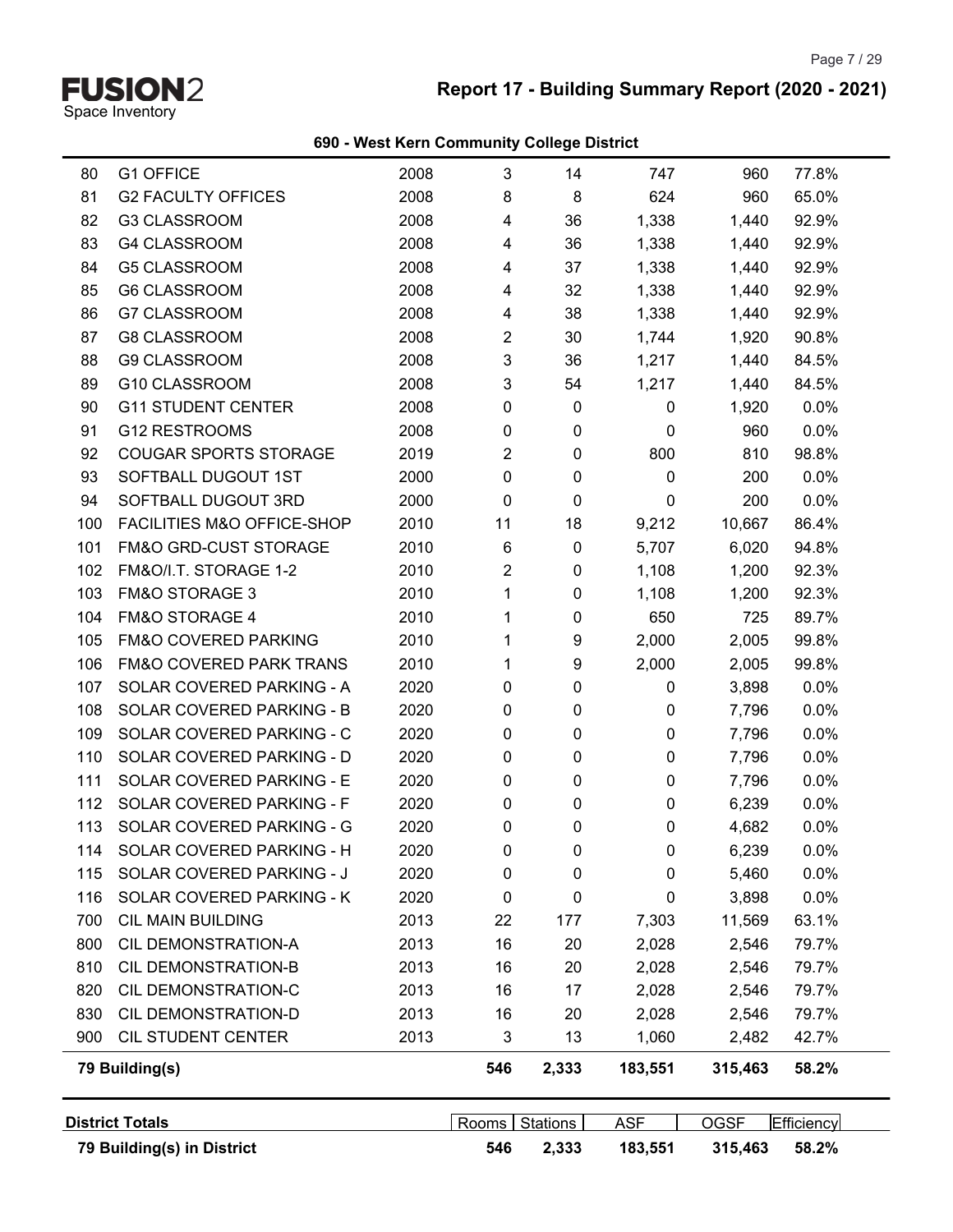# **Report 17 - Room Detail Report (2020 - 2021)**

|           |                                  |            | 691 - Taft College |    |                                                            |                     |
|-----------|----------------------------------|------------|--------------------|----|------------------------------------------------------------|---------------------|
|           | <b>Building 1 ADMINISTRATION</b> |            |                    |    |                                                            | <b>Taft College</b> |
| Room #    | Room Type                        | <b>ASF</b> |                    |    | Stations Dept   Prog   TOP/Service and Support             | Status              |
| $101-A$   | 310 Office                       | 89         | 1                  | 55 | 6210 Registrations, Transfers,<br>Transcripts, Certificati | A                   |
| $101-B$   | 310 Office                       | 71         | 1                  | 55 | 6210 Registrations, Transfers,<br>Transcripts, Certificati | A                   |
| $101-C$   | 310 Office                       | 480        | 12                 | 53 | 6310 Counseling Services                                   | A                   |
| $101-E$   | 310 Office                       | 213        | 4                  | 53 | 6430 Extended Opportunity Programs<br>and Services (EOPS)  | A                   |
| $101-F$   | 310 Office                       | 242        | 6                  | 53 | 6420 Disabled Students Programs and<br>Services (DSPS)     | A                   |
| $101-H$   | 315 Office Service               | 55         | 2                  | 53 | 6310 Counseling Services                                   | A                   |
| $101 - J$ | 310 Office                       | 281        | 8                  | 53 | 6310 Counseling Services                                   | A                   |
| $101-K$   | 310 Office                       | 159        | 2                  | 53 | 6310 Counseling Services                                   | A                   |
| 110       | 310 Office                       | 263        | $\overline{2}$     | 53 | 6010 Academic Administration                               | A                   |
| 111       | 310 Office                       | 104        | 1                  | 53 | 6430 Extended Opportunity Programs<br>and Services (EOPS)  | Α                   |
| 112       | 310 Office                       | 103        | 1                  | 53 | 6430 Extended Opportunity Programs<br>and Services (EOPS)  | A                   |
| 113       | 310 Office                       | 102        | 1                  | 53 | 6430 Extended Opportunity Programs<br>and Services (EOPS)  | A                   |
| 114       | 310 Office                       | 160        | 1                  | 53 | 6430 Extended Opportunity Programs<br>and Services (EOPS)  | A                   |
| 115       | 310 Office                       | 80         | 1                  | 53 | 6430 Extended Opportunity Programs<br>and Services (EOPS)  | A                   |
| 116       | 680 Meeting Room                 | 187        | 8                  | 11 | 0099 General Assignment                                    | A                   |
| 118       | 310 Office                       | 173        | 1                  | 53 | 6420 Disabled Students Programs and<br>Services (DSPS)     | A                   |
| 130       | 310 Office                       | 142        | 1                  | 53 | 6420 Disabled Students Programs and<br>Services (DSPS)     | A                   |
| 131       | 310 Office                       | 110        | 1                  | 53 | 6420 Disabled Students Programs and<br>Services (DSPS)     | A                   |
| 132       | 310 Office                       | 110        | 1                  | 53 | 6420 Disabled Students Programs and<br>Services (DSPS)     | Α                   |
| 150       | 310 Office                       | 110        | 1                  | 53 | 6310 Counseling Services                                   | A                   |
| 151       | 310 Office                       | 143        | 1                  | 53 | 6310 Counseling Services                                   | A                   |
| 152       | 310 Office                       | 95         | 1                  | 53 | 6310 Counseling Services                                   | A                   |
| 153       | 310 Office                       | 95         | 1                  | 53 | 6310 Counseling Services                                   | A                   |
| 154       | 310 Office                       | 98         | 1                  | 53 | 6310 Counseling Services                                   | A                   |
| 170       | 310 Office                       | 97         | 1                  | 53 | 6310 Counseling Services                                   | A                   |
| 171       | 310 Office                       | 186        | 1                  | 53 | 6310 Counseling Services                                   | A                   |
| 172       | 310 Office                       | 85         | 1                  | 53 | 6310 Counseling Services                                   | A                   |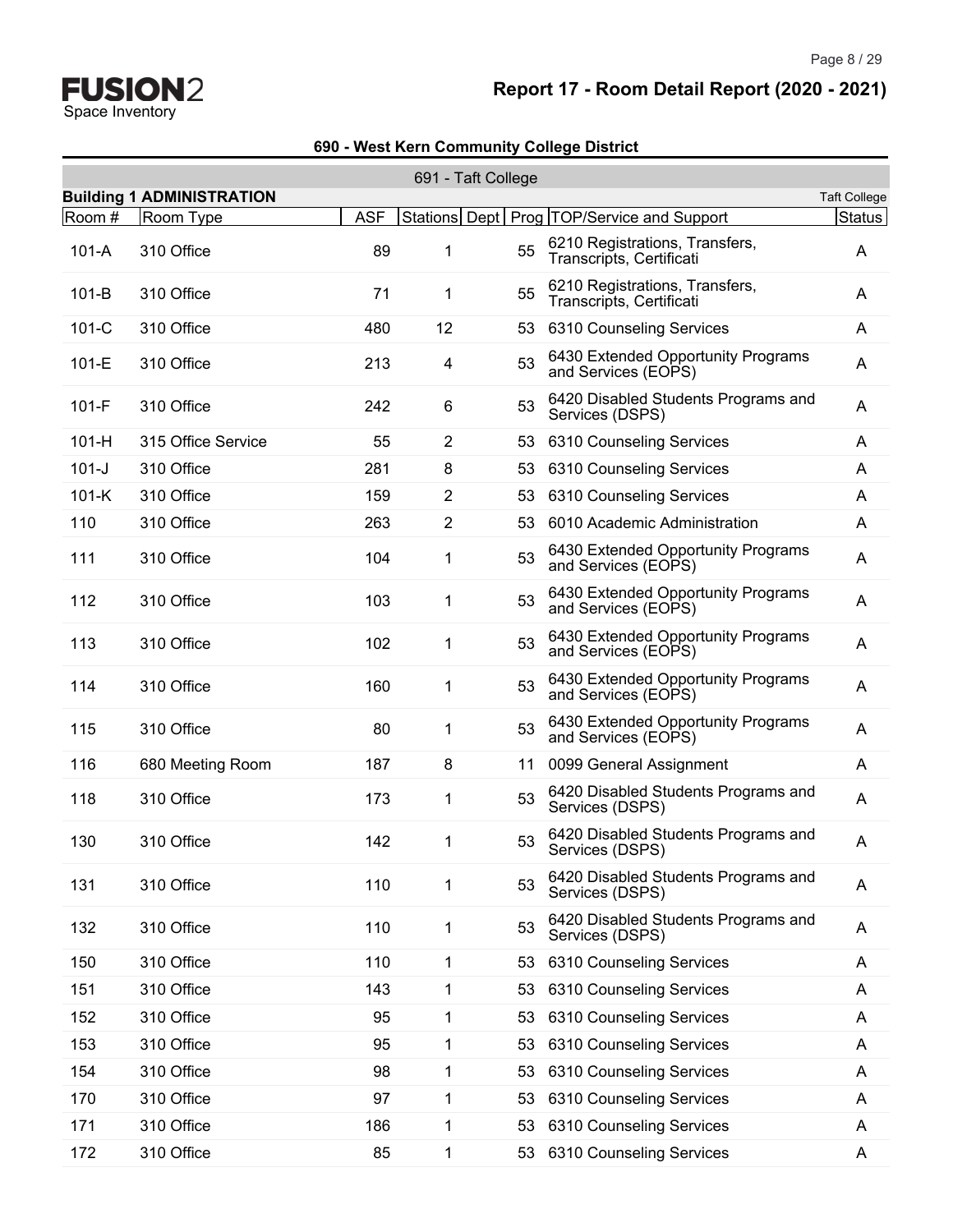Page 9 / 29

**Report 17 - Room Detail Report (2020 - 2021)**

# **FUSION2**<br>Space Inventory

| 173    | 310 Office                                 | 86         | 1              | 53 | 6310 Counseling Services                       | A                   |
|--------|--------------------------------------------|------------|----------------|----|------------------------------------------------|---------------------|
| 174    | 310 Office                                 | 142        | 1              | 53 | 6310 Counseling Services                       | A                   |
| 175    | 310 Office                                 | 87         | 1              | 53 | 6310 Counseling Services                       | Α                   |
| 200-A  | 310 Office                                 | 37         | 1              | 63 | 6010 Academic Administration                   | A                   |
| 220    | 310 Office                                 | 204        | 1              | 63 | 6010 Academic Administration                   | A                   |
| 221    | 310 Office                                 | 306        | 1              | 61 | 6010 Academic Administration                   | A                   |
| 222    | 310 Office                                 | 528        | 5              | 63 | 0099 General Assignment                        | A                   |
| 233    | 310 Office                                 | 200        | 1              | 61 | 6010 Academic Administration                   | A                   |
| 234    | 310 Office                                 | 107        | 1              | 63 | 6010 Academic Administration                   | A                   |
| 235    | 310 Office                                 | 98         | 1              | 63 | 6010 Academic Administration                   | A                   |
| 240    | 310 Office                                 | 206        | 1              | 61 | 6010 Academic Administration                   | A                   |
| 241    | 310 Office                                 | 104        | 1              | 63 | 6010 Academic Administration                   | A                   |
| 256    | 730 Storage                                | 155        | 0              | 11 | 0099 General Assignment                        | A                   |
| 260    | 310 Office                                 | 72         | 1              | 63 | 6010 Academic Administration                   | A                   |
| 260-A  | 310 Office                                 | 103        | 1              | 63 | 6010 Academic Administration                   | A                   |
| 260-B  | 310 Office                                 | 165        | $\overline{2}$ | 63 | 6010 Academic Administration                   | A                   |
| 260-C  | 310 Office                                 | 143        | 1              | 62 | 6010 Academic Administration                   | A                   |
| 260-D  | 310 Office                                 | 250        | 4              | 63 | 6010 Academic Administration                   | Α                   |
| 260-E  | 310 Office                                 | 144        | 1              | 63 | 6010 Academic Administration                   | A                   |
| 260-F  | 310 Office                                 | 58         | 1              | 63 | 6010 Academic Administration                   | A                   |
| 270    | 310 Office                                 | 181        | $\overline{2}$ | 63 | 6010 Academic Administration                   | A                   |
| 270-A  | 310 Office                                 | 196        | 1              | 61 | 6010 Academic Administration                   | A                   |
| 280    | 680 Meeting Room                           | 288        | 6              | 63 | 0099 General Assignment                        | Α                   |
|        | Total Rooms: 50                            | 7,893      | 99             |    |                                                |                     |
|        | <b>Building 2 LEARNING RESOURCE CENTER</b> |            |                |    |                                                | <b>Taft College</b> |
| Room # | Room Type                                  | <b>ASF</b> |                |    | Stations Dept   Prog   TOP/Service and Support | Status              |
| 305    | 680 Meeting Room                           | 1,088      | 25             | 41 | 0099 General Assignment                        | A                   |
| 306    | 730 Storage                                | 157        | 0              | 41 | 0099 General Assignment                        | A                   |
| 310-A  | 410 Read/Study Room                        | 2,064      | 0              | 41 | 6120 Library                                   | A                   |
| 310-B  | 410 Read/Study Room                        | 4,958      | 0              | 41 | 6120 Library                                   | A                   |
| 310-C  | 440 Processing Room                        | 177        | $\overline{2}$ | 41 | 6120 Library                                   | A                   |
| 310-D  | 440 Processing Room                        | 135        | 3              | 41 | 6120 Library                                   | A                   |
| 311    | 110 Classroom                              | 661        | 15             | 11 | 0099 General Assignment                        | A                   |
| 320    | 455 Study Service                          | 159        | 1              | 41 | 6120 Library                                   | A                   |
| 321    | 455 Study Service                          | 142        | 4              | 41 | 6120 Library                                   | A                   |
| 322    | 455 Study Service                          | 84         | 4              | 41 | 6120 Library                                   | A                   |
| 323    | 310 Office                                 | 140        | 1              | 41 | 0099 General Assignment                        | A                   |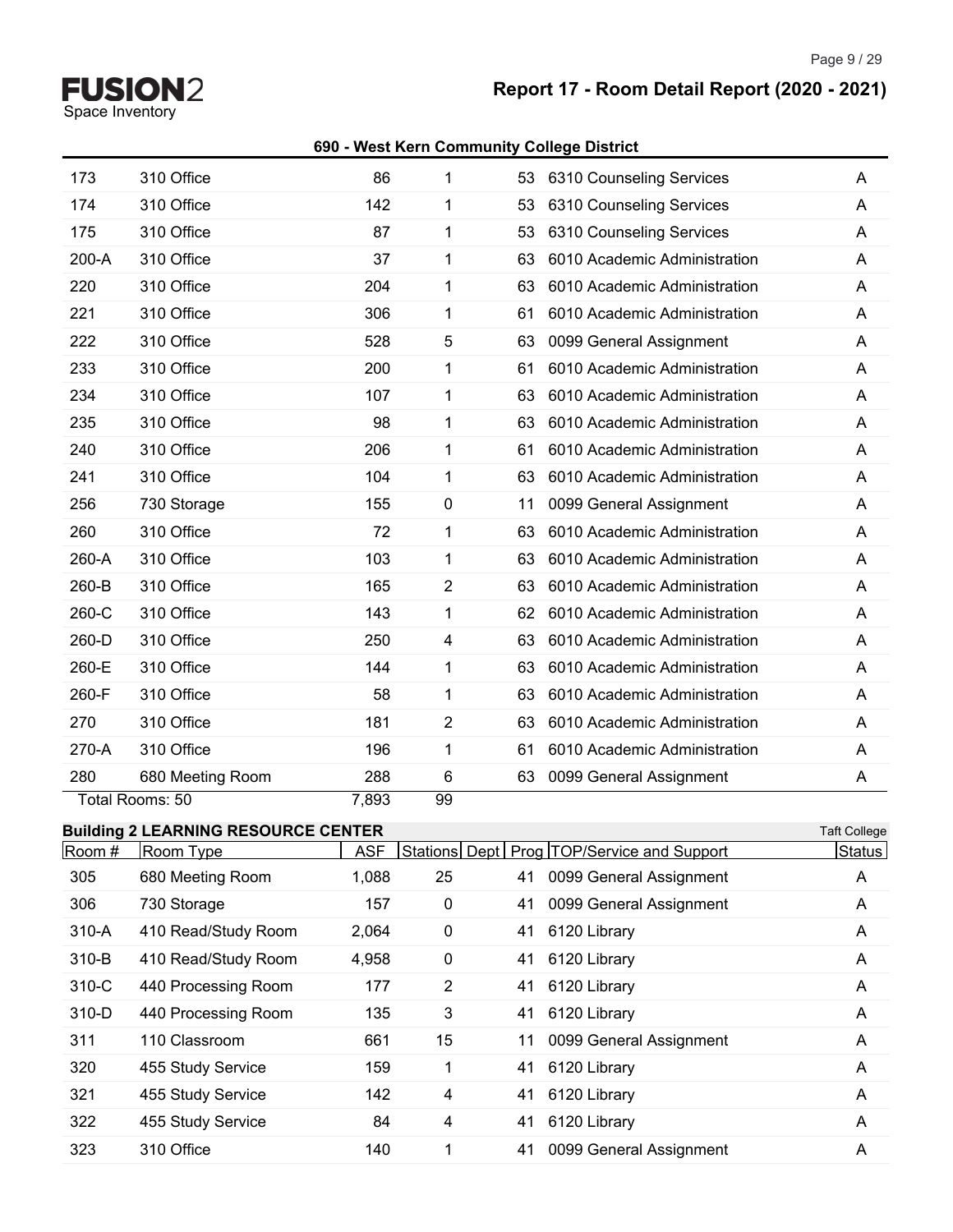Space Inventory

# **Report 17 - Room Detail Report (2020 - 2021)**

#### **690 - West Kern Community College District**

| 324     | 310 Office          | 139    | 6           | 0099 General Assignment<br>41 | A |
|---------|---------------------|--------|-------------|-------------------------------|---|
| 330     | 410 Read/Study Room | 544    | $\mathbf 0$ | 6120 Library<br>41            | A |
| 331     | 310 Office          | 105    | 6           | 41<br>6120 Library            | A |
| 332     | 310 Office          | 116    | 6           | 41<br>6120 Library            | A |
| 334     | 410 Read/Study Room | 573    | 25          | 6120 Library<br>41            | A |
| 335     | 410 Read/Study Room | 373    | 20          | 41<br>6120 Library            | A |
| 336     | 310 Office          | 172    | 1           | 6120 Library<br>41            | A |
| 337     | 310 Office          | 134    | 6           | 6120 Library<br>41            | A |
| 350     | 310 Office          | 235    | 1           | 6120 Library<br>41            | A |
| 351     | 440 Processing Room | 484    | 3           | 6120 Library<br>41            | A |
| 360     | 310 Office          | 380    | 4           | 0099 General Assignment<br>46 | A |
| 362     | 410 Read/Study Room | 2,043  | $\mathbf 0$ | 41<br>6120 Library            | A |
| 373     | 410 Read/Study Room | 147    | 2           | 6120 Library<br>41            | A |
| $373-A$ | 730 Storage         | 103    | $\mathbf 0$ | 0099 General Assignment<br>41 | A |
| 374     | 410 Read/Study Room | 166    | 6           | 6120 Library<br>41            | A |
|         | Total Rooms: 26     | 15,479 | 141         |                               |   |

# **Building 4 COUGAR SPORTS CENTER Taft College**

| Room #   | Room Type                           | <b>ASF</b> | Stations     | Dept |    | Prog TOP/Service and Support | <b>Status</b> |
|----------|-------------------------------------|------------|--------------|------|----|------------------------------|---------------|
| 1        | 730 Storage                         | 150        | 0            | 13   | 11 | 0835 Physical Education      | A             |
| 2        | 310 Office                          | 64         | $\mathbf 1$  | 13   | 11 | 0099 General Assignment      | A             |
| 3        | 310 Office                          | 107        | 1            | 13   | 11 | 0099 General Assignment      | A             |
| 4        | 310 Office                          | 102        | 1            | 13   | 11 | 0099 General Assignment      | A             |
| 5        | 310 Office                          | 86         | 1            | 13   | 11 | 0099 General Assignment      | A             |
| 6        | 310 Office                          | 84         | $\mathbf 1$  | 13   | 11 | 0099 General Assignment      | A             |
| 7        | 310 Office                          | 88         | 1            | 13   | 11 | 0099 General Assignment      | A             |
| 8        | 310 Office                          | 87         | 1            | 13   | 11 | 0099 General Assignment      | A             |
| 9        | 680 Meeting Room                    | 463        | 20           | 13   | 11 | 0099 General Assignment      | A             |
| 10       | 525 Athletic/Physical Ed<br>Service | 371        | $\mathbf{0}$ | 13   | 11 | 0835 Physical Education      | A             |
| $11-A$   | 525 Athletic/Physical Ed<br>Service | 163        | 30           | 13   | 11 | 0835 Physical Education      | A             |
| $11 - B$ | 525 Athletic/Physical Ed<br>Service | 122        | 8            | 13   | 11 | 0835 Physical Education      | Α             |
| $11-C$   | 525 Athletic/Physical Ed<br>Service | 155        | 0            | 13   | 11 | 0835 Physical Education      | A             |
| 12       | 525 Athletic/Physical Ed<br>Service | 367        | $\mathbf 0$  | 13   | 11 | 0835 Physical Education      | A             |
| $12-A$   | 525 Athletic/Physical Ed<br>Service | 129        | $\mathbf{0}$ | 13   | 11 | 0835 Physical Education      | A             |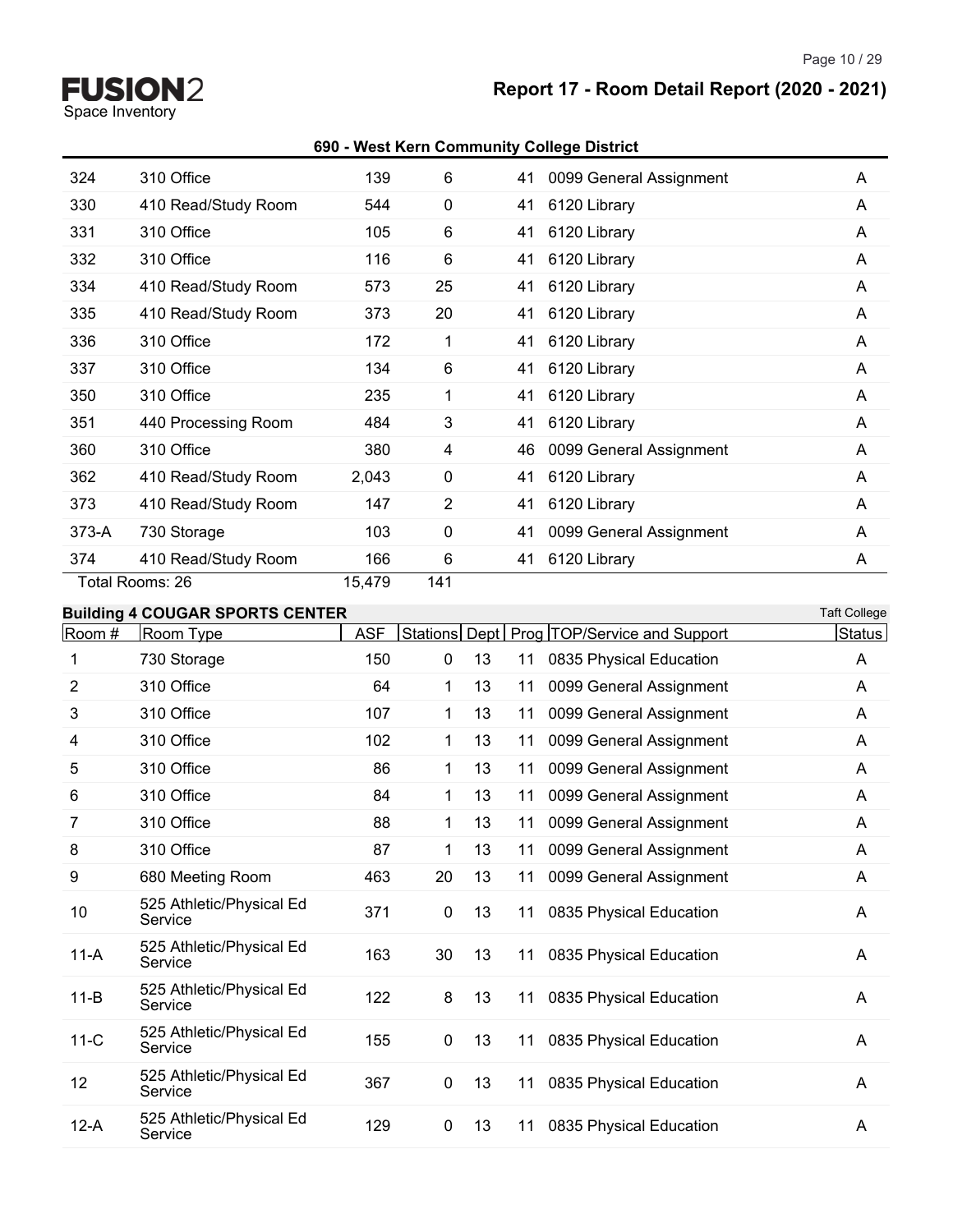# **Report 17 - Room Detail Report (2020 - 2021)**

Page 11 / 29

| $12-B$   | 310 Office                               | 122        | 1            | 13 | 11               | 0835 Physical Education                        | A                   |
|----------|------------------------------------------|------------|--------------|----|------------------|------------------------------------------------|---------------------|
| 13       | 525 Athletic/Physical Ed<br>Service      | 481        | 0            | 13 | 11               | 0835 Physical Education                        | A                   |
| $13-A$   | 730 Storage                              | 84         | 0            | 13 | 11               | 0835 Physical Education                        | A                   |
| 14       | 525 Athletic/Physical Ed<br>Service      | 324        | 0            | 13 | 11               | 0835 Physical Education                        | A                   |
| 16       | 525 Athletic/Physical Ed<br>Service      | 227        | 0            | 13 | 11               | 0835 Physical Education                        | A                   |
| 17       | 690 Locker Room                          | 198        | 30           | 13 | 11               | 0835 Physical Education                        | A                   |
| $17-A$   | 525 Athletic/Physical Ed<br>Service      | 287        | 0            | 13 | 11               | 0835 Physical Education                        | A                   |
| $17 - B$ | 730 Storage                              | 93         | 0            | 13 | 11               | 0835 Physical Education                        | A                   |
| $17-D$   | 690 Locker Room                          | 153        | 30           |    | 11               | 0835 Physical Education                        | A                   |
| 18       | 525 Athletic/Physical Ed<br>Service      | 690        | 0            | 13 | 11               | 0835 Physical Education                        | A                   |
| 19       | 730 Storage                              | 56         | 0            | 13 | 11               | 0835 Physical Education                        | A                   |
| 20       | 520 Athletics/Physical<br>Education      | 11,822     | 0            | 13 | 11               | 0835 Physical Education                        | A                   |
| 21       | 520 Athletics/Physical<br>Education      | 1,348      | 0            | 13 | 11               | 0835 Physical Education                        | A                   |
|          | Total Rooms: 28                          | 18,423     | 126          |    |                  |                                                |                     |
|          | <b>Building 5 CHEVRON INNOVATION LAB</b> |            |              |    |                  |                                                | <b>Taft College</b> |
| Room #   | Room Type                                | <b>ASF</b> |              |    |                  | Stations Dept   Prog   TOP/Service and Support | Status              |
| 5        | 210 Class Lab                            | 1,057      | 20           |    |                  | 12 0109 Horticulture                           | A                   |
| $5-A$    | 215 Class Lab Service                    | 202        | 1            |    | 12               | 0109 Horticulture                              | A                   |
| $5 - B$  | 580 Greenhouse                           | 585        | 0            |    | 12 <sup>12</sup> | 0109 Horticulture                              | A                   |
|          | Total Rooms: 3                           | 1,844      | 21           |    |                  |                                                |                     |
|          | <b>Building 6 SCIENCE</b>                |            |              |    |                  |                                                | <b>Taft College</b> |
| Room #   | Room Type                                | <b>ASF</b> |              |    |                  | Stations Dept   Prog   TOP/Service and Support | Sta <u>tus</u>      |
| $S-1$    | 210 Class Lab                            | 911        | 25           | 24 | 11               | 0401 Biology, General                          | A                   |
| $S-2$    | 210 Class Lab                            | 916        | 25           | 25 | 11               | 1900 Physical Sciences                         | A                   |
| $S-3$    | 210 Class Lab                            | 845        | 25           | 25 | 11               | 1900 Physical Sciences                         | A                   |
| $S-4$    | 210 Class Lab                            | 994        | 25           | 38 | 43               | 1900 Physical Sciences                         | A                   |
| $S-5-A$  | 310 Office                               | 83         | 1            | 27 | 11               | 0099 General Assignment                        | A                   |
| $S-5-B$  | 310 Office                               | 83         | 1            | 25 | 11               | 0099 General Assignment                        | A                   |
| $S-5-C$  | 310 Office                               | 83         | 1            | 14 | 11               | 0099 General Assignment                        | A                   |
| $S-5-D$  |                                          |            |              |    |                  |                                                |                     |
|          | 310 Office                               | 83         | $\mathbf{1}$ | 25 | 11               | 0099 General Assignment                        | A                   |
| $S-5-E$  | 310 Office                               | 83         | 1            | 26 | 11               | 0099 General Assignment                        | A                   |
| $S-5-F$  | 310 Office                               | 79         | $\mathbf{1}$ | 14 | 11               | 0099 General Assignment                        | A                   |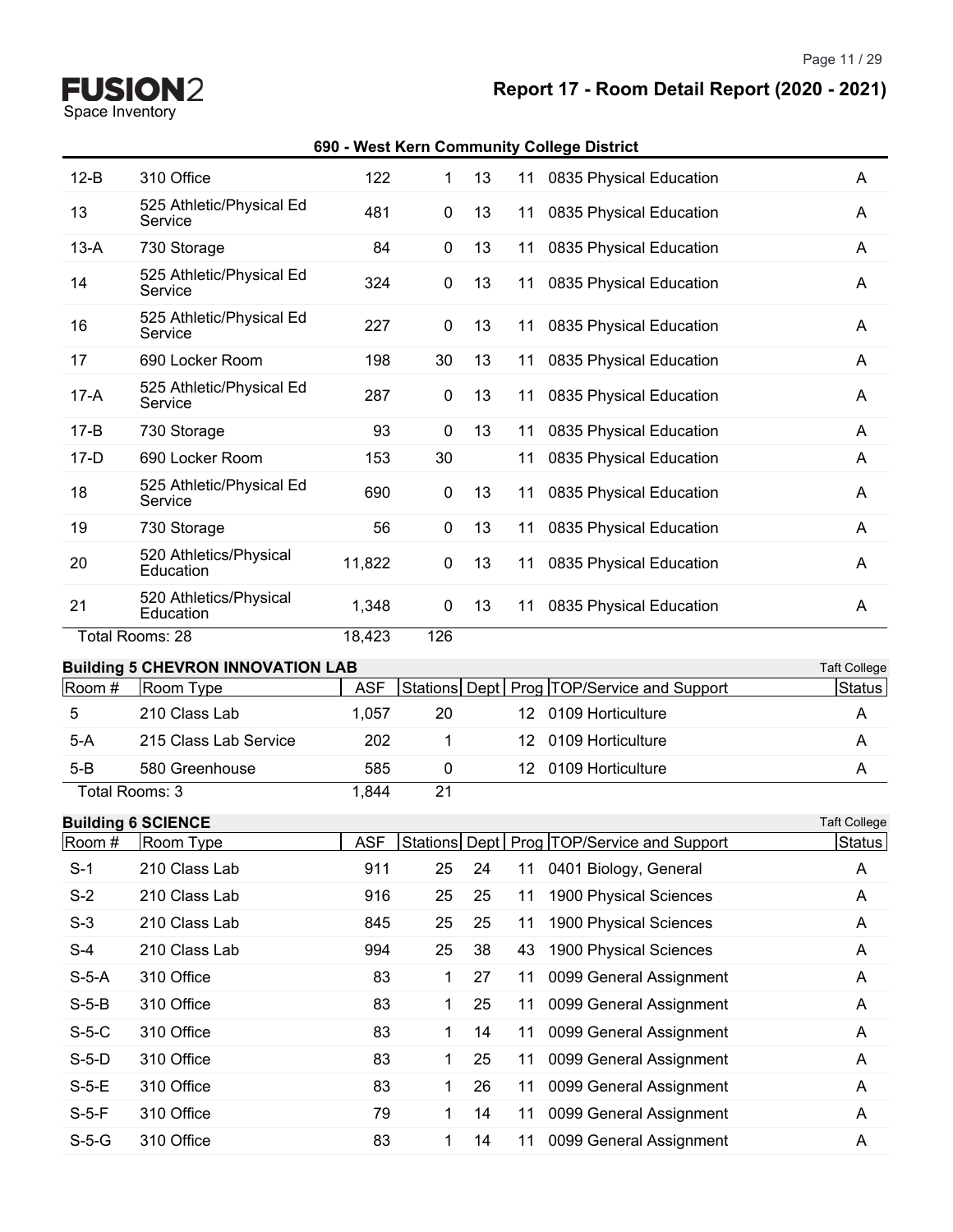Space Inventory

# **Report 17 - Room Detail Report (2020 - 2021)**

#### **690 - West Kern Community College District**

|          | Total Rooms: 27             | 8,961 | 210 |    |    |                         |   |
|----------|-----------------------------|-------|-----|----|----|-------------------------|---|
| S-22-E   | 530 Audio/Visual, Radio, TV | 96    | 0   |    | 43 | 0099 General Assignment | A |
| $S-22-D$ | 730 Storage                 | 471   | 0   |    | 11 | 0099 General Assignment | A |
| $S-22-C$ | 730 Storage                 | 381   | 0   |    | 11 | 1900 Physical Sciences  | A |
| $S-22$   | 215 Class Lab Service       | 792   | 0   |    | 11 | 0401 Biology, General   | A |
| $S-11$   | 680 Meeting Room            | 375   | 8   |    | 11 | 0099 General Assignment | A |
| $S-7$    | 110 Classroom               | 812   | 37  |    | 11 | 0099 General Assignment | A |
| $S-6$    | 110 Classroom               | 802   | 37  | 38 | 11 | 0099 General Assignment | A |
| $S-5-P$  | 680 Meeting Room            | 238   | 8   |    | 11 | 0099 General Assignment | A |
| $S-5-O$  | 310 Office                  | 80    | 1   | 11 | 11 | 0099 General Assignment | A |
| $S-5-N$  | 310 Office                  | 79    | 1   |    | 11 | 0099 General Assignment | A |
| $S-5-M$  | 310 Office                  | 80    | 1   | 27 | 11 | 0099 General Assignment | A |
| $S-5-L$  | 310 Office                  | 79    | 1   | 27 | 11 | 0099 General Assignment | A |
| $S-5-K$  | 310 Office                  | 80    | 1   | 24 | 11 | 0099 General Assignment | A |
| $S-5-J$  | 310 Office                  | 79    | 1   | 27 | 11 | 0099 General Assignment | A |
| $S-5-I$  | 310 Office                  | 80    | 1   |    | 11 | 0099 General Assignment | A |
| $S-5-H$  | 680 Meeting Room            | 194   | 6   | 27 | 11 | 0099 General Assignment | A |

#### **Building 8 TECHNICAL ARTS** Taft College

| Room#   | Room Type        | <b>ASF</b> |             |     | Stations Dept   Prog   TOP/Service and Support    | Status |
|---------|------------------|------------|-------------|-----|---------------------------------------------------|--------|
| $T-5$   | 210 Class Lab    | 850        | 41          | 12  | 0900 Engineering & Industrial<br>Technologies     | A      |
| $T-6-B$ | 310 Office       | 109        | 1           | 12. | 0099 General Assignment                           | A      |
| $T-6-C$ | 310 Office       | 109        | 1           | 12. | 0099 General Assignment                           | A      |
| $T-6-D$ | 310 Office       | 109        | 1           | 12. | 0099 General Assignment                           | A      |
| $T-6-E$ | 310 Office       | 109        | 1           | 12  | 0099 General Assignment                           | A      |
| $T-6-F$ | 310 Office       | 106        | 1           | 12  | 0099 General Assignment                           | A      |
| $T-6-G$ | 310 Office       | 90         | 1           | 12. | 0099 General Assignment                           | A      |
| $T-6-H$ | 310 Office       | 109        | 1           | 12. | 0099 General Assignment                           | A      |
| $T-6-J$ | 310 Office       | 109        | 1           | 12  | 0099 General Assignment                           | A      |
| $T-6-K$ | 310 Office       | 109        | 1           | 12. | 0099 General Assignment                           | A      |
| $T-6-L$ | 310 Office       | 109        | 1           | 12. | 0099 General Assignment                           | A      |
| T-9     | 210 Class Lab    | 1,294      | 25          | 12  | 1001 Fine Arts, General                           | A      |
| $T-9-A$ | 730 Storage      | 185        | $\mathbf 0$ | 12  | 1001 Fine Arts, General                           | A      |
| $T-10$  | 210 Class Lab    | 863        | 41          | 12  | 0201 Architecture and Architectural<br>Technology | A      |
| $T-11$  | 620 Exhibition   | 750        | $\mathbf 0$ | 12  | 1001 Fine Arts, General                           | A      |
| $T-12$  | 210 Class Lab    | 994        | 49          | 12  | 1001 Fine Arts, General                           | A      |
| $T-13$  | 680 Meeting Room | 877        | 41          | 12  | 0099 General Assignment                           | A      |
|         |                  |            |             |     |                                                   |        |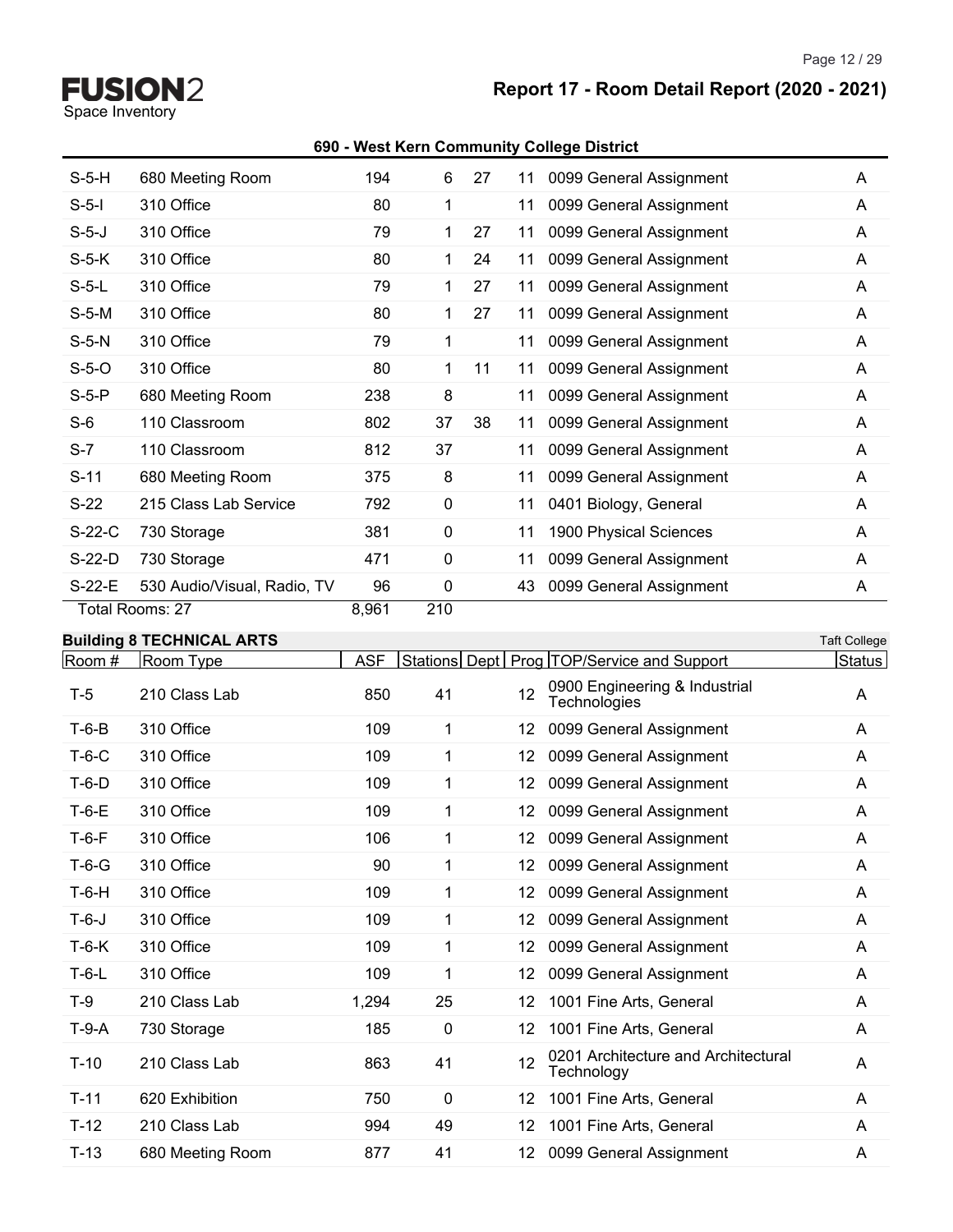Page 13 / 29

|                |                                     |            | 690 - West Kern Community College District |                 |                                              |                     |
|----------------|-------------------------------------|------------|--------------------------------------------|-----------------|----------------------------------------------|---------------------|
| $T-14$         | 210 Class Lab                       | 850        | 41                                         |                 | 12 0701 Information Technology, General      | A                   |
| $T-15$         | 110 Classroom                       | 862        | 41                                         | 12 <sup>°</sup> | 0099 General Assignment                      | A                   |
|                | Total Rooms: 19                     | 8,593      | 289                                        |                 |                                              |                     |
|                | <b>Building 10 I.T. OFFICE</b>      |            |                                            |                 |                                              | <b>Taft College</b> |
| Room #         | Room Type                           | <b>ASF</b> |                                            |                 | Stations Dept   Prog TOP/Service and Support | Status              |
| B-101          | 310 Office                          | 297        | 1                                          | 71              | 0700 Information Technology                  | A                   |
| B-101-B        | 310 Office                          | 30         | $\overline{2}$                             | 71              | 0099 General Assignment                      | A                   |
| B-102          | 310 Office                          | 228        | 1                                          | 71              | 0700 Information Technology                  | A                   |
| B-104          | 730 Storage                         | 148        | $\mathbf 0$                                | 71              | 0700 Information Technology                  | Α                   |
| B-105          | 310 Office                          | 158        | 1                                          | 71              | 0700 Information Technology                  | Α                   |
| B-108          | 310 Office                          | 193        | $\overline{2}$                             | 71              | 0700 Information Technology                  | A                   |
| Total Rooms: 6 |                                     | 1,054      | 7                                          |                 |                                              |                     |
|                | <b>Building 13 STUDENT CENTER</b>   |            |                                            |                 |                                              | <b>Taft College</b> |
| Room #         | Room Type                           | <b>ASF</b> |                                            |                 | Stations Dept   Prog TOP/Service and Support | Status              |
| SC-101         | 630 Food Facilities                 | 1,887      | 100                                        | 51              | 6940 Food Services                           | A                   |
|                | SC-101-A635 Food Facilities Service | 610        | $\mathbf 0$                                | 51              | 6940 Food Services                           | A                   |
| SC-102         | 315 Office Service                  | 315        | 0                                          | 55              | 6999 Other Ancillary Services                | A                   |
|                | SC-102-A730 Storage                 | 67         | 0                                          | 55              | 6999 Other Ancillary Services                | A                   |
| SC-103         | 620 Exhibition                      | 911        | 0                                          | 42              | 1900 Physical Sciences                       | A                   |
| SC-104         | 635 Food Facilities Service         | 762        | 19                                         | 51              | 6940 Food Services                           | A                   |
|                | SC-104-A730 Storage                 | 57         | $\pmb{0}$                                  | 51              | 6940 Food Services                           | A                   |
|                | SC-104-B730 Storage                 | 38         | $\pmb{0}$                                  | 51              | 6940 Food Services                           | A                   |
|                | SC-104-D635 Food Facilities Service | 161        | 0                                          | 51              | 6940 Food Services                           | Α                   |
|                | SC-105 680 Meeting Room             | 394        | 20                                         | 51              | 6940 Food Services                           | Α                   |
|                | SC-106-B650 Lounge                  | 496        | $\mathbf 0$                                | 53              | 6480 Veterans Services                       | A                   |
| SC-107         | 310 Office                          | 120        | 1                                          | 51              | 6940 Food Services                           | Α                   |
| SC-108         | 655 Lounge Service                  | 91         | 1                                          | 51              | 6480 Veterans Services                       | Α                   |
| SC-110         | 730 Storage                         | 152        | 0                                          | 55              | 7000 Auxiliary Operations                    | A                   |
|                | SC-110-A730 Storage                 | 50         | 0                                          | 55              | 7000 Auxiliary Operations                    | A                   |
| SC-117         | 730 Storage                         | 134        | 0                                          | 72              | 6940 Food Services                           | A                   |
| SC-120         | 310 Office                          | 100        | 1                                          | 11              | 0099 General Assignment                      | Α                   |
| SC-121         | 310 Office                          | 181        | 1                                          | 11              | 0099 General Assignment                      | A                   |
| SC-122         | 655 Lounge Service                  | 81         | 1                                          | 11              | 6480 Veterans Services                       | Α                   |
| SC-123         | 310 Office                          | 84         | 1                                          | 11              | 0099 General Assignment                      | Α                   |
| SC-126         | 310 Office                          | 81         | 1                                          | 11              | 0099 General Assignment                      | Α                   |
| SC-127         | 310 Office                          | 136        | 1                                          | 11              | 0099 General Assignment                      | Α                   |
| SC-129         | 310 Office                          | 183        | $\overline{c}$                             | 11              | 0099 General Assignment                      | Α                   |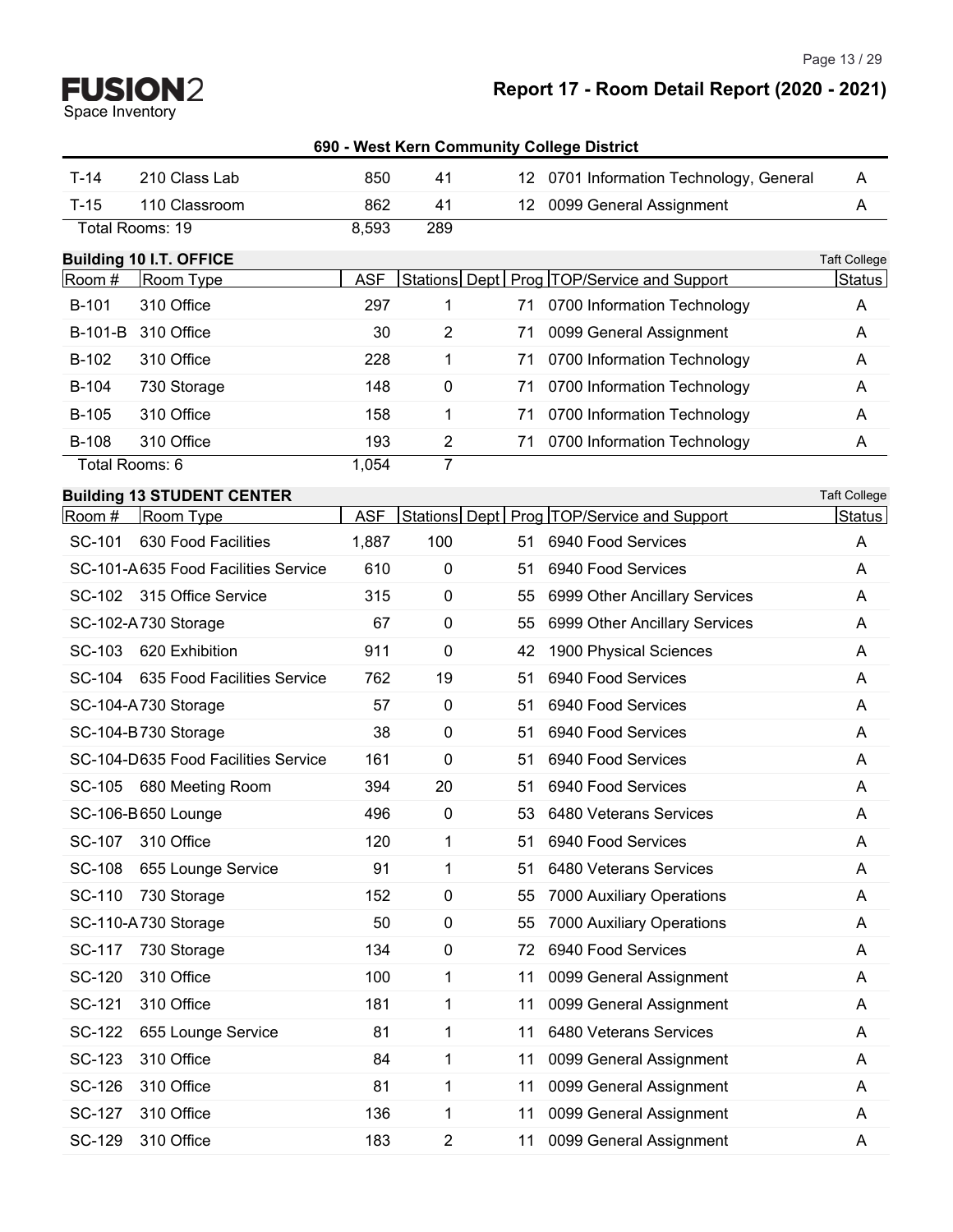### **Report 17 - Room Detail Report (2020 - 2021)**

#### **690 - West Kern Community College District**

| SC-130 | 310 Office                  | 179   |          | 11 0099 General Assignment    | Α |
|--------|-----------------------------|-------|----------|-------------------------------|---|
| SC-131 | 730 Storage                 | 114   | 0        | 0099 General Assignment<br>11 | A |
| SC-132 | 635 Food Facilities Service | 75    | $\Omega$ | 6940 Food Services<br>72.     | A |
| SC-133 | 635 Food Facilities Service | 75    | $\Omega$ | 6940 Food Services<br>72.     | А |
| SC-135 | 630 Food Facilities         | 1.904 | 20       | 6940 Food Services<br>72.     | Α |
|        | Total Rooms: 28             | 9.438 | 170      |                               |   |

#### **Building 15 COUGAR DORM - B** Taft College

| Room#  | Room Type             | <b>ASF</b> |                |    |    | Stations Dept   Prog   TOP/Service and Support | Status |
|--------|-----------------------|------------|----------------|----|----|------------------------------------------------|--------|
| 15     | 920 Sleep W/ Bath     | 204        | $\overline{2}$ | 34 | 71 | 6970 Student Housing (Dormitories)             | A      |
| $15-C$ | 919 Toilet/Bath       | 82         | 0              |    | 71 | 6970 Student Housing (Dormitories)             | A      |
| 16     | 920 Sleep W/ Bath     | 204        | $\overline{2}$ | 34 | 71 | 6970 Student Housing (Dormitories)             | A      |
| 17     | 920 Sleep W/ Bath     | 204        | $\overline{2}$ | 34 | 71 | 6970 Student Housing (Dormitories)             | A      |
| $17-C$ | 919 Toilet/Bath       | 82         | 0              |    | 71 | 6970 Student Housing (Dormitories)             | A      |
| 18     | 920 Sleep W/ Bath     | 204        | $\overline{2}$ | 34 | 71 | 6970 Student Housing (Dormitories)             | A      |
| 19     | 920 Sleep W/ Bath     | 204        | $\overline{2}$ | 34 | 71 | 6970 Student Housing (Dormitories)             | A      |
| $19-C$ | 919 Toilet/Bath       | 82         | $\mathbf 0$    |    | 71 | 6970 Student Housing (Dormitories)             | A      |
| 20     | 920 Sleep W/ Bath     | 204        | $\overline{2}$ | 34 | 71 | 6970 Student Housing (Dormitories)             | A      |
| 21     | 920 Sleep W/ Bath     | 204        | $\overline{2}$ | 34 | 71 | 6970 Student Housing (Dormitories)             | A      |
| $21-C$ | 919 Toilet/Bath       | 82         | $\mathbf 0$    |    | 71 | 6970 Student Housing (Dormitories)             | A      |
| 22     | 955 Apartment Service | 204        | $\overline{2}$ | 34 | 71 | 6499 Other Student Services                    | A      |
|        | Total Rooms: 12       | 1,960      | 16             |    |    |                                                |        |

#### **Building 16 COUGAR DORM - C** Taft College

| -------- <u>-</u><br>Room # | Room Type         | <b>ASF</b> |                      |    |    | Stations Dept   Prog   TOP/Service and Support | Status |
|-----------------------------|-------------------|------------|----------------------|----|----|------------------------------------------------|--------|
| 9                           | 920 Sleep W/ Bath | 204        | $\mathbf{2}^{\circ}$ | 34 | 71 | 6970 Student Housing (Dormitories)             | A      |
| $9-C$                       | 919 Toilet/Bath   | 82         | 0                    |    | 71 | 6970 Student Housing (Dormitories)             | A      |
| 10                          | 920 Sleep W/ Bath | 204        | $2^{\circ}$          | 34 | 71 | 6970 Student Housing (Dormitories)             | A      |
| 11                          | 920 Sleep W/ Bath | 204        | $2^{\circ}$          | 34 |    | 71 6970 Student Housing (Dormitories)          | A      |
| $11-C$                      | 919 Toilet/Bath   | 82         | $\mathbf{0}$         |    | 71 | 6970 Student Housing (Dormitories)             | A      |
| $12 \overline{ }$           | 920 Sleep W/ Bath | 204        | 2                    | 34 |    | 71 6970 Student Housing (Dormitories)          | A      |
| 13                          | 920 Sleep W/ Bath | 204        | 2                    | 34 | 71 | 6970 Student Housing (Dormitories)             | A      |
| $13-C$                      | 919 Toilet/Bath   | 82         | 0                    |    | 71 | 6970 Student Housing (Dormitories)             | A      |
| 14                          | 920 Sleep W/ Bath | 204        | 2                    | 34 |    | 71 6970 Student Housing (Dormitories)          | A      |
|                             | Total Rooms: 9    | 1,470      | 12                   |    |    |                                                |        |

|        | <b>Building 17 COUGAR DORM - D</b> |            |      |                                            | Taft College   |
|--------|------------------------------------|------------|------|--------------------------------------------|----------------|
| Room # | Room Type                          | <b>ASF</b> |      | Stations Dept Prog TOP/Service and Support | <b>Status</b>  |
|        | 920 Sleep W/ Bath                  | 204        | 2 34 | 71 6970 Student Housing (Dormitories)      | A              |
| $1-C$  | 919 Toilet/Bath                    | 82         |      | 71 6970 Student Housing (Dormitories)      | $\overline{A}$ |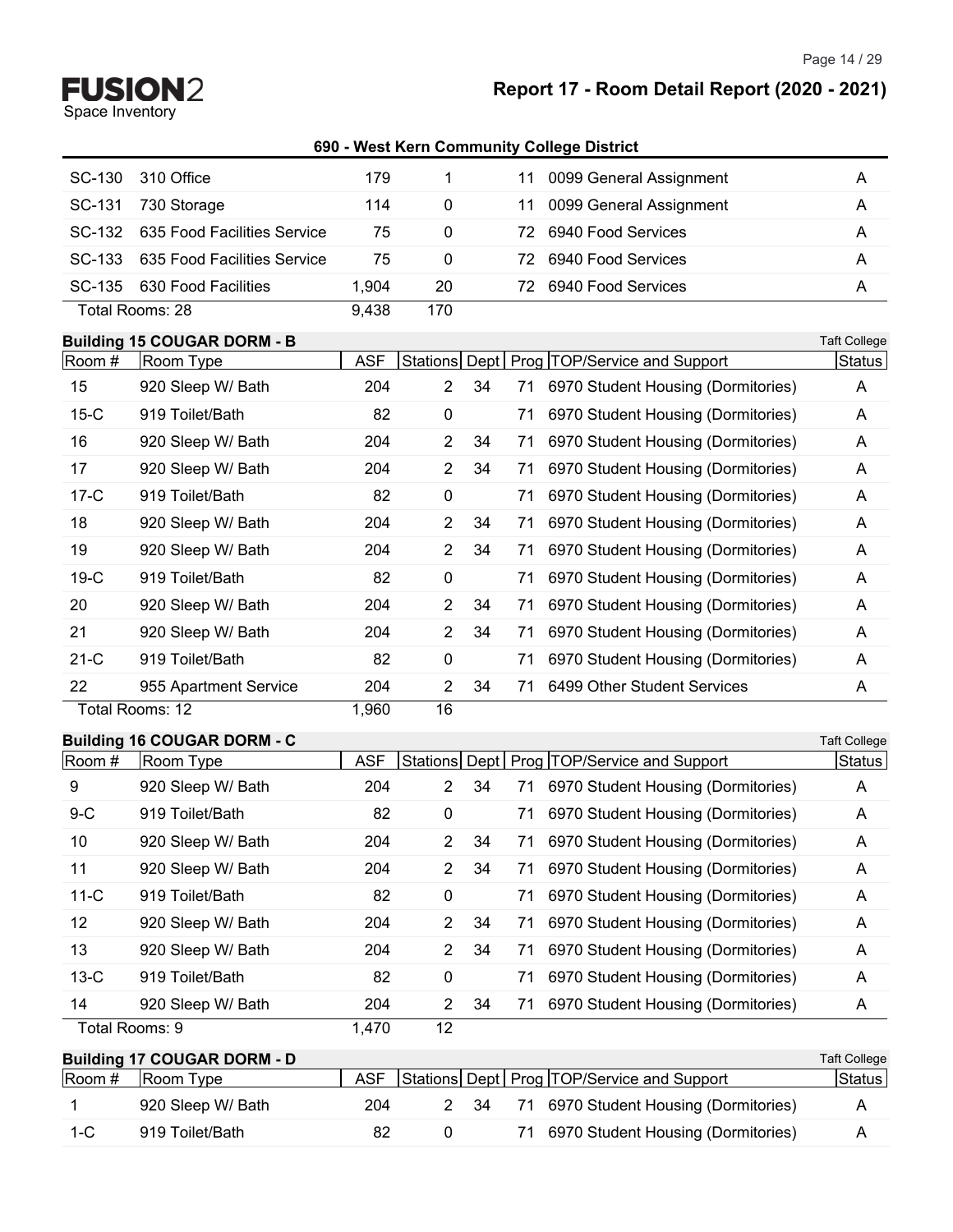Space Inventory

# **Report 17 - Room Detail Report (2020 - 2021)**

#### **690 - West Kern Community College District**

| 2     | 920 Sleep W/ Bath | 204   | 2                    | 34 | 71 6970 Student Housing (Dormitories)    | A |
|-------|-------------------|-------|----------------------|----|------------------------------------------|---|
| 3     | 920 Sleep W/ Bath | 204   | $\mathbf{2}^{\circ}$ | 34 | 71 6970 Student Housing (Dormitories)    | A |
| $3-C$ | 919 Toilet/Bath   | 82    | 0                    |    | 6970 Student Housing (Dormitories)<br>71 | A |
| 4     | 920 Sleep W/ Bath | 204   | $\mathbf{2}$         | 34 | 6970 Student Housing (Dormitories)<br>71 | A |
| 5     | 920 Sleep W/ Bath | 204   | $\overline{2}$       | 34 | 6970 Student Housing (Dormitories)<br>71 | A |
| $5-C$ | 919 Toilet/Bath   | 82    | 0                    |    | 6970 Student Housing (Dormitories)<br>71 | A |
| 6     | 920 Sleep W/ Bath | 204   | $\overline{2}$       | 34 | 71 6970 Student Housing (Dormitories)    | A |
| 7     | 920 Sleep W/ Bath | 204   | $\overline{2}$       | 34 | 6970 Student Housing (Dormitories)<br>71 | A |
| $7-C$ | 919 Toilet/Bath   | 82    | 0                    |    | 6970 Student Housing (Dormitories)<br>71 | A |
| 8     | 920 Sleep W/ Bath | 204   | 2                    | 34 | 6970 Student Housing (Dormitories)<br>71 | A |
|       | Total Rooms: 12   | 1.960 | 16                   |    |                                          |   |

#### **Building 27 ASH STREET DORMS** Taft College

| Room #       | Room Type               | <b>ASF</b> |              |    | Stations Dept   Prog   TOP/Service and Support | Status |
|--------------|-------------------------|------------|--------------|----|------------------------------------------------|--------|
| $RH-1$       | 920 Sleep W/ Bath       | 353        | 4            |    | 71 6970 Student Housing (Dormitories)          | A      |
| $RH-1-B$     | 919 Toilet/Bath         | 90         | 1            | 71 | 6970 Student Housing (Dormitories)             | A      |
| $RH-2$       | 920 Sleep W/ Bath       | 353        | 4            | 71 | 6970 Student Housing (Dormitories)             | A      |
| $RH-2-B$     | 919 Toilet/Bath         | 90         | $\mathbf{1}$ | 71 | 6970 Student Housing (Dormitories)             | A      |
| $RH-3$       | 920 Sleep W/ Bath       | 353        | 4            | 71 | 6970 Student Housing (Dormitories)             | A      |
| $RH-3-B$     | 919 Toilet/Bath         | 90         | $\mathbf{1}$ | 71 | 6970 Student Housing (Dormitories)             | A      |
| RH-4         | 920 Sleep W/ Bath       | 353        | 4            | 71 | 6970 Student Housing (Dormitories)             | A      |
| $RH-4-B$     | 919 Toilet/Bath         | 90         | 1            | 71 | 6970 Student Housing (Dormitories)             | A      |
| $RH-5$       | 920 Sleep W/ Bath       | 353        | 4            | 71 | 6970 Student Housing (Dormitories)             | A      |
| $RH-5-B$     | 919 Toilet/Bath         | 90         | 1            | 71 | 6970 Student Housing (Dormitories)             | A      |
| RH-6         | 920 Sleep W/ Bath       | 353        | 4            | 71 | 6970 Student Housing (Dormitories)             | A      |
| $RH-6-B$     | 919 Toilet/Bath         | 90         | $\mathbf{1}$ | 71 | 6970 Student Housing (Dormitories)             | A      |
| RH-7         | 920 Sleep W/ Bath       | 353        | 4            | 71 | 6970 Student Housing (Dormitories)             | A      |
| $RH$ -7- $B$ | 919 Toilet/Bath         | 90         | 1            | 71 | 6970 Student Housing (Dormitories)             | A      |
| $RH-8$       | 920 Sleep W/ Bath       | 353        | 4            | 71 | 6970 Student Housing (Dormitories)             | A      |
| $RH-8-B$     | 919 Toilet/Bath         | 90         | 1            | 71 | 6970 Student Housing (Dormitories)             | A      |
| RH-9         | 920 Sleep W/ Bath       | 353        | 4            | 71 | 6970 Student Housing (Dormitories)             | A      |
| $RH-9-B$     | 919 Toilet/Bath         | 90         | 1            | 71 | 6970 Student Housing (Dormitories)             | A      |
| <b>RH-10</b> | 920 Sleep W/ Bath       | 353        | 4            | 71 | 6970 Student Housing (Dormitories)             | A      |
|              | RH-10-B 919 Toilet/Bath | 90         | 1            | 71 | 6970 Student Housing (Dormitories)             | A      |
| <b>RH-11</b> | 920 Sleep W/ Bath       | 353        | 4            | 71 | 6970 Student Housing (Dormitories)             | A      |
|              | RH-11-B 919 Toilet/Bath | 90         | 1            | 71 | 6970 Student Housing (Dormitories)             | A      |
| <b>RH-12</b> | 920 Sleep W/ Bath       | 353        | 4            | 71 | 6970 Student Housing (Dormitories)             | A      |
|              | RH-12-B 919 Toilet/Bath | 90         | $\mathbf{1}$ | 71 | 6970 Student Housing (Dormitories)             | Α      |
|              |                         |            |              |    |                                                |        |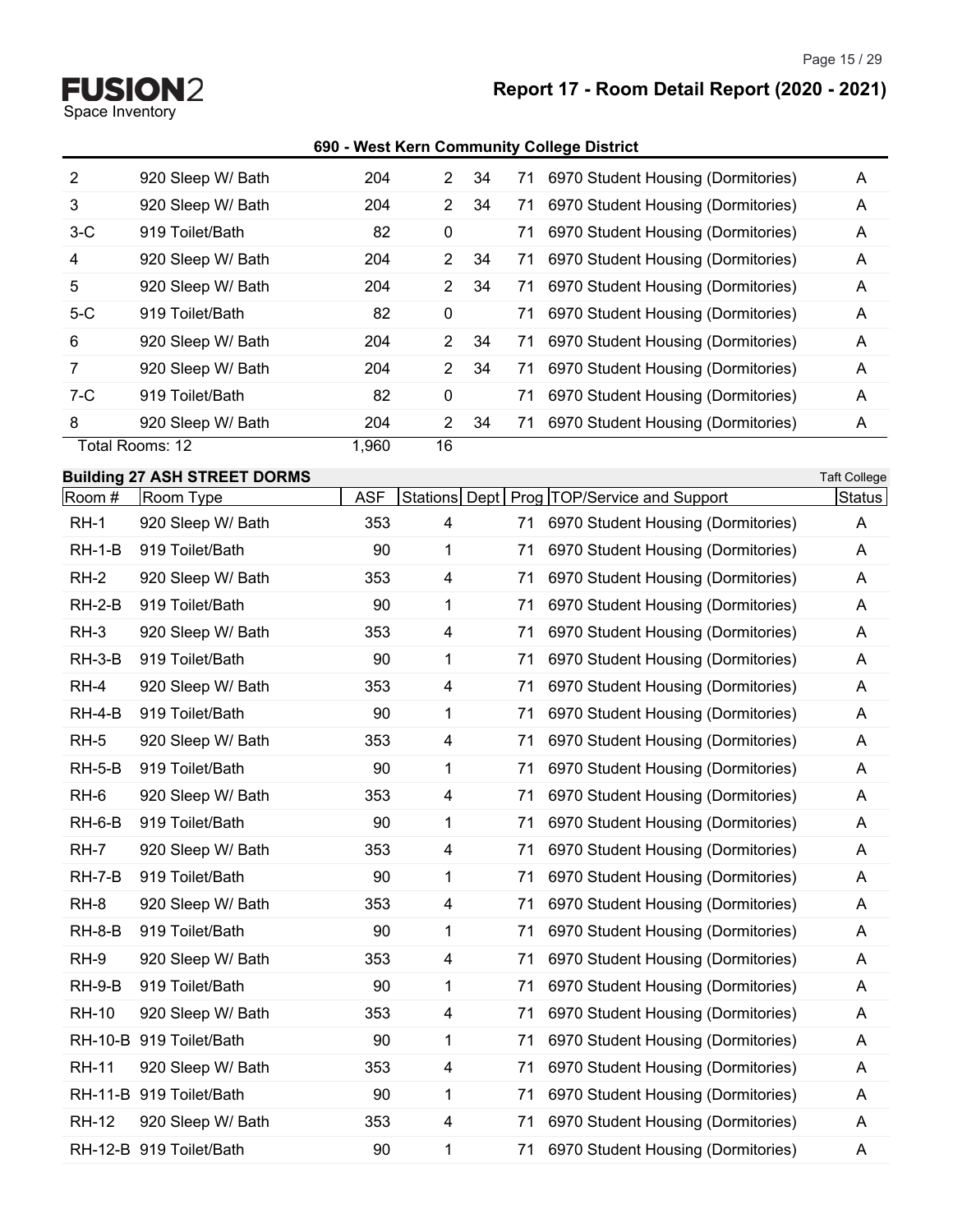Page 16 / 29

# **Report 17 - Room Detail Report (2020 - 2021)**

#### **690 - West Kern Community College District**

**FUSION2**<br>Space Inventory

| <b>Building 30 ETEC-3</b>           |                                                  |               |                         |                   |                                                | <b>Taft College</b>           |
|-------------------------------------|--------------------------------------------------|---------------|-------------------------|-------------------|------------------------------------------------|-------------------------------|
| Total Rooms: 2                      |                                                  | 1,740         | 26                      |                   |                                                |                               |
| $29-A$                              | 730 Storage                                      | 367           | 0                       |                   | 12 0860 Educational Technology                 | A                             |
| 29                                  | 210 Class Lab                                    | 1,373         | 26                      |                   | 12 0860 Educational Technology                 | A                             |
| Room #                              | Room Type                                        | <b>ASF</b>    |                         |                   | Stations Dept   Prog   TOP/Service and Support | <b>Status</b>                 |
| <b>Building 29 ETEC-2</b>           |                                                  |               |                         |                   |                                                | <b>Taft College</b>           |
| Total Rooms: 2                      |                                                  | 1,739         | $\overline{27}$         |                   |                                                |                               |
| $28-A$                              | 050 Inactive Area                                | 367           | $\mathbf 0$             | $12 \overline{ }$ | 0099 General Assignment                        | Α                             |
| 28                                  | 050 Inactive Area                                | 1,372         | 27                      |                   | 12 0099 General Assignment                     | Α                             |
| <b>Building 28 ETEC-1</b><br>Room # | Room Type                                        | <b>ASF</b>    |                         |                   | Stations Dept   Prog TOP/Service and Support   | <b>Taft College</b><br>Status |
|                                     |                                                  |               |                         |                   |                                                |                               |
|                                     | RH-24-H 955 Apartment Service<br>Total Rooms: 49 | 122<br>10,428 | 1<br>118                | 71                | 6970 Student Housing (Dormitories)             | Α                             |
|                                     | RH-24-G 910 Sleep W/O Bath                       | 102           | 1                       | 71                | 6970 Student Housing (Dormitories)             | A                             |
|                                     | RH-24-E 910 Sleep W/O Bath                       | 141           | $\mathbf{1}$            | 71                | 6970 Student Housing (Dormitories)             | A                             |
|                                     | RH-24-C 919 Toilet/Bath                          | 85            | $\mathbf{1}$            | 71                | 6970 Student Housing (Dormitories)             | A                             |
|                                     | RH-24-B 919 Toilet/Bath                          | 39            | 1                       | 71                | 6970 Student Housing (Dormitories)             | Α                             |
|                                     | RH-24-A 955 Apartment Service                    | 99            | $\mathbf{1}$            | 71                | 6970 Student Housing (Dormitories)             | A                             |
| <b>RH-24</b>                        | 950 Apartment                                    | 352           | $\mathbf{1}$            | 71                | 6970 Student Housing (Dormitories)             | Α                             |
| <b>RH-22</b>                        | 760 Central Laundry                              | 291           | $\,6$                   | 71                | 6970 Student Housing (Dormitories)             | A                             |
| <b>RH-21</b>                        | 650 Lounge                                       | 337           | $\overline{2}$          | 71                | 6970 Student Housing (Dormitories)             | A                             |
|                                     | RH-20-B 919 Toilet/Bath                          | 90            | 1                       | 71                | 6970 Student Housing (Dormitories)             | A                             |
| <b>Rh-20</b>                        | 920 Sleep W/ Bath                                | 353           | 4                       | 71                | 6970 Student Housing (Dormitories)             | Α                             |
|                                     | RH-19-B 919 Toilet/Bath                          | 90            | 1                       | 71                | 6970 Student Housing (Dormitories)             | A                             |
| <b>RH-19</b>                        | 920 Sleep W/ Bath                                | 353           | 4                       | 71                | 6970 Student Housing (Dormitories)             | Α                             |
|                                     | RH-18-B 919 Toilet/Bath                          | 90            | 1                       | 71                | 6970 Student Housing (Dormitories)             | A                             |
| <b>RH-18</b>                        | 920 Sleep W/ Bath                                | 353           | 4                       | 71                | 6970 Student Housing (Dormitories)             | Α                             |
|                                     | RH-17-B 919 Toilet/Bath                          | 90            | 1                       | 71                | 6970 Student Housing (Dormitories)             | A                             |
| <b>RH-17</b>                        | 920 Sleep W/ Bath                                | 353           | $\overline{\mathbf{4}}$ | 71                | 6970 Student Housing (Dormitories)             | Α                             |
|                                     | RH-16-B 690 Locker Room                          | 90            | 4                       | 71                | 6970 Student Housing (Dormitories)             | A                             |
| <b>RH-16</b>                        | 920 Sleep W/ Bath                                | 353           | 4                       | 71                | 6970 Student Housing (Dormitories)             | Α                             |
|                                     | RH-15-B 919 Toilet/Bath                          | 90            | 1                       | 71                | 6970 Student Housing (Dormitories)             | A                             |
| <b>RH-15</b>                        | 920 Sleep W/ Bath                                | 353           | 4                       | 71                | 6970 Student Housing (Dormitories)             | A                             |
|                                     | RH-14-B 919 Toilet/Bath                          | 90            | 1                       | 71                | 6970 Student Housing (Dormitories)             | A                             |
| <b>RH-14</b>                        | 920 Sleep W/ Bath                                | 353           | 4                       | 71                | 6970 Student Housing (Dormitories)             | A                             |
|                                     | RH-13-B 919 Toilet/Bath                          | 90            | 1                       | 71                | 6970 Student Housing (Dormitories)             | A                             |
| <b>RH-13</b>                        | 920 Sleep W/ Bath                                | 353           | 4                       | 71                | 6970 Student Housing (Dormitories)             | A                             |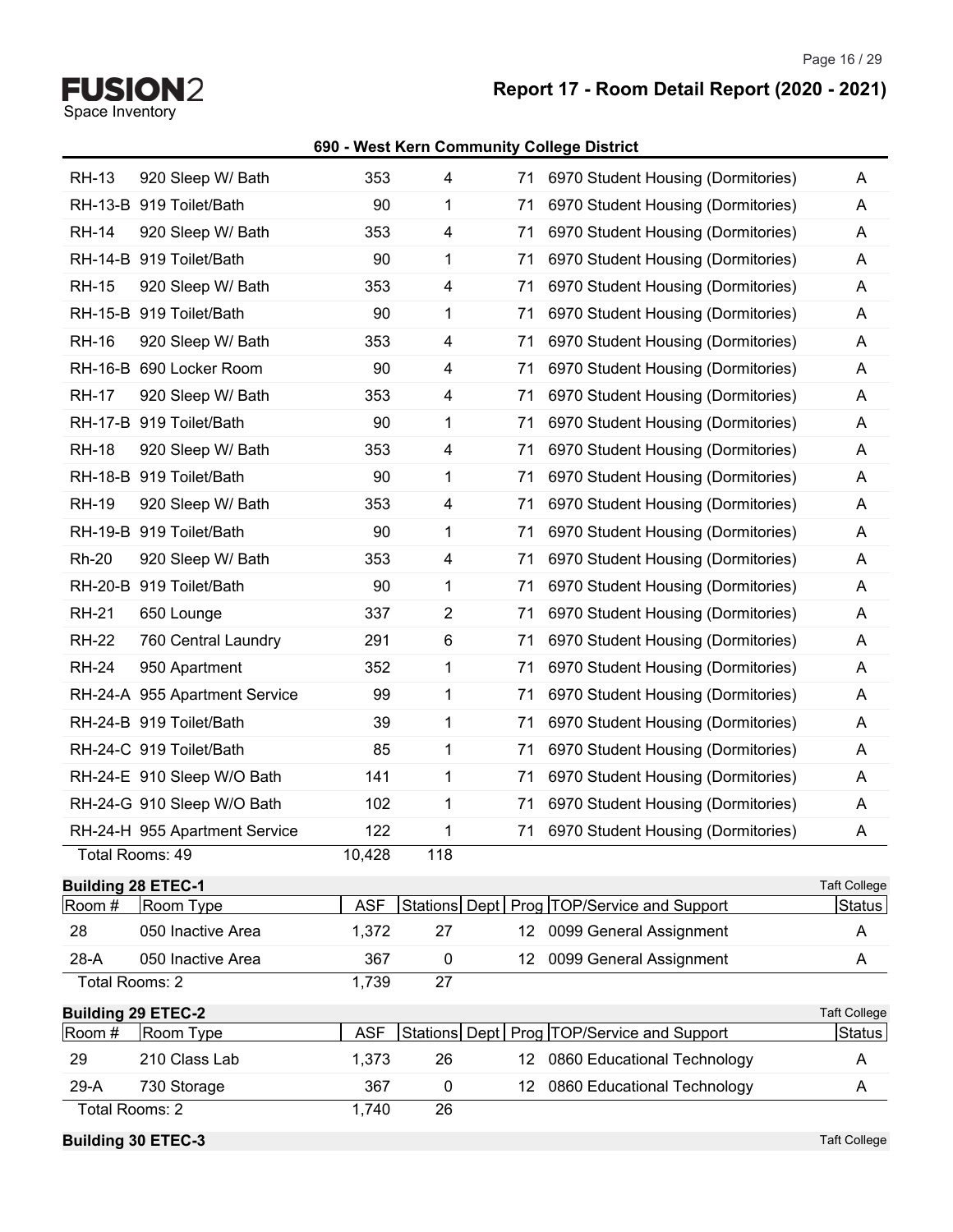Page 17 / 29

**Report 17 - Room Detail Report (2020 - 2021)**

**FUSION2**<br>Space Inventory

| 690 - West Kern Community College District |  |
|--------------------------------------------|--|
|--------------------------------------------|--|

| Room #   | Room Type                                   | <b>ASF</b> |                |    |                   | Stations Dept   Prog   TOP/Service and Support | Status              |
|----------|---------------------------------------------|------------|----------------|----|-------------------|------------------------------------------------|---------------------|
| $30-A$   | 310 Office                                  | 118        | 1              |    |                   | 12 0860 Educational Technology                 | A                   |
| $30 - B$ | 310 Office                                  | 118        | 1              |    | 12                | 0860 Educational Technology                    | A                   |
| $30-C$   | 680 Meeting Room                            | 261        | 10             |    | 11                | 0099 General Assignment                        | A                   |
| $30-D$   | 310 Office                                  | 118        | 1              |    | 12                | 0860 Educational Technology                    | A                   |
| 30-E     | 315 Office Service                          | 113        | $\overline{2}$ |    | $12 \overline{ }$ | 0860 Educational Technology                    | A                   |
| 30-F     | 410 Read/Study Room                         | 286        | 7              |    |                   | 12 0860 Educational Technology                 | A                   |
|          | Total Rooms: 6                              | 1,014      | 22             |    |                   |                                                |                     |
|          | <b>Building 32 INSTITUTION RESEARCH DEV</b> |            |                |    |                   |                                                | <b>Taft College</b> |
| Room #   | Room Type                                   | <b>ASF</b> |                |    |                   | Stations Dept   Prog   TOP/Service and Support | <b>Status</b>       |
| $IT-1$   | 310 Office                                  | 194        | 1              |    | 71                | 0700 Information Technology                    | A                   |
| $IT-3$   | 310 Office                                  | 118        | 1              |    | 71                | 0700 Information Technology                    | A                   |
|          | Total Rooms: 2                              | 312        | $\overline{2}$ |    |                   |                                                |                     |
|          | <b>Building 33 FOOD STORAGE</b>             |            |                |    |                   |                                                | <b>Taft College</b> |
| Room #   | Room Type                                   | <b>ASF</b> |                |    |                   | Stations Dept   Prog   TOP/Service and Support | Status              |
| $CH-1$   | 730 Storage                                 | 371        | 0              | 19 | 51                | 6940 Food Services                             | A                   |
| $CH-2$   | 730 Storage                                 | 187        | 1              | 19 | 51                | 6940 Food Services                             | Α                   |
|          | Total Rooms: 2                              | 558        | 1              |    |                   |                                                |                     |
|          | <b>Building 35 INSTITUTION RESEARCH OFF</b> |            |                |    |                   |                                                | <b>Taft College</b> |
| Room #   | Room Type                                   | <b>ASF</b> | Stations Dept  |    |                   | Prog TOP/Service and Support                   | Status              |
| 1        | 310 Office                                  | 177        | 1              | 18 | 66                | 0099 General Assignment                        | A                   |
| 2        | 310 Office                                  | 200        | 1              | 18 | 66                | 0099 General Assignment                        | A                   |
| 3        | 310 Office                                  | 201        | 1              | 18 | 66                | 0099 General Assignment                        | A                   |
| 4        | 310 Office                                  | 183        | 1              |    | 66                | 0099 General Assignment                        | A                   |
| 5        | 730 Storage                                 | 82         | 0              |    | 66                | 0099 General Assignment                        | A                   |
|          | Total Rooms: 5                              | 843        | 4              |    |                   |                                                |                     |
|          | <b>Building 37 CHILD CARE 3</b>             |            |                |    |                   |                                                | <b>Taft College</b> |
| Room #   | Room Type                                   | <b>ASF</b> |                |    |                   | Stations Dept   Prog   TOP/Service and Support | <b>Status</b>       |
| $CB-1$   | 730 Storage                                 | 828        | 0              | 11 | 71                | 6920 Child Development Centers                 | A                   |
| $CB-2$   | 730 Storage                                 | 61         | 0              | 11 | 71                | 6920 Child Development Centers                 | A                   |
| $CB-3$   | 730 Storage                                 | 140        | 1              | 11 | 71                | 6920 Child Development Centers                 | A                   |
|          | Total Rooms: 3                              | 1,029      | $\mathbf{1}$   |    |                   |                                                |                     |
|          | <b>Building 38 CHILD CARE 4</b>             |            |                |    |                   |                                                | <b>Taft College</b> |
| Room #   | Room Type                                   | <b>ASF</b> |                |    |                   | Stations Dept Prog TOP/Service and Support     | <b>Status</b>       |
| $CC-1$   | 050 Inactive Area                           | 828        | 0              | 11 | 71                | 0099 General Assignment                        | A                   |
| $CC-2$   | 050 Inactive Area                           | 61         | 0              | 11 | 71                | 0099 General Assignment                        | A                   |
|          | Total Rooms: 2                              | 889        | $\overline{0}$ |    |                   |                                                |                     |
|          | <b>Building 39 CHILD CARE 5</b>             |            |                |    |                   |                                                | <b>Taft College</b> |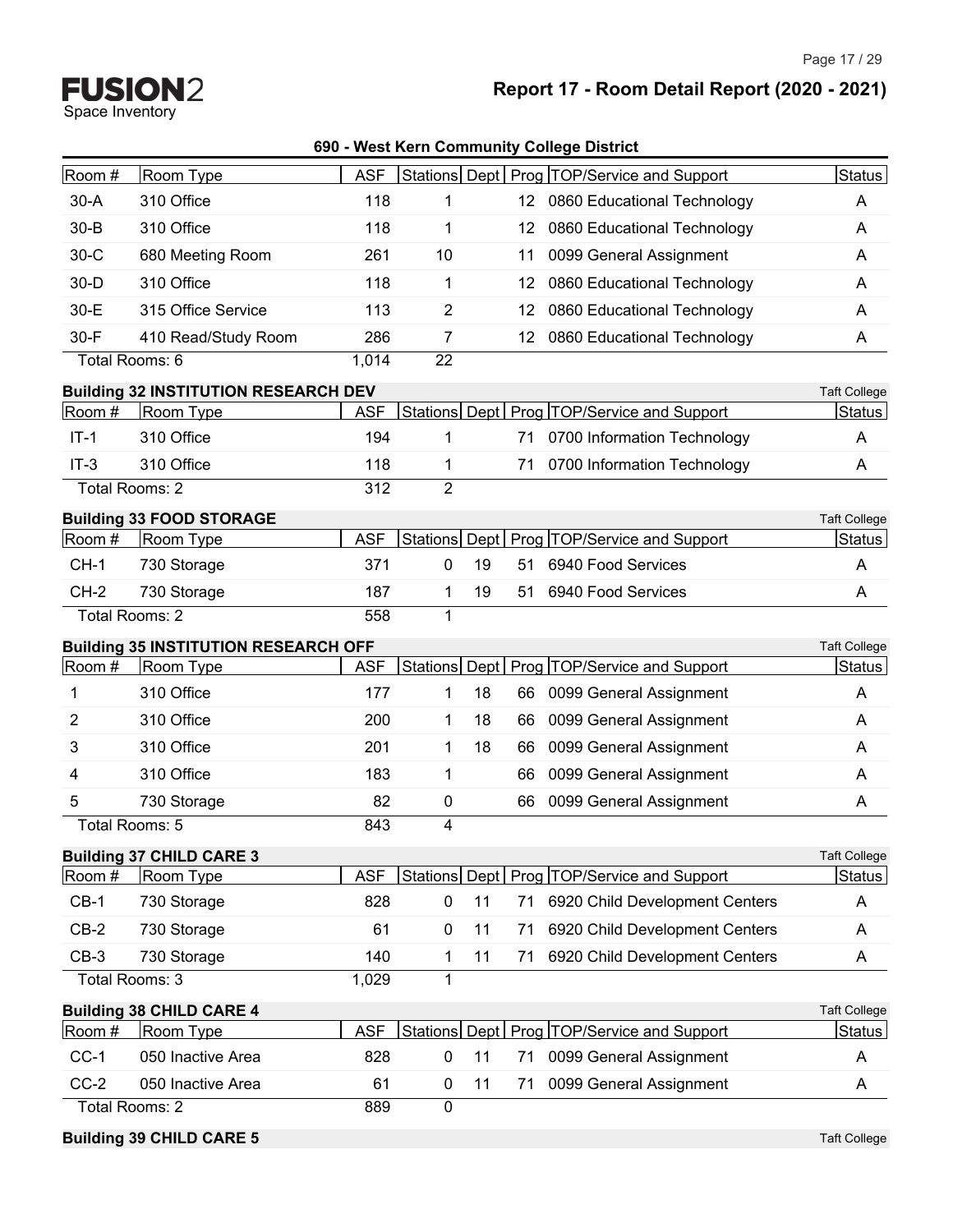Page 18 / 29

| Room #  | Room Type                                   | <b>ASF</b> |                |    |    | Stations Dept   Prog   TOP/Service and Support | Status              |
|---------|---------------------------------------------|------------|----------------|----|----|------------------------------------------------|---------------------|
| $CD-1$  | 050 Inactive Area                           | 828        | 0              | 11 | 71 | 0099 General Assignment                        | A                   |
| $CD-2$  | 050 Inactive Area                           | 61         | 0              | 11 | 55 | 0099 General Assignment                        | A                   |
|         | Total Rooms: 2                              | 889        | $\mathbf 0$    |    |    |                                                |                     |
|         | <b>Building 40 CHILD DEVELOPMENT CENTER</b> |            |                |    |    |                                                | <b>Taft College</b> |
| Room #  | Room Type                                   | <b>ASF</b> |                |    |    | Stations Dept   Prog TOP/Service and Support   | Status              |
| $101-A$ | 310 Office                                  | 80         | 1              |    | 71 | 6920 Child Development Centers                 | A                   |
| 105     | 310 Office                                  | 181        | $\overline{2}$ |    | 71 | 6920 Child Development Centers                 | A                   |
| 106     | 310 Office                                  | 164        | 1              |    | 71 | 6920 Child Development Centers                 | A                   |
| 107     | 315 Office Service                          | 290        | 0              |    | 71 | 6920 Child Development Centers                 | A                   |
| 108     | 555 Demonstration Service                   | 203        | 0              |    | 71 | 6920 Child Development Centers                 | A                   |
| $108-A$ | 555 Demonstration Service                   | 300        | 0              |    | 71 | 6920 Child Development Centers                 | A                   |
| 109     | 730 Storage                                 | 200        | 0              |    | 71 | 6920 Child Development Centers                 | A                   |
| 110     | 730 Storage                                 | 150        | 0              |    | 71 | 6920 Child Development Centers                 | A                   |
| 115     | 310 Office                                  | 110        | 1              |    | 71 | 6920 Child Development Centers                 | A                   |
| 116     | 310 Office                                  | 110        | 1              |    | 71 | 6920 Child Development Centers                 | A                   |
| 117     | 310 Office                                  | 200        | 0              |    | 71 | 6920 Child Development Centers                 | A                   |
| 120     | 550 Demonstration (Child<br>Care)           | 1,229      | 25             |    | 71 | 6920 Child Development Centers                 | A                   |
| 120-B   | 730 Storage                                 | 104        | 0              |    | 71 | 6920 Child Development Centers                 | A                   |
| 121     | 555 Demonstration Service                   | 160        | 0              |    | 71 | 6920 Child Development Centers                 | A                   |
| 122     | 550 Demonstration (Child<br>Care)           | 1,229      | 25             |    | 71 | 6920 Child Development Centers                 | A                   |
| 122-B   | 730 Storage                                 | 104        | 0              |    | 71 | 6920 Child Development Centers                 | A                   |
| 123     | 555 Demonstration Service                   | 76         | 0              |    | 71 | 6920 Child Development Centers                 | A                   |
| 124     | 550 Demonstration (Child<br>Care)           | 1,229      | 25             |    | 71 | 6920 Child Development Centers                 | A                   |
| 124-B   | 730 Storage                                 | 102        | 0              |    | 71 | 6920 Child Development Centers                 | A                   |
| 140     | 730 Storage                                 | 172        | 0              |    | 71 | 6920 Child Development Centers                 | A                   |
| 141     | 730 Storage                                 | 70         | 0              |    | 71 | 6920 Child Development Centers                 | A                   |
| 142     | 635 Food Facilities Service                 | 88         | 0              |    | 71 | 6920 Child Development Centers                 | A                   |
| 143     | 635 Food Facilities Service                 | 88         | 0              |    | 71 | 6920 Child Development Centers                 | A                   |
|         | Total Rooms: 23                             | 6,639      | 81             |    |    |                                                |                     |
|         | <b>Building 45 DENTAL HYGIENE A</b>         |            |                |    |    |                                                | <b>Taft College</b> |
| Room #  | Room Type                                   | <b>ASF</b> |                |    |    | Stations Dept   Prog   TOP/Service and Support | <b>Status</b>       |
| DA-1    | 650 Lounge                                  | 263        | 0              | 11 | 11 | 1240 Dental Occupations                        | A                   |
| DA-2    | 310 Office                                  | 115        | 1              | 11 | 11 | 1240 Dental Occupations                        | A                   |
| DA-3    | 310 Office                                  | 125        | $\mathbf{1}$   | 11 | 11 | 1240 Dental Occupations                        | A                   |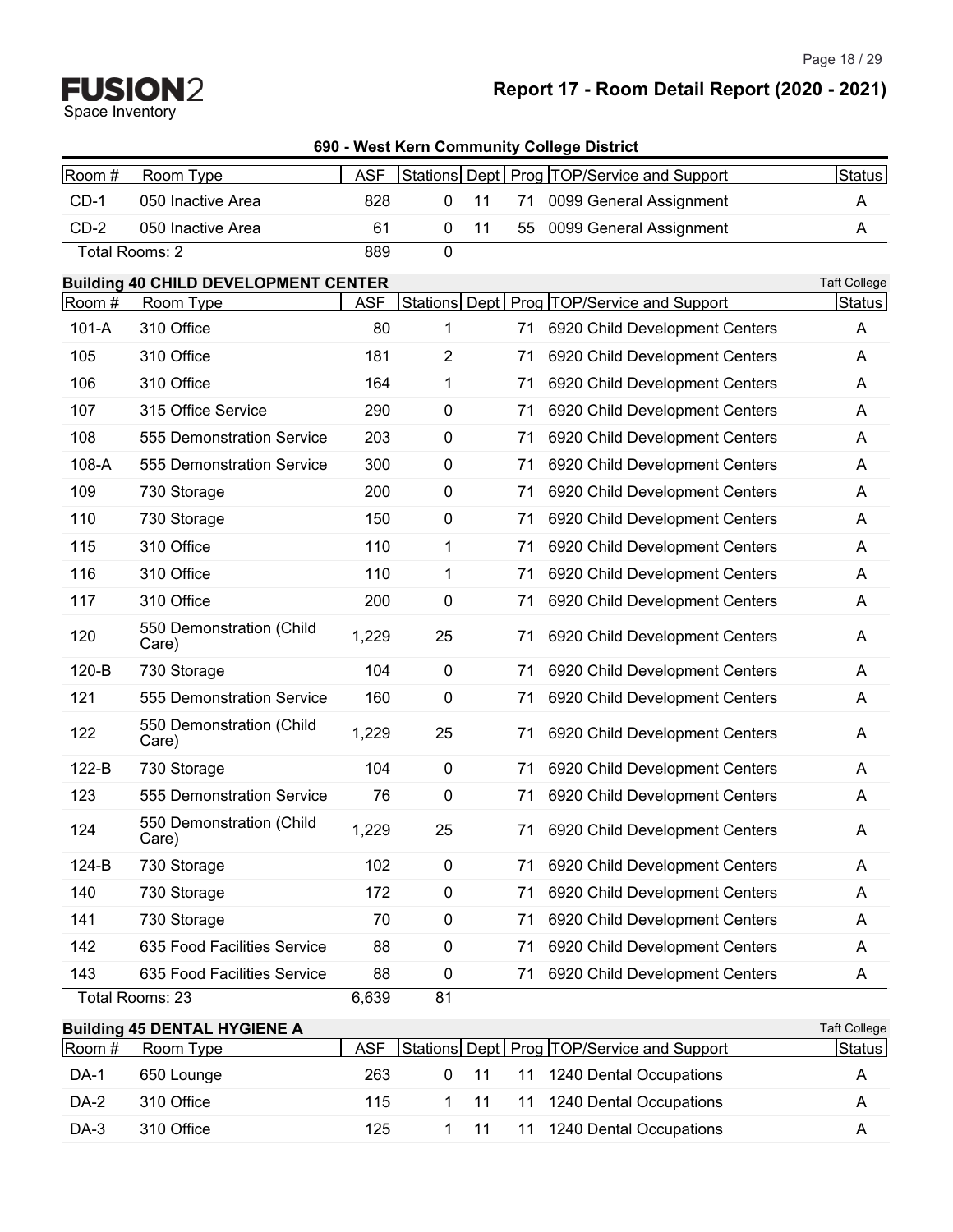Space Inventory

Page 19 / 29

**690 - West Kern Community College District**

| DA-4   | 690 Locker Room    | 167   | $\Omega$ |     | 1240 Dental Occupations<br>11 | A |
|--------|--------------------|-------|----------|-----|-------------------------------|---|
| DA-5   | 110 Classroom      | 549   | 24       |     | 1240 Dental Occupations<br>11 | A |
| DA-6   | 655 Lounge Service | 63    | 0        | -11 | 1240 Dental Occupations<br>11 | A |
| DA-7   | 545 Clinic Service | 47    | 0        | 11  | 1240 Dental Occupations<br>11 | A |
| DA-8   | 310 Office         | 105   |          |     | 1240 Dental Occupations<br>11 | A |
| $DA-9$ | 310 Office         | 91    |          |     | 1240 Dental Occupations<br>11 | A |
|        | Total Rooms: 9     | 1,525 | 28       |     |                               |   |

#### **Building 46 DENTAL HYGIENE B** Taft College

| Room #       | Room Type                | <b>ASF</b> |              |    |    | Stations Dept   Prog   TOP/Service and Support | Status |
|--------------|--------------------------|------------|--------------|----|----|------------------------------------------------|--------|
| DB-1         | 210 Class Lab            | 759        | 16           | 11 | 11 | 1240 Dental Occupations                        | A      |
| DB-2         | 315 Office Service       | 287        | $\mathbf{0}$ | 11 | 11 | 1240 Dental Occupations                        | A      |
| DB-3         | 730 Storage              | 190        | 0            | 11 | 11 | 1240 Dental Occupations                        | A      |
| DB-3-A       | 730 Storage              | 73         | 0            | 11 | 11 | 1240 Dental Occupations                        | A      |
| DB-4         | 730 Storage              | 133        | 0            | 11 | 11 | 1240 Dental Occupations                        | A      |
| DB-5         | 215 Class Lab Service    | 119        | 1.           | 11 | 11 | 1240 Dental Occupations                        | A      |
| DB-6         | 230 Individual Study Lab | 68         | 1            | 11 | 11 | 1240 Dental Occupations                        | A      |
| DB-7         | 230 Individual Study Lab | 68         | 1.           | 11 | 11 | 1240 Dental Occupations                        | A      |
| DB-8         | 230 Individual Study Lab | 68         | 1.           | 11 | 11 | 1240 Dental Occupations                        | A      |
| DB-9         | 230 Individual Study Lab | 67         | 1.           | 11 | 11 | 1240 Dental Occupations                        | A      |
| <b>DB-10</b> | 215 Class Lab Service    | 128        | $\mathbf{0}$ | 11 | 11 | 1240 Dental Occupations                        | A      |
|              | Total Rooms: 11          | 1,960      | 21           |    |    |                                                |        |

|          | <b>Building 56 CHILD CARE 7</b>   |            |    |    |                                                | <b>Taft College</b> |
|----------|-----------------------------------|------------|----|----|------------------------------------------------|---------------------|
| Room #   | Room Type                         | <b>ASF</b> |    |    | Stations Dept   Prog   TOP/Service and Support | Status              |
| $CJ-1$   | 550 Demonstration (Child<br>Care) | 1,008      | 25 | 11 | 6920 Child Development Centers                 | A                   |
| $CJ-1-A$ | 555 Demonstration Service         | 136        | 0  | 11 | 6920 Child Development Centers                 | A                   |
| $CJ-1-B$ | 555 Demonstration Service         | 85         | 0  | 11 | 6920 Child Development Centers                 | A                   |
| $CJ-1-D$ | 555 Demonstration Service         | 86         | 2  | 11 | 6920 Child Development Centers                 | A                   |
|          | Total Rooms: 4                    | 1,315      | 27 |    |                                                |                     |
|          | <b>Building 57 CHILD CARE 6</b>   |            |    |    |                                                | <b>Taft College</b> |
| Room #   | Room Type                         | <b>ASF</b> |    |    | Stations Dept   Prog   TOP/Service and Support | Status              |
| $CK-1$   | 550 Demonstration (Child<br>Care) | 1,008      | 25 | 11 | 6920 Child Development Centers                 | A                   |
| $CK-1-A$ | 555 Demonstration Service         | 136        | 1  | 11 | 6920 Child Development Centers                 | A                   |
| $CK-1-B$ | 555 Demonstration Service         | 85         | 0  | 11 | 6920 Child Development Centers                 | A                   |
| $CK-1-D$ | 555 Demonstration Service         | 86         | 2  | 11 | 6920 Child Development Centers                 | A                   |
|          | Total Rooms: 4                    | 1,315      | 28 |    |                                                |                     |

**Building 63 N-KERN TRAINING CENTER A** Taft College Room # Room Type ASF Stations Dept Prog TOP/Service and Support Status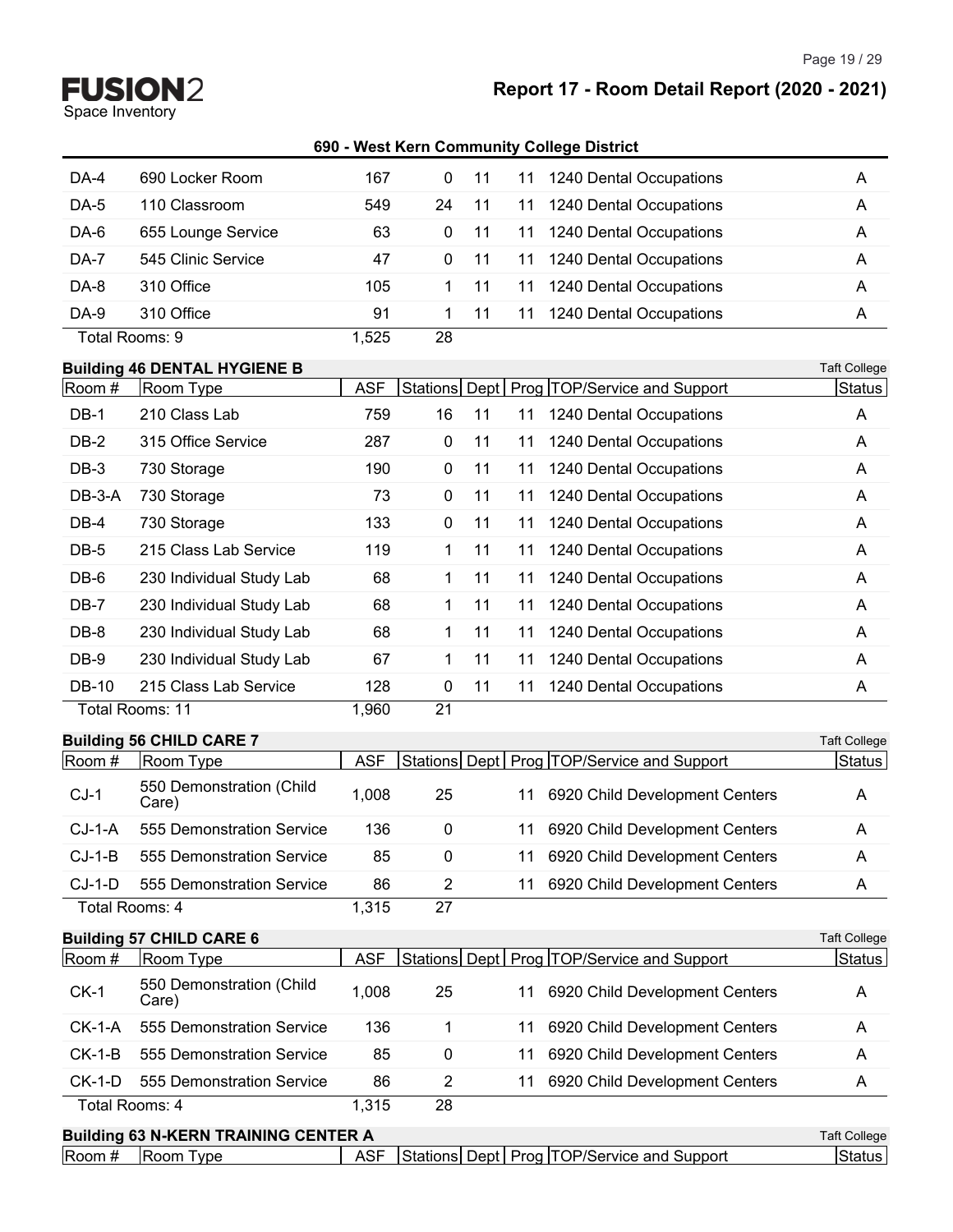#### **Report 17 - Room Detail Report (2020 - 2021)**

#### **690 - West Kern Community College District**

| $LA-1$   | 610 Assembly                | 3,042 | 0 | 6940 Food Services<br>72. | A |
|----------|-----------------------------|-------|---|---------------------------|---|
| $LA-2$   | 630 Food Facilities         | 748   | 0 | 6940 Food Services<br>72. | A |
| $LA-2-A$ | 635 Food Facilities Service | 45    | 0 | 6940 Food Services<br>72. | A |
| $LA-3$   | 750 Central Food Storage    | 138   | 0 | 6940 Food Services<br>72. | A |
| $LA-4$   | 750 Central Food Storage    | 57    | 0 | 6940 Food Services<br>72. | A |
| LA-7     | 730 Storage                 | 54    | 0 | 6940 Food Services<br>72. | A |
|          | Total Rooms: 6              | 4.084 | 0 |                           |   |

#### **Building 64 N-KERN TRAINING CENTER B** Taft College

| Room # | Room Type          | <b>ASF</b> |             |     | Stations Dept   Prog   TOP/Service and Support | Status |
|--------|--------------------|------------|-------------|-----|------------------------------------------------|--------|
| $LB-1$ | 110 Classroom      | 1,413      | 67          |     | 72 0954 Chemical Technology                    | A      |
| $LB-2$ | 315 Office Service | 199        | 0           |     | 72 0954 Chemical Technology                    | A      |
| $LB-3$ | 315 Office Service | 130        | 0           |     | 72 0954 Chemical Technology                    | A      |
| $LB-4$ | 315 Office Service | 51         | 0           |     | 72 0954 Chemical Technology                    | A      |
| $LB-5$ | 730 Storage        | 356        | $\mathbf 0$ |     | 72 6010 Academic Administration                | A      |
| $LB-6$ | 315 Office Service | 217        |             | 72  | 6010 Academic Administration                   | A      |
| $LB-7$ | 310 Office         | 138        |             | 72. | 6010 Academic Administration                   | A      |
| $LB-8$ | 310 Office         | 330        | 6           |     | 72 0099 General Assignment                     | A      |
|        | Total Rooms: 8     | 2,834      | 75          |     |                                                |        |

#### **Building 65 N-KERN TRAINING CENTER C** Taft College

| Room #         | Room Type         | ASF   |    |     | Stations Dept   Prog TOP/Service and Support | Status |
|----------------|-------------------|-------|----|-----|----------------------------------------------|--------|
| $LC-1$         | 050 Inactive Area | 926   | 0  | 72. | 0099 General Assignment                      | A      |
| $LC-2$         | 110 Classroom     | 919   | 44 | 72. | 0954 Chemical Technology                     | A      |
| $LC-3$         | 050 Inactive Area | 919   | 0  |     | 72 0099 General Assignment                   | A      |
| $LC-4$         | 050 Inactive Area | 919   | 0  |     | 72 0099 General Assignment                   | A      |
| $LC-5$         | 050 Inactive Area | 919   | 0  | 72  | 0099 General Assignment                      | A      |
| Total Rooms: 5 |                   | 4.602 | 44 |     |                                              |        |

#### **Building 66 N-KERN TRAINING CENTER D** Taft College

|                                             | Panama VV II I NEI 111 I I 11 1111 IV VENTER P |       |          |  |  |                                                |              |
|---------------------------------------------|------------------------------------------------|-------|----------|--|--|------------------------------------------------|--------------|
| Room #                                      | Room Type                                      | ASF   |          |  |  | Stations Dept   Prog   TOP/Service and Support | Status       |
| $LD-1$                                      | 110 Classroom                                  | 926   | 0        |  |  | 72 0954 Chemical Technology                    | A            |
| $LD-2$                                      | 050 Inactive Area                              | 919   | 0        |  |  | 72 0099 General Assignment                     | A            |
| $LD-3$                                      | 050 Inactive Area                              | 919   | 0        |  |  | 72 0099 General Assignment                     | Α            |
| $LD-4$                                      | 110 Classroom                                  | 919   | 44       |  |  | 72 0954 Chemical Technology                    | A            |
| $LD-5$                                      | 050 Inactive Area                              | 919   | $\Omega$ |  |  | 72 0099 General Assignment                     | Α            |
|                                             | Total Rooms: 5                                 | 4,602 | 44       |  |  |                                                |              |
| <b>Ruilding 67 N-KERN TRAINING CENTER E</b> |                                                |       |          |  |  |                                                | Taft College |

| <b>Dunding Of IN-REINN TRAINING OCNTER E</b> |                                        |      |  |  |  |                                                |  |        |
|----------------------------------------------|----------------------------------------|------|--|--|--|------------------------------------------------|--|--------|
|                                              | $\sqrt{3}$ Room # $\sqrt{3}$ Room Type | ASF  |  |  |  | Stations Dept   Prog   TOP/Service and Support |  | Status |
| LE-1                                         | 050 Inactive Area                      | .086 |  |  |  | 72 0099 General Assignment                     |  |        |
|                                              | Total Rooms: 1                         | .086 |  |  |  |                                                |  |        |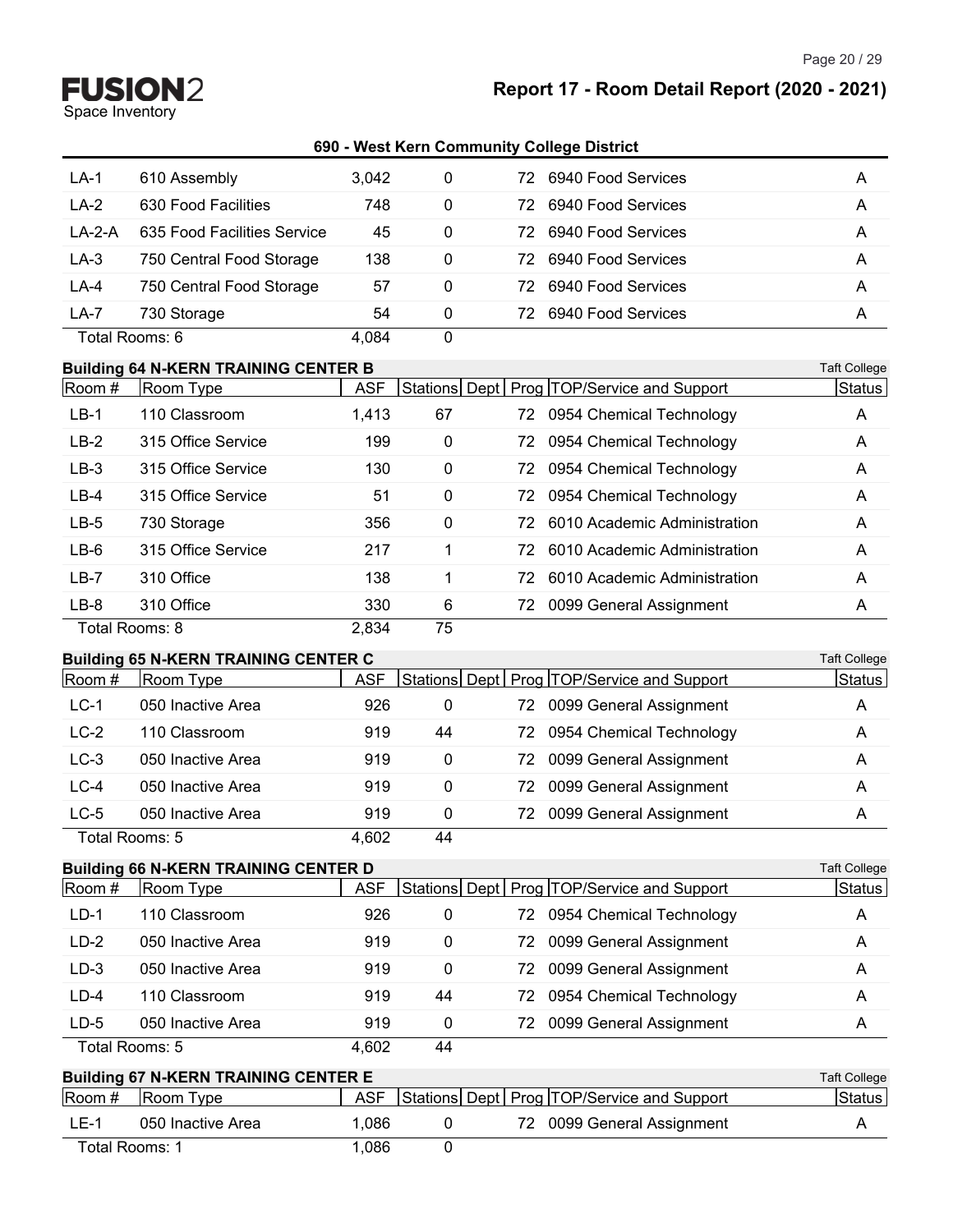Space Inventory

# **Report 17 - Room Detail Report (2020 - 2021)**

| 690 - West Kern Community College District |  |
|--------------------------------------------|--|
| <b>CENTER F</b>                            |  |

|          | <b>Building 68 N-KERN TRAINING CENTER F</b> |            |    |    |                                                | <b>Taft College</b> |
|----------|---------------------------------------------|------------|----|----|------------------------------------------------|---------------------|
| Room #   | Room Type                                   | <b>ASF</b> |    |    | Stations Dept   Prog   TOP/Service and Support | Status              |
| $LF-1$   | 050 Inactive Area                           | 1,626      | 0  |    | 72 0099 General Assignment                     | A                   |
|          | Total Rooms: 1                              | 1,626      | 0  |    |                                                |                     |
|          | <b>Building 69 N-KERN TRAINING CENTER G</b> |            |    |    |                                                | <b>Taft College</b> |
| Room #   | Room Type                                   | <b>ASF</b> |    |    | Stations Dept   Prog   TOP/Service and Support | Status              |
| $LG-1$   | 050 Inactive Area                           | 220        | 0  |    | 72 0099 General Assignment                     | A                   |
|          | Total Rooms: 1                              | 220        | 0  |    |                                                |                     |
|          | <b>Building 71 N-KERN TRAINING CENTER H</b> |            |    |    |                                                | <b>Taft College</b> |
| Room #   | Room Type                                   | <b>ASF</b> |    |    | Stations Dept   Prog   TOP/Service and Support | Status              |
| $LH-1$   | 050 Inactive Area                           | 495        | 15 |    | 72 0099 General Assignment                     | A                   |
| $LH-2$   | 110 Classroom                               | 495        | 15 | 72 | 2105 Administration of Justice                 | A                   |
| $LH-3-A$ | 050 Inactive Area                           | 50         | 1  | 72 | 0099 General Assignment                        | A                   |
| $LH-4$   | 050 Inactive Area                           | 80         | 1  | 72 | 0099 General Assignment                        | Α                   |
| $LH-5$   | 050 Inactive Area                           | 80         | 1  | 72 | 0099 General Assignment                        | A                   |
| LH-6     | 050 Inactive Area                           | 80         | 1  | 72 | 0099 General Assignment                        | A                   |
|          | Total Rooms: 6                              | 1,280      | 34 |    |                                                |                     |
|          | <b>Building 72 N-KERN TRAINING CENTER I</b> |            |    |    |                                                | <b>Taft College</b> |
| Room #   | Room Type                                   | <b>ASF</b> |    |    | Stations Dept   Prog   TOP/Service and Support | Status              |
| $L - 1$  | 050 Inactive Area                           | 151        | 1  |    | 72 0099 General Assignment                     | A                   |
| $LI-2$   | 050 Inactive Area                           | 132        | 1  | 72 | 0099 General Assignment                        | A                   |
| $LI-3$   | 050 Inactive Area                           | 100        | 1  | 72 | 0099 General Assignment                        | A                   |
| $LI-4$   | 050 Inactive Area                           | 173        | 1  | 72 | 0099 General Assignment                        | A                   |
| $LI-5$   | 050 Inactive Area                           | 135        | 1  | 72 | 0099 General Assignment                        | A                   |
| $LI-6$   | 050 Inactive Area                           | 133        | 1  | 72 | 0099 General Assignment                        | A                   |
| $LI-7$   | 050 Inactive Area                           | 91         | 1  | 72 | 0099 General Assignment                        | A                   |
| $LI-8$   | 050 Inactive Area                           | 122        | 1  | 72 | 0099 General Assignment                        | A                   |
| $LI-9$   | 050 Inactive Area                           | 92         | 0  |    | 72 0099 General Assignment                     | Α                   |
| $LI-10$  | 050 Inactive Area                           | 85         | 1  | 72 | 0099 General Assignment                        | A                   |
| $LI-11$  | 110 Classroom                               | 208        | 10 | 72 | 2105 Administration of Justice                 | A                   |
|          | Total Rooms: 11                             | 1,422      | 19 |    |                                                |                     |
|          | <b>Building 73 BASEBALL STORAGE</b>         |            |    |    |                                                | <b>Taft College</b> |
| Room #   | Room Type                                   | <b>ASF</b> |    |    | Stations Dept   Prog   TOP/Service and Support | Status              |
| 1        | 525 Athletic/Physical Ed<br>Service         | 244        | 0  | 11 | 0835 Physical Education                        | A                   |
|          | Total Rooms: 1                              | 244        | 0  |    |                                                |                     |
|          | <b>Building 74 CENTERAL PLANT</b>           |            |    |    |                                                | <b>Taft College</b> |
| Room #   | Room Type                                   | <b>ASF</b> |    |    | Stations Dept   Prog   TOP/Service and Support | <b>Status</b>       |
| 1        | 770 Central Utility Plant                   | 300        | 0  |    | 65 6500 Maintenance and Operation of Plant     | A                   |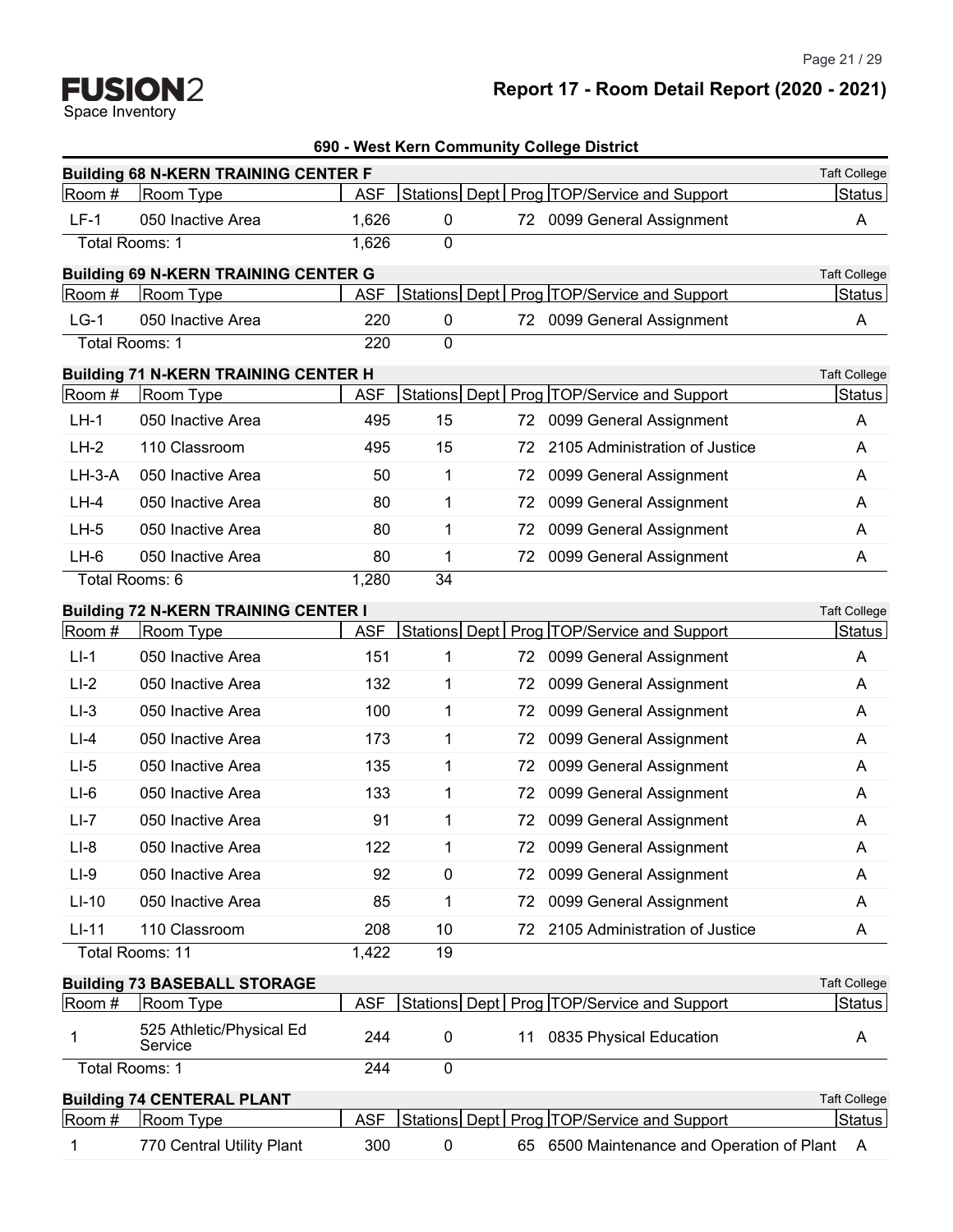—

# **Report 17 - Room Detail Report (2020 - 2021)**

| 690 - West Kern Community College District |
|--------------------------------------------|
|                                            |

|         | Total Rooms: 1                        | 300        | 0              |    |                                                |                     |
|---------|---------------------------------------|------------|----------------|----|------------------------------------------------|---------------------|
|         | <b>Building 75 GROUNDS STORAGE</b>    |            |                |    |                                                | <b>Taft College</b> |
| Room #  | Room Type                             | <b>ASF</b> |                |    | Stations Dept   Prog   TOP/Service and Support | Status              |
| 1       | 730 Storage                           | 682        | 0              |    | 65 6550 Grounds Maintenance and Repairs        | A                   |
|         | <b>Total Rooms: 1</b>                 | 682        | 0              |    |                                                |                     |
|         | <b>Building 80 G1 OFFICE</b>          |            |                |    |                                                | <b>Taft College</b> |
| Room #  | Room Type                             | <b>ASF</b> |                |    | Stations Dept   Prog   TOP/Service and Support | Status              |
| $G-1$   | 310 Office                            | 303        | 4              | 11 | 0099 General Assignment                        | Α                   |
| $G-1-B$ | 310 Office                            | 280        | 8              | 72 | 0099 General Assignment                        | A                   |
| $G-1-C$ | 310 Office                            | 164        | $\overline{2}$ | 11 | 0099 General Assignment                        | A                   |
|         | Total Rooms: 3                        | 747        | 14             |    |                                                |                     |
|         | <b>Building 81 G2 FACULTY OFFICES</b> |            |                |    |                                                | <b>Taft College</b> |
| Room #  | Room Type                             | <b>ASF</b> |                |    | Stations Dept   Prog   TOP/Service and Support | Status              |
| $G-2-A$ | 310 Office                            | 82         | 1              | 11 | 0099 General Assignment                        | A                   |
| $G-2-A$ | 310 Office                            | 80         | $\mathbf{1}$   | 11 | 0099 General Assignment                        | A                   |
| $G-2-B$ | 310 Office                            | 80         | 1              | 11 | 0099 General Assignment                        | A                   |
| $G-2-C$ | 310 Office                            | 82         | 1              | 11 | 0099 General Assignment                        | Α                   |
| $G-2-D$ | 310 Office                            | 75         | 1              | 11 | 0099 General Assignment                        | A                   |
| $G-2-E$ | 310 Office                            | 82         | 1              | 11 | 0099 General Assignment                        | A                   |
| $G-2-F$ | 310 Office                            | 82         | 1              | 11 | 0099 General Assignment                        | Α                   |
| $G-2-H$ | 315 Office Service                    | 61         | 1              | 11 | 0099 General Assignment                        | Α                   |
|         | Total Rooms: 8                        | 624        | 8              |    |                                                |                     |
|         | <b>Building 82 G3 CLASSROOM</b>       |            |                |    |                                                | <b>Taft College</b> |
| Room #  | Room Type                             | <b>ASF</b> |                |    | Stations Dept   Prog   TOP/Service and Support | Status              |
| $G-3$   | 110 Classroom                         | 998        | 34             | 11 | 0099 General Assignment                        | A                   |
| $G-3-A$ | 310 Office                            | 115        | 1              | 11 | 0099 General Assignment                        | A                   |
| $G-3-B$ | 310 Office                            | 115        | 1              | 11 | 0099 General Assignment                        | A                   |
| $G-3-C$ | 730 Storage                           | 110        | 0              | 64 | 0099 General Assignment                        | A                   |
|         | Total Rooms: 4                        | 1,338      | 36             |    |                                                |                     |
|         | <b>Building 83 G4 CLASSROOM</b>       |            |                |    |                                                | <b>Taft College</b> |
| Room #  | Room Type                             | <b>ASF</b> |                |    | Stations Dept   Prog   TOP/Service and Support | Status              |
| $G-4$   | 110 Classroom                         | 998        | 34             | 11 | 0099 General Assignment                        | A                   |
| $G-4-A$ | 310 Office                            | 115        | 1              | 11 | 0099 General Assignment                        | A                   |
| $G-4-B$ | 310 Office                            | 115        | 1              | 11 | 0099 General Assignment                        | A                   |
| $G-4-C$ | 730 Storage                           | 110        | 0              | 64 | 0099 General Assignment                        | A                   |
|         | Total Rooms: 4                        | 1,338      | 36             |    |                                                |                     |
|         | <b>Building 84 G5 CLASSROOM</b>       |            |                |    |                                                | <b>Taft College</b> |
| Room #  | Room Type                             | <b>ASF</b> |                |    | Stations Dept Prog TOP/Service and Support     | <b>Status</b>       |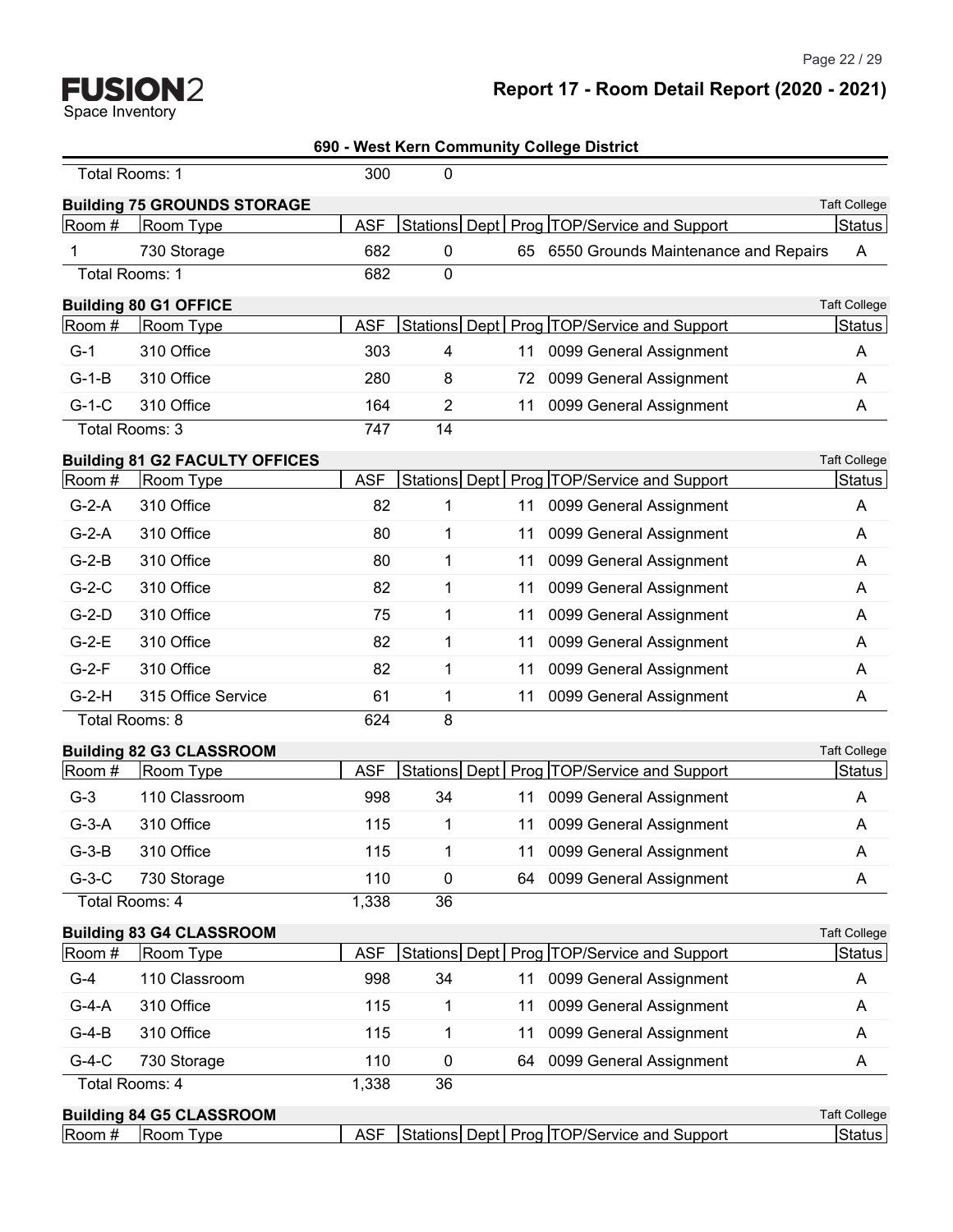Space Inventory

Page 23 / 29

|                |                                          |            |             |     | 690 - West Kern Community College District     |                     |
|----------------|------------------------------------------|------------|-------------|-----|------------------------------------------------|---------------------|
| $G-5$          | 110 Classroom                            | 998        | 35          | 11  | 0099 General Assignment                        | A                   |
| $G-5-A$        | 310 Office                               | 115        | 1           | 11  | 0099 General Assignment                        | A                   |
| $G-5-B$        | 310 Office                               | 115        | 1           | 11  | 0099 General Assignment                        | A                   |
| $G-5-C$        | 730 Storage                              | 110        | 0           | 64  | 0099 General Assignment                        | A                   |
|                | Total Rooms: 4                           | 1,338      | 37          |     |                                                |                     |
|                | <b>Building 85 G6 CLASSROOM</b>          |            |             |     |                                                | <b>Taft College</b> |
| Room #         | Room Type                                | <b>ASF</b> |             |     | Stations Dept   Prog   TOP/Service and Support | Status              |
| $G-6$          | 110 Classroom                            | 998        | 30          | 11  | 0099 General Assignment                        | A                   |
| $G-6-A$        | 310 Office                               | 115        | 1           | 11  | 0099 General Assignment                        | A                   |
| $G-6-B$        | 310 Office                               | 115        | 1           | 11  | 0099 General Assignment                        | A                   |
| $G-6-C$        | 730 Storage                              | 110        | 0           | 64  | 0099 General Assignment                        | A                   |
|                | Total Rooms: 4                           | 1,338      | 32          |     |                                                |                     |
|                | <b>Building 86 G7 CLASSROOM</b>          |            |             |     |                                                | <b>Taft College</b> |
| Room #         | Room Type                                | <b>ASF</b> |             |     | Stations Dept   Prog   TOP/Service and Support | Status              |
| $G-7$          | 110 Classroom                            | 998        | 36          | 11  | 0099 General Assignment                        | A                   |
| $G-7-A$        | 310 Office                               | 115        | 1           | 11  | 0099 General Assignment                        | A                   |
| $G-7-B$        | 310 Office                               | 115        | 1           | 11  | 0099 General Assignment                        | A                   |
| $G-7-C$        | 730 Storage                              | 110        | 0           | 64  | 0099 General Assignment                        | A                   |
| Total Rooms: 4 |                                          | 1,338      | 38          |     |                                                |                     |
|                | <b>Building 87 G8 CLASSROOM</b>          |            |             |     |                                                | <b>Taft College</b> |
| Room #         | Room Type                                | <b>ASF</b> |             |     | Stations Dept   Prog   TOP/Service and Support | Status              |
| $G-8$          | 110 Classroom                            | 1,563      | 30          | 11  | 0099 General Assignment                        | A                   |
| $G-8-A$        | 730 Storage                              | 181        | $\mathbf 0$ | 11  | 0099 General Assignment                        | A                   |
|                | Total Rooms: 2                           | 1,744      | 30          |     |                                                |                     |
|                | <b>Building 88 G9 CLASSROOM</b>          |            |             |     |                                                | <b>Taft College</b> |
| Room#          | Room Type                                | <b>ASF</b> |             |     | Stations Dept Prog TOP/Service and Support     | <b>Status</b>       |
| $G-9$          | 110 Classroom                            | 844        | 30          | 12  | 1240 Dental Occupations                        | A                   |
| $G-9-A$        | 730 Storage                              | 215        | 0           | 11  | 0099 General Assignment                        | A                   |
| $G-9-B$        | 110 Classroom                            | 158        | 6           | 12  | 1240 Dental Occupations                        | A                   |
|                | Total Rooms: 3                           | 1,217      | 36          |     |                                                |                     |
|                | <b>Building 89 G10 CLASSROOM</b>         |            |             |     |                                                | <b>Taft College</b> |
| Room #         | Room Type                                | <b>ASF</b> |             |     | Stations Dept Prog TOP/Service and Support     | Status              |
| $G-10$         | 110 Classroom                            | 844        | 48          |     | 12 1240 Dental Occupations                     | A                   |
| $G-10-A$       | 730 Storage                              | 215        | 0           | 12. | 0099 General Assignment                        | A                   |
| $G-10-B$       | 110 Classroom                            | 158        | 6           | 12  | 1240 Dental Occupations                        | A                   |
|                | Total Rooms: 3                           | 1,217      | 54          |     |                                                |                     |
|                | <b>Building 92 COUGAR SPORTS STORAGE</b> |            |             |     |                                                | <b>Taft College</b> |

Room # Room Type ASF Stations Dept Prog TOP/Service and Support Status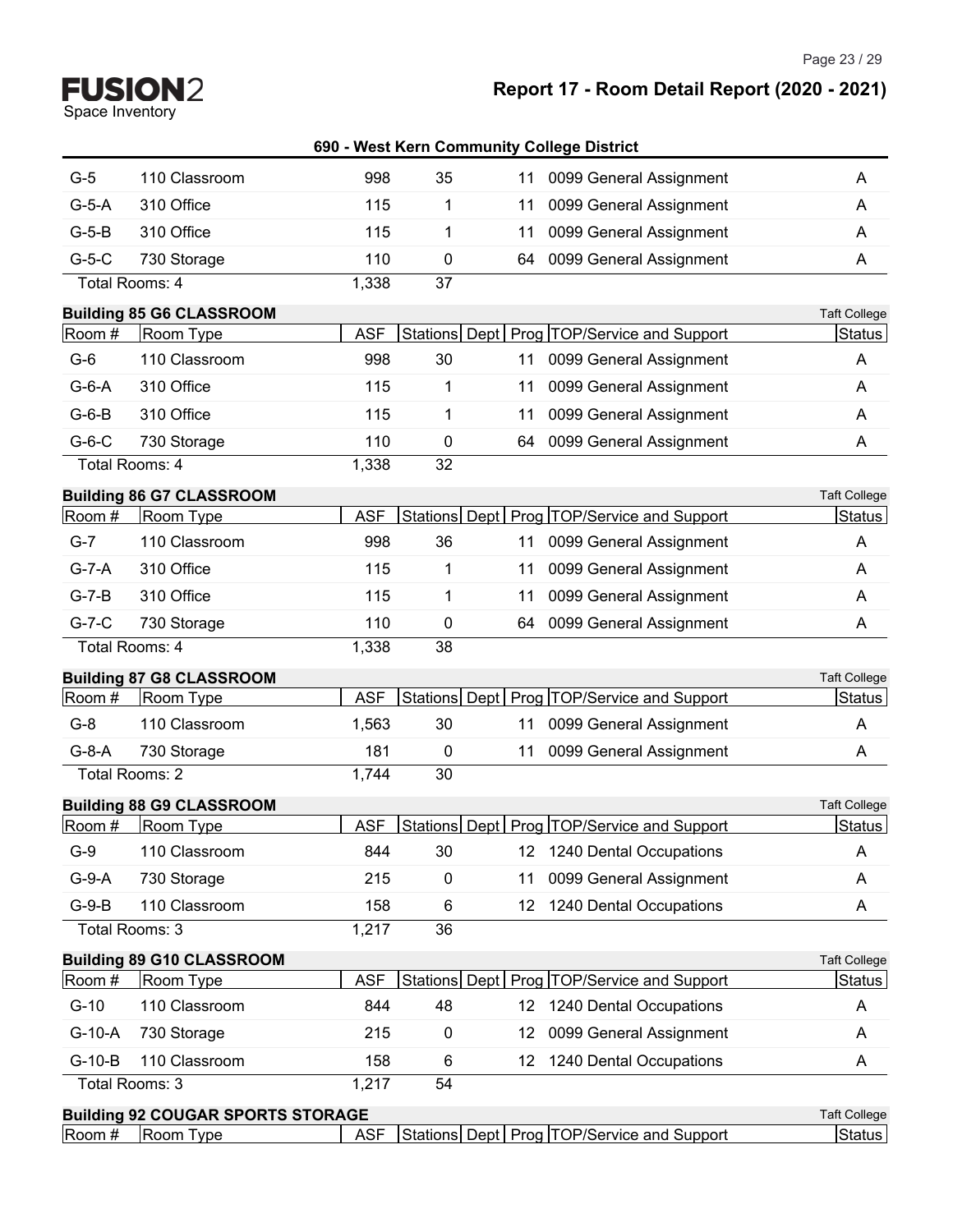Page 24 / 29

| 690 - West Kern Community College District |
|--------------------------------------------|
|--------------------------------------------|

| $92-A$   | 730 Storage                                        | 400        | 0             | 13 | 11 | 0835 Physical Education                                   | A                   |
|----------|----------------------------------------------------|------------|---------------|----|----|-----------------------------------------------------------|---------------------|
| $92 - B$ | 730 Storage                                        | 400        | 0             | 13 | 11 | 0835 Physical Education                                   | A                   |
|          | Total Rooms: 2                                     | 800        | $\mathbf 0$   |    |    |                                                           |                     |
|          | <b>Building 100 FACILITIES M&amp;O OFFICE-SHOP</b> |            |               |    |    |                                                           | <b>Taft College</b> |
| Room #   | Room Type                                          | <b>ASF</b> | Stations Dept |    |    | Prog TOP/Service and Support                              | Status              |
| $1-A$    | 310 Office                                         | 79         | 1             |    | 65 | 6510 Building Maintenance and<br>Operation Support        | A                   |
| 3        | 680 Meeting Room                                   | 376        | 8             |    | 65 | 6510 Building Maintenance and<br><b>Operation Support</b> | A                   |
| 4        | 730 Storage                                        | 96         | 0             |    | 65 | 6510 Building Maintenance and<br><b>Operation Support</b> | A                   |
| 5        | 310 Office                                         | 357        | 8             |    | 65 | 6510 Building Maintenance and<br><b>Operation Support</b> | A                   |
| 8        | 730 Storage                                        | 124        | 0             |    | 65 | 6510 Building Maintenance and<br>Operation Support        | A                   |
| 9        | 310 Office                                         | 270        | 1             |    | 65 | 6510 Building Maintenance and<br>Operation Support        | A                   |
| 20       | 720 Shop                                           | 4,121      | 0             |    | 65 | 6510 Building Maintenance and<br><b>Operation Support</b> | A                   |
| $20-A$   | 725 Shop Service                                   | 249        | $\pmb{0}$     |    | 65 | 6510 Building Maintenance and<br>Operation Support        | A                   |
| $20 - B$ | 720 Shop                                           | 273        | 0             |    | 65 | 6510 Building Maintenance and<br>Operation Support        | A                   |
| 23       | 725 Shop Service                                   | 334        | 0             |    | 65 | 6510 Building Maintenance and<br><b>Operation Support</b> | A                   |
| 30       | 730 Storage                                        | 2,933      | 0             |    | 65 | 6510 Building Maintenance and<br><b>Operation Support</b> | Α                   |
|          | <b>Total Rooms: 11</b>                             | 9,212      | 18            |    |    |                                                           |                     |
|          | <b>Building 101 FM&amp;O GRD-CUST STORAGE</b>      |            |               |    |    |                                                           | <b>Taft College</b> |
| Room #   | Room Type                                          | <b>ASF</b> |               |    |    | Stations Dept   Prog   TOP/Service and Support            | Status              |
| S-1      | 720 Shop                                           | 1,722      | 0             |    |    | 65 6550 Grounds Maintenance and Repairs                   | A                   |
| $S-1-A$  | 730 Storage                                        | 184        | 0             |    | 65 | 6550 Grounds Maintenance and Repairs                      | A                   |
| $S-2$    | 730 Storage                                        | 676        | 0             |    | 65 | 6530 Custodial Services                                   | A                   |
| $S-3$    | 730 Storage                                        | 750        | 0             |    | 65 | 6530 Custodial Services                                   | A                   |
| $S-4$    | 730 Storage                                        | 1,198      | 0             |    | 65 | 6510 Building Maintenance and<br><b>Operation Support</b> | A                   |
| $A-4-A$  | 730 Storage                                        | 1,177      | 0             |    | 65 | 6510 Building Maintenance and<br>Operation Support        | A                   |
|          | Total Rooms: 6                                     | 5,707      | $\pmb{0}$     |    |    |                                                           |                     |
|          | Building 102 FM&O/I.T. STORAGE 1-2                 |            |               |    |    |                                                           | <b>Taft College</b> |
| Room #   | Room Type                                          | <b>ASF</b> |               |    |    | Stations Dept   Prog   TOP/Service and Support            | <b>Status</b>       |
| 102-A    | 730 Storage                                        | 554        | 0             |    |    | 65 0700 Information Technology                            | A                   |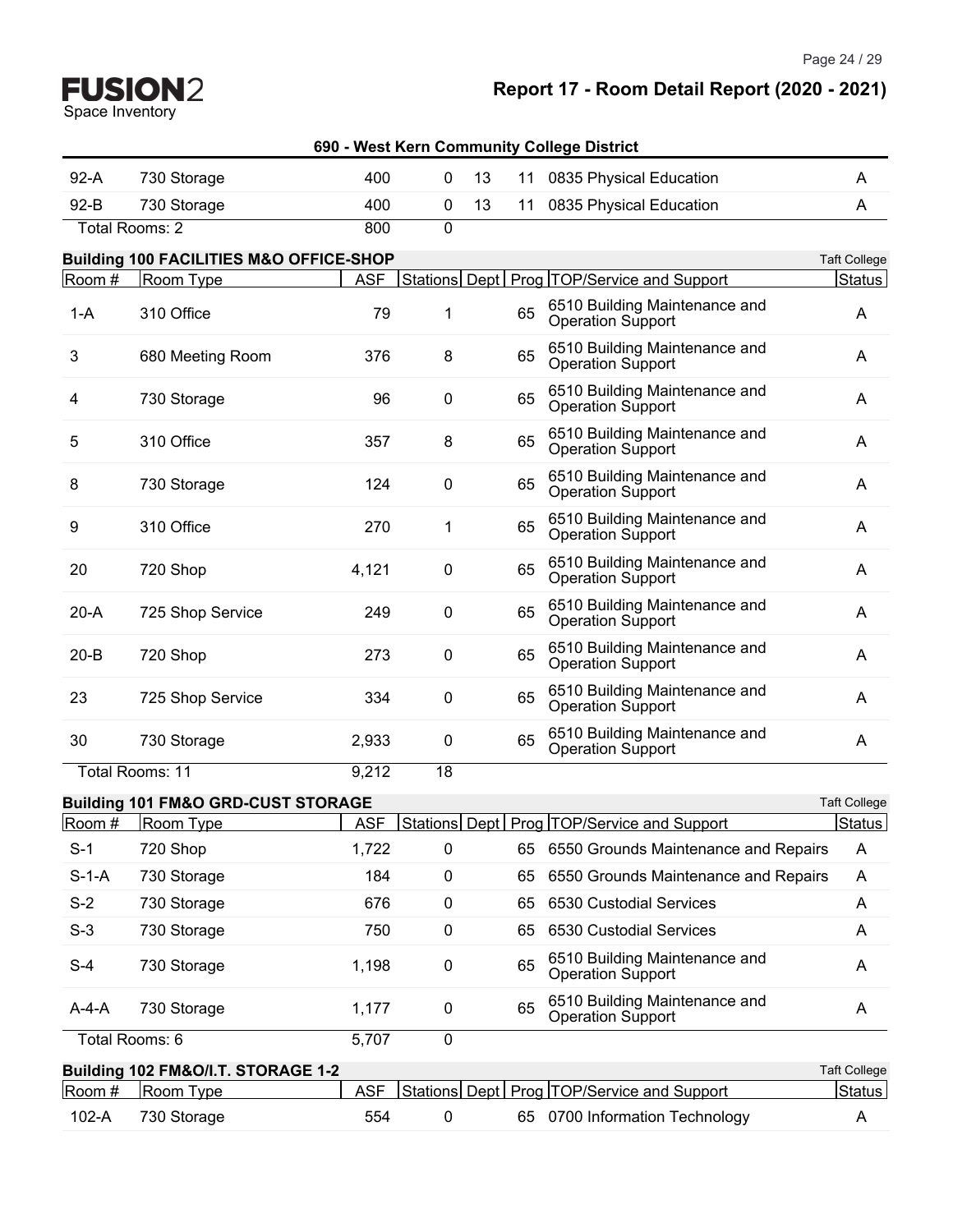Page 25 / 29

| $102-B$ | 740 Vehicle Storage                             | 554        | $\mathbf{0}$   | 65  | 6510 Building Maintenance and<br><b>Operation Support</b> | A                   |
|---------|-------------------------------------------------|------------|----------------|-----|-----------------------------------------------------------|---------------------|
|         | Total Rooms: 2                                  | 1,108      | 0              |     |                                                           |                     |
|         | <b>Building 103 FM&amp;O STORAGE 3</b>          |            |                |     |                                                           | <b>Taft College</b> |
| Room #  | Room Type                                       | <b>ASF</b> |                |     | Stations Dept   Prog   TOP/Service and Support            | <b>Status</b>       |
| 103     | 730 Storage                                     | 1,108      | 0              | 65  | 6510 Building Maintenance and<br>Operation Support        | A                   |
|         | Total Rooms: 1                                  | 1,108      | 0              |     |                                                           |                     |
|         | <b>Building 104 FM&amp;O STORAGE 4</b>          |            |                |     |                                                           | <b>Taft College</b> |
| Room#   | Room Type                                       | <b>ASF</b> |                |     | Stations Dept   Prog   TOP/Service and Support            | <b>Status</b>       |
| 104     | 730 Storage                                     | 650        | 0              | 65  | 6510 Building Maintenance and<br><b>Operation Support</b> | A                   |
|         | Total Rooms: 1                                  | 650        | 0              |     |                                                           |                     |
|         | <b>Building 105 FM&amp;O COVERED PARKING</b>    |            |                |     |                                                           | <b>Taft College</b> |
| Room #  | Room Type                                       | <b>ASF</b> |                |     | Stations Dept   Prog   TOP/Service and Support            | <b>Status</b>       |
| 105     | 740 Vehicle Storage                             | 2,000      | 9              | 65  | 6510 Building Maintenance and<br><b>Operation Support</b> | A                   |
|         | Total Rooms: 1                                  | 2,000      | 9              |     |                                                           |                     |
|         | <b>Building 106 FM&amp;O COVERED PARK TRANS</b> |            |                |     |                                                           | <b>Taft College</b> |
| Room #  | Room Type                                       | <b>ASF</b> |                |     | Stations Dept   Prog   TOP/Service and Support            | <b>Status</b>       |
| 106     | 740 Vehicle Storage                             | 2,000      | 9              | 65  | 6510 Building Maintenance and<br><b>Operation Support</b> | A                   |
|         | Total Rooms: 1                                  | 2,000      | 9              |     |                                                           |                     |
|         | <b>Building 700 CIL MAIN BUILDING</b>           |            |                |     |                                                           | <b>Taft College</b> |
| Room #  | Room Type                                       | <b>ASF</b> |                |     | Stations Dept   Prog   TOP/Service and Support            | <b>Status</b>       |
| 702     | 310 Office                                      | 1,481      | 12             | 13  | 6499 Other Student Services                               | A                   |
| 703     | 315 Office Service                              | 178        | 6              | 13  | 6499 Other Student Services                               | A                   |
| 704     | 680 Meeting Room                                | 301        | 12             | 13  | 6499 Other Student Services                               | A                   |
| 705     | 310 Office                                      | 81         | 1              | 13  | 6499 Other Student Services                               | A                   |
| 706     | 315 Office Service                              | 180        | 0              | 13. | 6499 Other Student Services                               | A                   |
| 706-A   | 730 Storage                                     | 98         | 0              | 13  | 0099 General Assignment                                   | Α                   |
| 707     | 310 Office                                      | 191        | $\mathbf{1}$   | 13  | 6499 Other Student Services                               | A                   |
| 708     | 850 Treatment                                   | 90         | 1              | 13  | 6499 Other Student Services                               | A                   |
| 709     | 310 Office                                      | 99         | 1              | 13  | 6499 Other Student Services                               | A                   |
| 711     | 310 Office                                      | 90         | 1              | 13  | 6499 Other Student Services                               | A                   |
| 712     | 310 Office                                      | 90         | 1              | 13  | 6499 Other Student Services                               | A                   |
| 713     | 310 Office                                      | 90         | 1              | 13  | 6499 Other Student Services                               | A                   |
| 714     | 310 Office                                      | 191        | $\overline{2}$ | 13  | 6499 Other Student Services                               | A                   |
| 715     | 310 Office                                      | 90         | 3              | 13  | 6499 Other Student Services                               | A                   |
| 716     | 310 Office                                      | 177        | $\overline{c}$ | 13  | 6499 Other Student Services                               | A                   |
|         |                                                 |            |                |     |                                                           |                     |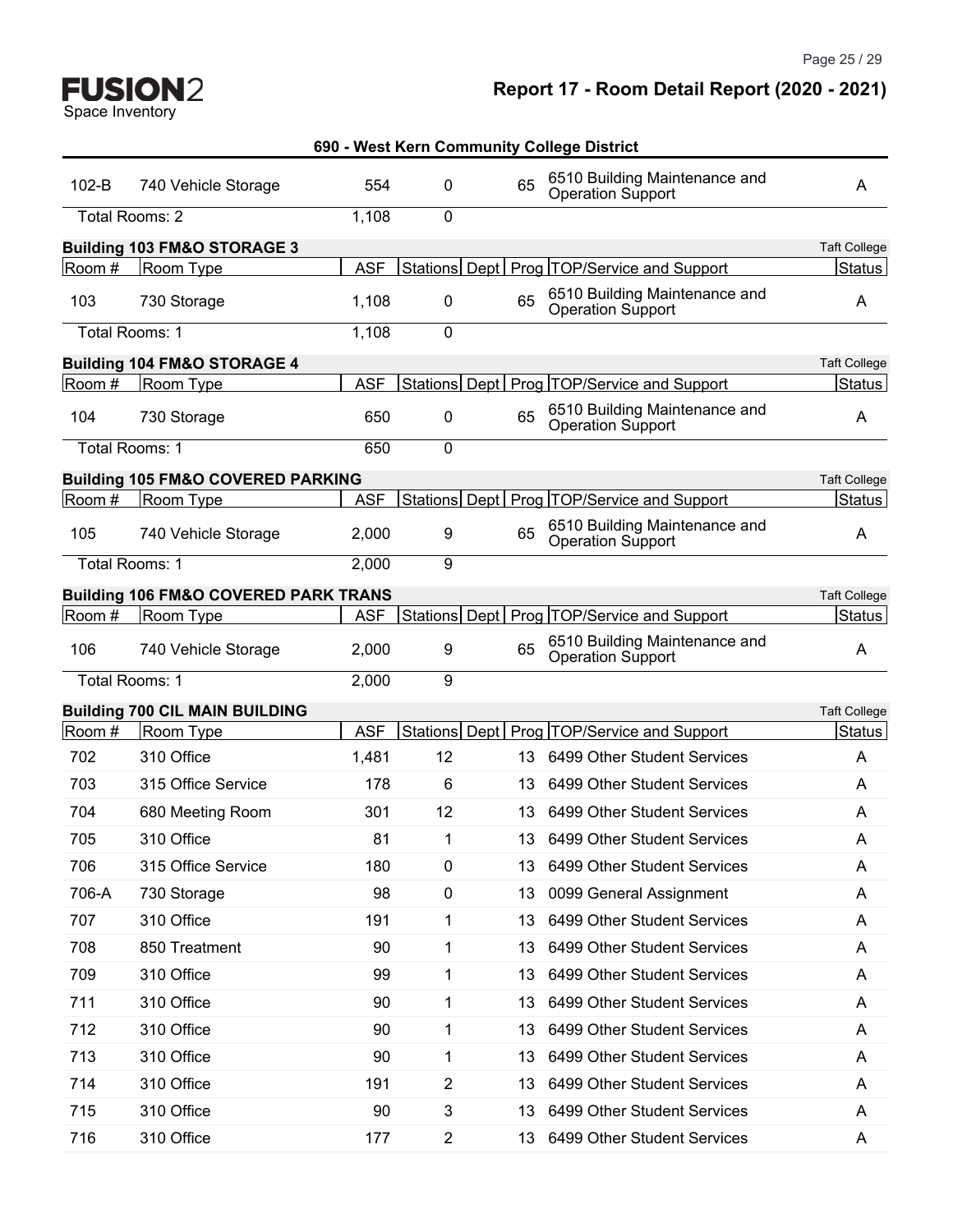Page 26 / 29

**Report 17 - Room Detail Report (2020 - 2021)**

**FUSION2**<br>Space Inventory

| 717         | 310 Office                              | 87         | 1              | 13   | 6499 Other Student Services                    | A                   |
|-------------|-----------------------------------------|------------|----------------|------|------------------------------------------------|---------------------|
| 720         | 310 Office                              | 186        | 1              | 13   | 6499 Other Student Services                    | A                   |
| 723         | 550 Demonstration (Child<br>Care)       | 800        | 41             | 13   | 6499 Other Student Services                    | A                   |
| 724         | 550 Demonstration (Child<br>Care)       | 1,075      | 8              | 13   | 6499 Other Student Services                    | A                   |
| 726         | 730 Storage                             | 128        | 0              | 13   | 6499 Other Student Services                    | A                   |
| 730         | 550 Demonstration (Child<br>Care)       | 800        | 41             | 13   | 6499 Other Student Services                    | A                   |
| 731         | 550 Demonstration (Child<br>Care)       | 800        | 41             |      | 13 6499 Other Student Services                 | A                   |
|             | Total Rooms: 22                         | 7,303      | 177            |      |                                                |                     |
|             | <b>Building 800 CIL DEMONSTRATION-A</b> |            |                |      |                                                | <b>Taft College</b> |
| Room #      | Room Type                               | <b>ASF</b> |                |      | Stations Dept   Prog   TOP/Service and Support | Status              |
| $A-1$       | 550 Demonstration (Child<br>Care)       | 180        | 1              | 13.  | 6499 Other Student Services                    | A                   |
| $A-1-A$     | 550 Demonstration (Child<br>Care)       | 68         | $\overline{2}$ | 13.  | 6499 Other Student Services                    | A                   |
| $A-1-B$     | 550 Demonstration (Child<br>Care)       | 79         | 1              | 13   | 6499 Other Student Services                    | A                   |
| $A-2$       | 550 Demonstration (Child<br>Care)       | 180        | 1              | 13.  | 6499 Other Student Services                    | A                   |
| $A-3$       | 550 Demonstration (Child<br>Care)       | 180        | 1              | 13.  | 6499 Other Student Services                    | A                   |
| $A-3-A$     | 550 Demonstration (Child<br>Care)       | 68         | $\overline{2}$ | 13   | 6499 Other Student Services                    | A                   |
| $A-3-B$     | 550 Demonstration (Child<br>Care)       | 79         | 1              | 13   | 6499 Other Student Services                    | A                   |
| A-4         | 550 Demonstration (Child<br>Care)       | 180        | 1              | 13   | 6499 Other Student Services                    | A                   |
| $A-5$       | 550 Demonstration (Child<br>Care)       | 180        | 1.             |      | 13 6499 Other Student Services                 | Α                   |
| $A-5-A$     | 550 Demonstration (Child<br>Care)       | 68         | $\overline{2}$ |      | 13 6499 Other Student Services                 | A                   |
| $A-5-B$     | 550 Demonstration (Child<br>Care)       | 79         | 1              | 13   | 6499 Other Student Services                    | A                   |
| A-6         | 550 Demonstration (Child<br>Care)       | 180        | 1              |      | 13 6499 Other Student Services                 | A                   |
| A-7         | 550 Demonstration (Child<br>Care)       | 180        | 1              | 13   | 6499 Other Student Services                    | A                   |
| $A - 7 - A$ | 550 Demonstration (Child<br>Care)       | 68         | $\overline{2}$ |      | 13 6499 Other Student Services                 | A                   |
| $A - 7 - B$ | 550 Demonstration (Child<br>Care)       | 79         | 1              | 13 - | 6499 Other Student Services                    | A                   |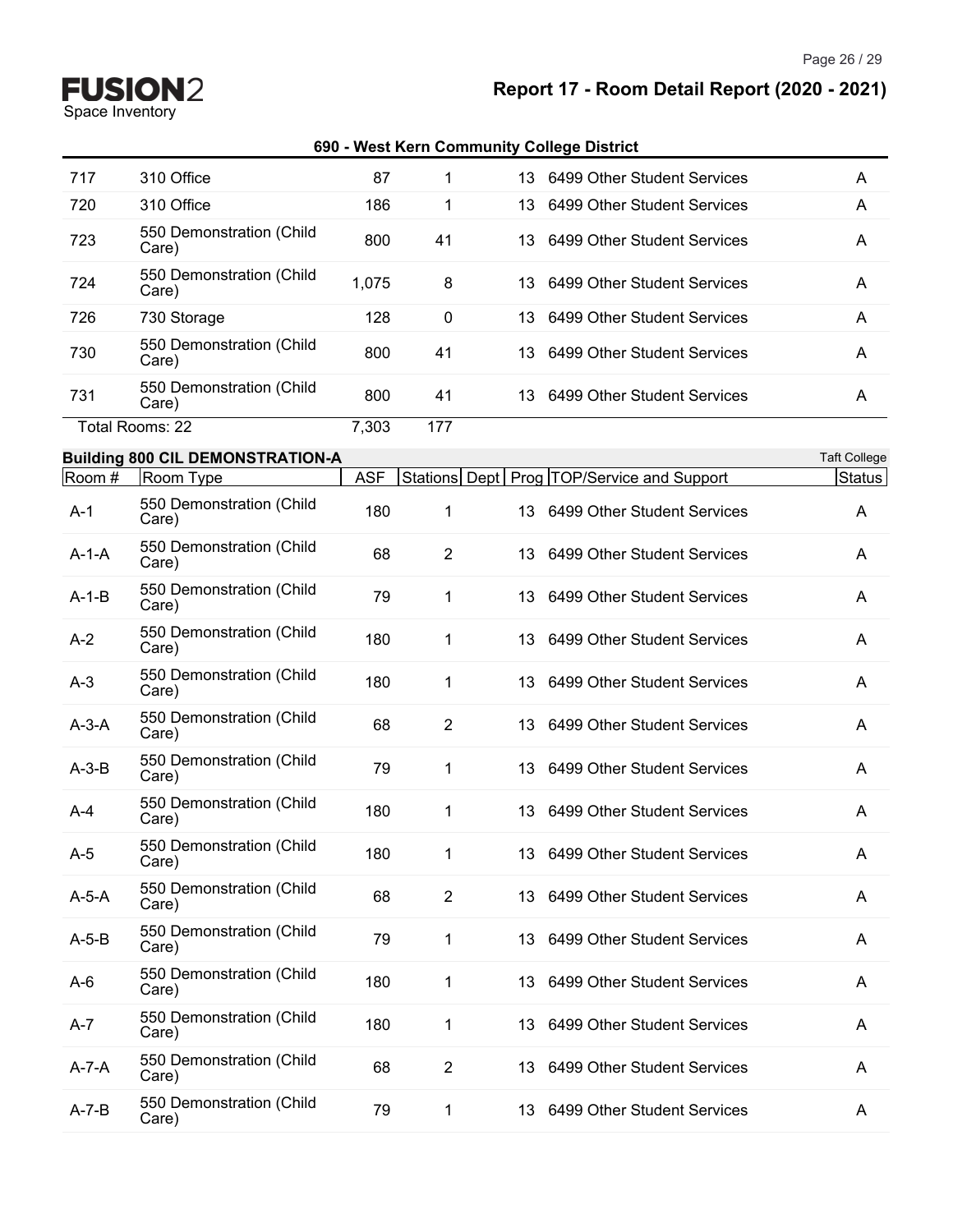Space Inventory

# **Report 17 - Room Detail Report (2020 - 2021)**

| $A-8$   | 550 Demonstration (Child<br>Care)       | 180        | 1              |      | 13 6499 Other Student Services                 | A                   |
|---------|-----------------------------------------|------------|----------------|------|------------------------------------------------|---------------------|
|         | Total Rooms: 16                         | 2,028      | 20             |      |                                                |                     |
|         | <b>Building 810 CIL DEMONSTRATION-B</b> |            |                |      |                                                | <b>Taft College</b> |
| Room #  | Room Type                               | <b>ASF</b> |                |      | Stations Dept   Prog   TOP/Service and Support | Status              |
| $B-1$   | 550 Demonstration (Child<br>Care)       | 180        | 1              |      | 13 6499 Other Student Services                 | A                   |
| $B-1-A$ | 550 Demonstration (Child<br>Care)       | 68         | $\overline{2}$ |      | 13 6499 Other Student Services                 | A                   |
| $B-1-B$ | 550 Demonstration (Child<br>Care)       | 79         | 1              | 13.  | 6499 Other Student Services                    | A                   |
| $B-2$   | 550 Demonstration (Child<br>Care)       | 180        | 1              |      | 13 6499 Other Student Services                 | A                   |
| $B-3$   | 550 Demonstration (Child<br>Care)       | 180        | 1              | 13   | 6499 Other Student Services                    | A                   |
| $B-3-A$ | 550 Demonstration (Child<br>Care)       | 68         | $\overline{2}$ |      | 13 6499 Other Student Services                 | A                   |
| $B-3-B$ | 550 Demonstration (Child<br>Care)       | 79         | 1              | 13   | 6499 Other Student Services                    | A                   |
| $B-4$   | 550 Demonstration (Child<br>Care)       | 180        | 1              | 13.  | 6499 Other Student Services                    | A                   |
| $B-5$   | 550 Demonstration (Child<br>Care)       | 180        | 1              |      | 13 6499 Other Student Services                 | A                   |
| $B-5-A$ | 550 Demonstration (Child<br>Care)       | 68         | $\overline{2}$ | 13   | 6499 Other Student Services                    | A                   |
| $B-5-B$ | 550 Demonstration (Child<br>Care)       | 79         | 1              |      | 13 6499 Other Student Services                 | A                   |
| $B-6$   | 550 Demonstration (Child<br>Care)       | 180        | 1              | 13   | 6499 Other Student Services                    | A                   |
| $B-7$   | 550 Demonstration (Child<br>Care)       | 180        | 1              |      | 13 6499 Other Student Services                 | A                   |
| $B-7-A$ | 550 Demonstration (Child<br>Care)       | 68         | $\overline{2}$ |      | 13 6499 Other Student Services                 | Α                   |
| $B-7-B$ | 550 Demonstration (Child<br>Care)       | 79         | 1              |      | 13 6499 Other Student Services                 | A                   |
| $B-8$   | 550 Demonstration (Child<br>Care)       | 180        | 1              |      | 13 6499 Other Student Services                 | A                   |
|         | Total Rooms: 16                         | 2,028      | 20             |      |                                                |                     |
|         | <b>Building 820 CIL DEMONSTRATION-C</b> |            |                |      |                                                | <b>Taft College</b> |
| Room #  | Room Type                               | <b>ASF</b> |                |      | Stations Dept   Prog   TOP/Service and Support | Status              |
| $C-1$   | 550 Demonstration (Child<br>Care)       | 180        | 1              | 13.  | 6499 Other Student Services                    | A                   |
| $C-1-A$ | 550 Demonstration (Child<br>Care)       | 68         | $\overline{2}$ | 13 - | 6499 Other Student Services                    | A                   |
| $C-1-B$ | 550 Demonstration (Child<br>Care)       | 79         | 1              | 13   | 6499 Other Student Services                    | A                   |
|         |                                         |            |                |      |                                                |                     |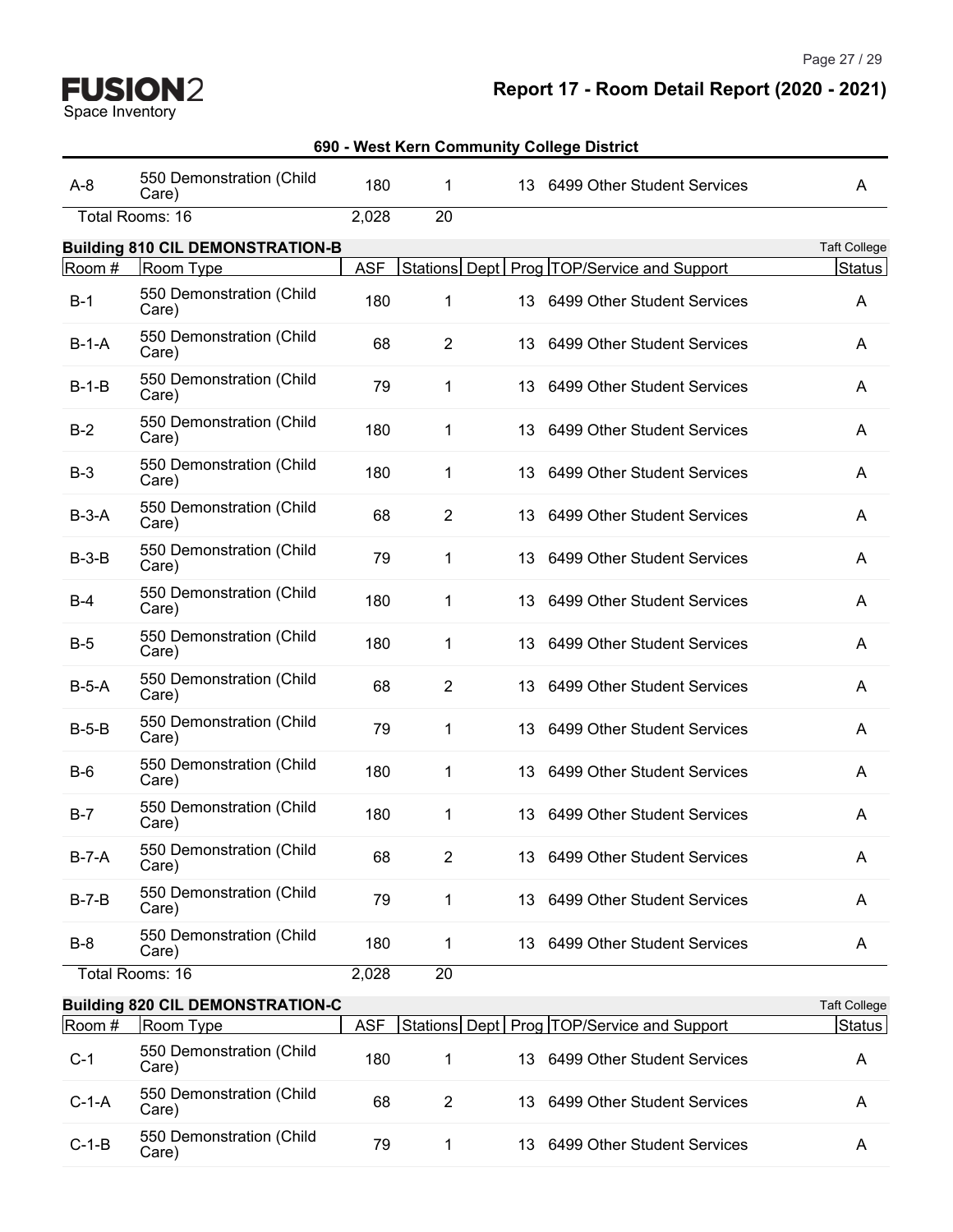Page 28 / 29

**Report 17 - Room Detail Report (2020 - 2021)**

#### **690 - West Kern Community College District**

| $C-2$   | 550 Demonstration (Child<br>Care) | 180   | 1  | 13 6499 Other Student Services                 | A            |
|---------|-----------------------------------|-------|----|------------------------------------------------|--------------|
| $C-3$   | 550 Demonstration (Child<br>Care) | 180   | 1  | 13 6499 Other Student Services                 | $\mathsf{A}$ |
| $C-3-A$ | 550 Demonstration (Child<br>Care) | 68    | 1  | 13 6499 Other Student Services                 | A            |
| $C-3-B$ | 550 Demonstration (Child<br>Care) | 79    | 1  | 13 6499 Other Student Services                 | A            |
| $C-4$   | 550 Demonstration (Child<br>Care) | 180   | 1  | 6499 Other Student Services<br>13.             | A            |
| $C-5$   | 550 Demonstration (Child<br>Care) | 180   | 1  | 13 6499 Other Student Services                 | A            |
| $C-5-A$ | 550 Demonstration (Child<br>Care) | 68    | 1  | 6499 Other Student Services<br>13 <sup>1</sup> | A            |
| $C-5-B$ | 550 Demonstration (Child<br>Care) | 79    | 1  | 6499 Other Student Services<br>13 <sup>1</sup> | A            |
| $C-6$   | 550 Demonstration (Child<br>Care) | 180   | 1  | 6499 Other Student Services<br>13 <sup>1</sup> | A            |
| $C-7$   | 550 Demonstration (Child<br>Care) | 180   | 1  | 13 6499 Other Student Services                 | A            |
| $C-7-A$ | 550 Demonstration (Child<br>Care) | 68    | 1  | 6499 Other Student Services<br>13              | $\mathsf{A}$ |
| $C-7-B$ | 550 Demonstration (Child<br>Care) | 79    | 1  | 13 6499 Other Student Services                 | A            |
| $C-8$   | 550 Demonstration (Child<br>Care) | 180   | 1  | 13 6499 Other Student Services                 | A            |
|         | Total Rooms: 16                   | 2,028 | 17 |                                                |              |

#### **Building 830 CIL DEMONSTRATION-D COLLEGE ACCORDING TO A SET ON A SET OF A SET OF A SET OF A SET OF A SET OF A SET OF A SET OF A SET OF A SET OF A SET OF A SET OF A SET OF A SET OF A SET OF A SET OF A SET OF A SET OF A S**

| .       |                                   |            |                |     |                                                |        |
|---------|-----------------------------------|------------|----------------|-----|------------------------------------------------|--------|
| Room #  | Room Type                         | <b>ASF</b> |                |     | Stations Dept   Prog   TOP/Service and Support | Status |
| $D-1$   | 550 Demonstration (Child<br>Care) | 180        |                |     | 13 6499 Other Student Services                 | A      |
| $D-1-A$ | 550 Demonstration (Child<br>Care) | 68         | $\overline{2}$ |     | 13 6499 Other Student Services                 | A      |
| $D-1-B$ | 550 Demonstration (Child<br>Care) | 79         |                |     | 13 6499 Other Student Services                 | A      |
| $D-2$   | 550 Demonstration (Child<br>Care) | 180        | 1              |     | 13 6499 Other Student Services                 | A      |
| $D-3$   | 550 Demonstration (Child<br>Care) | 180        | 1              |     | 13 6499 Other Student Services                 | A      |
| $D-3-A$ | 550 Demonstration (Child<br>Care) | 68         | 2              |     | 13 6499 Other Student Services                 | A      |
| $D-3-B$ | 550 Demonstration (Child<br>Care) | 79         |                |     | 13 6499 Other Student Services                 | A      |
| $D-4$   | 550 Demonstration (Child<br>Care) | 180        |                | 13. | 6499 Other Student Services                    | A      |